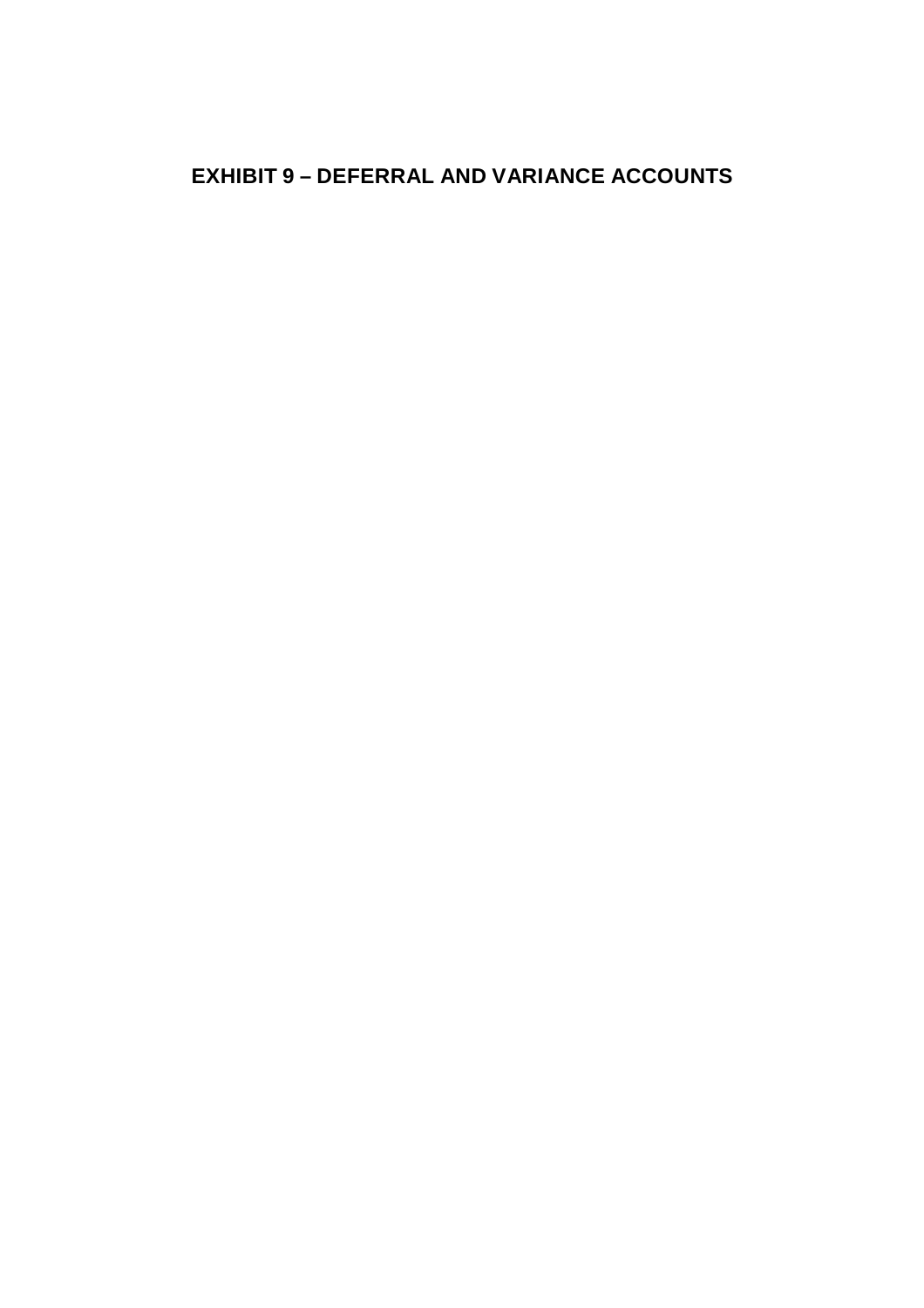**E.L.K. Energy Inc. EB-2016-0066 Exhibit 9 Page 1 of 22 Filed: November 1, 2016**

## **Exhibit Contents Page**

## **9 – Deferral and Variance Accounts**

| Deferral and Variance Accounts Overview        | 2  |
|------------------------------------------------|----|
| <b>Account Balances</b>                        | 3  |
| Explanation of Variances to 2.1.7 RRR Balances | 4  |
| Energy Sales and Cost of Power                 | 5  |
| Interest Rates Applied                         | 6  |
| <b>Proposed Disposition</b>                    | 7  |
| Group One Account Analysis                     | 8  |
| Group Two Account Analysis                     | 11 |
| Group Two Accounts - Going Forward             | 12 |
| <b>Calculation of Rate Riders</b>              | 13 |
| <b>Proposed Rate Riders</b>                    | 16 |
| <b>IESO Settlement Process</b>                 | 18 |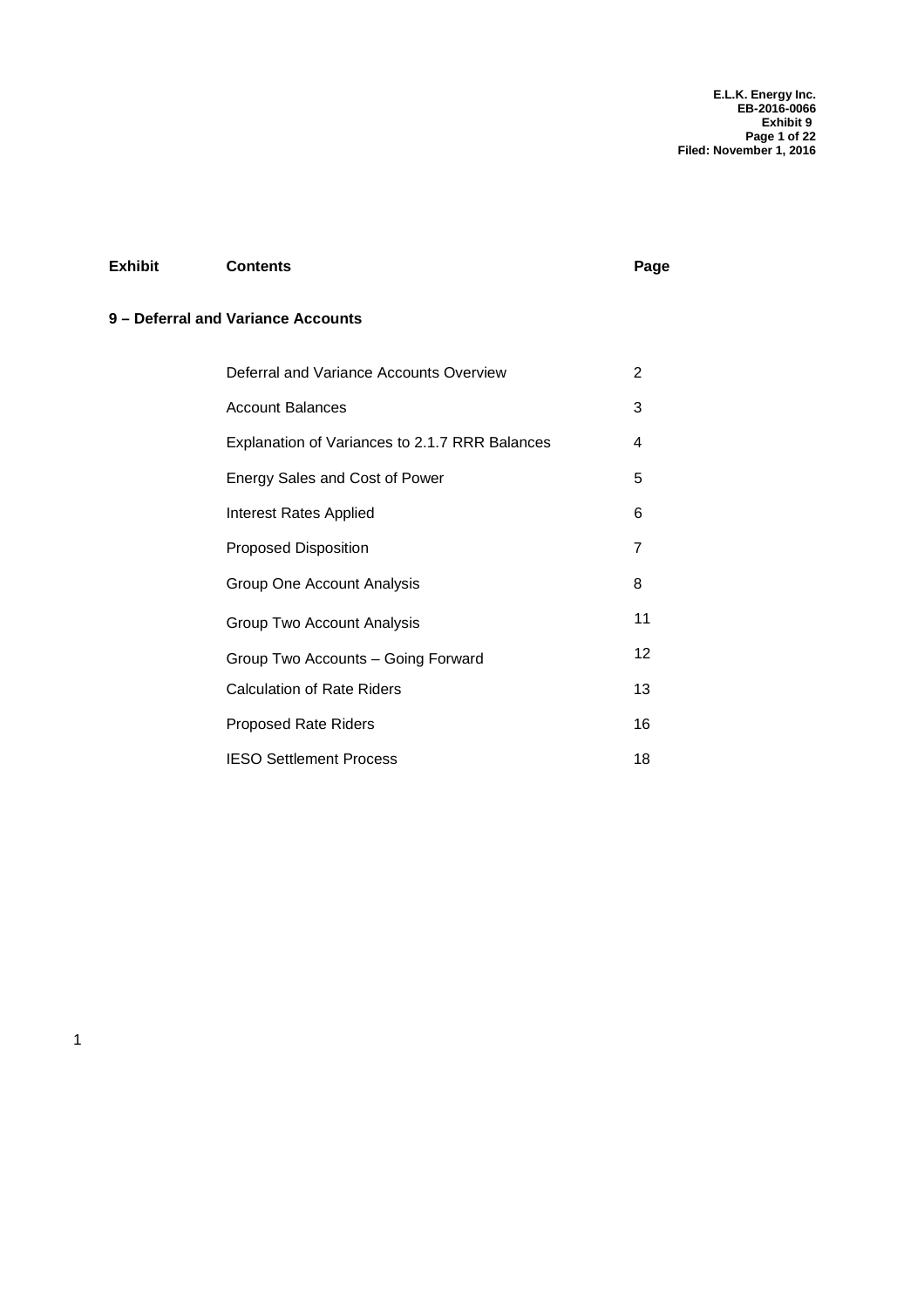#### 1 **DEFERRAL AND VARIANCE ACCOUNTS OVERVIEW**

E.L.K has included in this Cost of Service ("COS") Application, a request for approval for disposition of2 3 Group 1 and Group 2 Deferral and Variance Account ("DVAs") balances as at December 31, 2015 and 4 the forecasted interest through April 30, 2017. E.L.K. has followed the Board's guidance in the *Accounting Procedures Handbook and FAQ's* ("APH") for recording amounts in the deferral and variance accounts.5 Such guidance also includes the Report of the Board on Electricity Distributors' Deferral and Variance6 7 Account Review Initiative ("EDDVAR Report").

Table 9-1 contains descriptions of all the outstanding DVAs. E.L.K. confirms that it has used the DVAs in8 9 the same manner described in the APH, and the account balance in Table 9-1 reconciles with the trial 10 balance reported through the Electricity Reporting and Record-keeping Requirements and E.L.K.'s 11 Audited Financial Statements, with the exception of three accounts which are explained below.

12 E.L.K. has provided a continuity schedule of the Group 1 and Group 2 DVAs in the live Excel format 13 model named "E.L.K. 2017 DVA Continuity Schedule CoS v2 7 V2E.L.K." ("EDDVAR model"). As 14 explained below, tab 5. Allocation of Balances has been unlocked by Board staff to allow E.L.K. to 15 properly address the disposition of account 1595 associated with the balances for 2011 DVAs.

16 The forecasted interest on December 31, 2015 principal balances of the DVAs is calculated using the

17 Board's prescribed rate of 1.10% for the period of January 1, 2016 to April 30, 2017. The interest rates by

18 quarter for each year are provided in Table 9-4 in this Exhibit.

19 A breakdown of energy sales and cost of power expense balances, as reported in the Audited Financial 20 Statements by E.L.K., is provided in Table 9-5.

E.L.K. will continue or discontinue using the Group 2 accounts on a go-forward basis as outlined in Table21 22 9-6 in this Exhibit.

Except for account 1595, E.L.K. has accepted the allocators as indicated in the EDDVAR Report. The23 24 allocation of account 1595 has been allocated to rate classes based on Non-RPP kWh since as described below under the explanation for account 1595 the balance in this account relates to Non-RPP customers.25

26 The detailed information on the proposed method of disposition is provided in this Exhibit.

E.L.K. is not requesting any new accounts or sub-accounts in this COS application.27

28 E.L.K. confirms that the IESO Global Adjustment Charge is pro-rated into the Regulated Price Plan 29 ("RPP") and Non-RPP portions.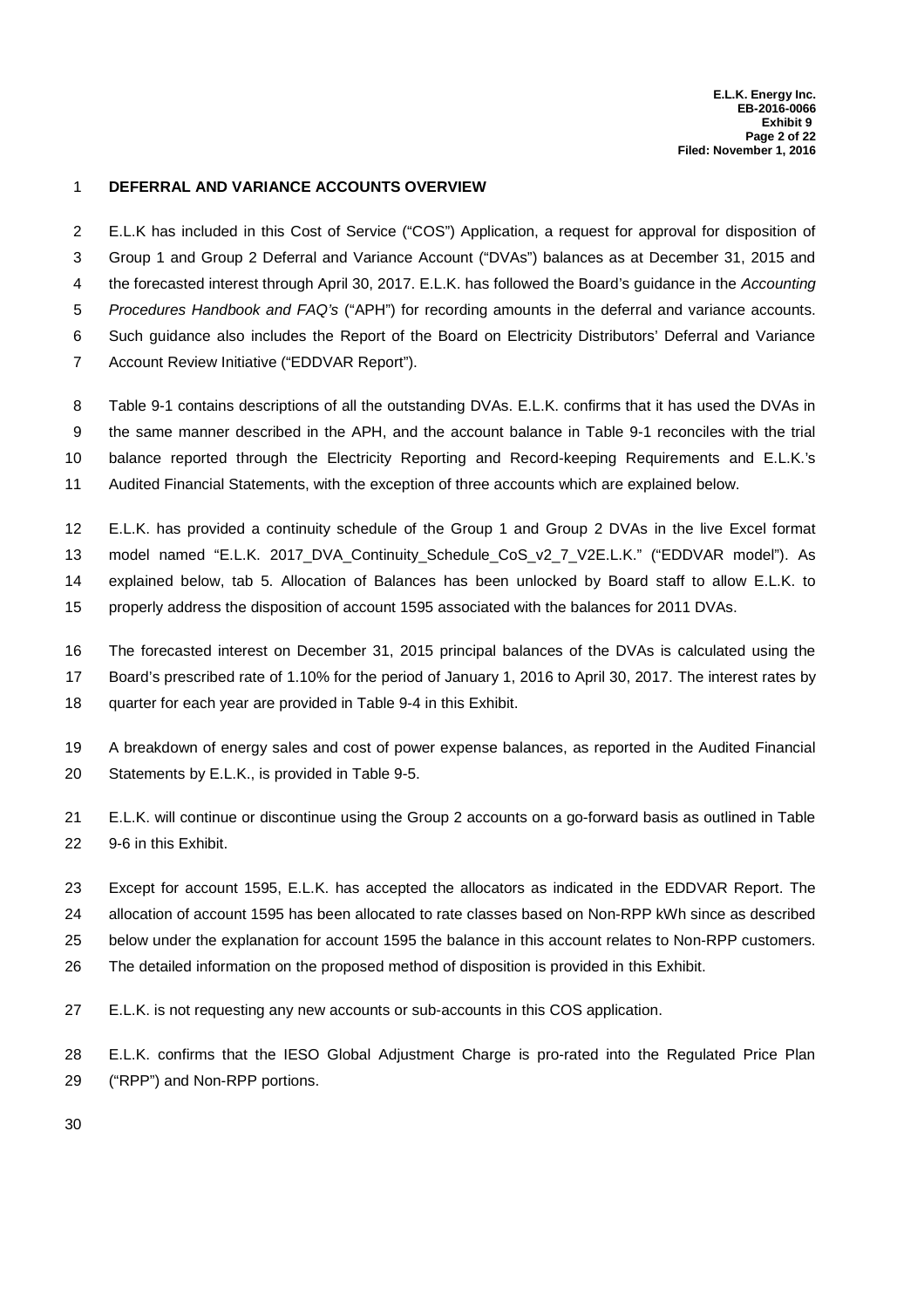### 1 **ACCOUNT BALANCES**

- 2
- Table 9-1 contains account balances from the 2015 Audited Financial Statements as at December 31,3
- 4 2015 and agrees to the 2015 year end balances for Reporting and Record Keeping Requirement ("RRR")
- filing E2.1.7 Trial Balance as filed April 30, 2016 with the OEB, with the exception of the accounts listed in5
- the table. These variances are described in the section "Explanation of Variances" below.6
- E.L.K. has used the DVAs in the same manner described in the APH.7
- 

#### 8 **Table 9-1 - December 31, 2105 Audited Balances – DVAs**

|                                                                        |       | <b>Total Principal</b> | 2.1.7 RRR       |               |
|------------------------------------------------------------------------|-------|------------------------|-----------------|---------------|
| <b>Account Description</b>                                             | USoA# | & Interest             | <b>Balances</b> | Variance      |
|                                                                        |       | (Dec 31, 2015)         | (Dec.31, 2015)  |               |
| <b>Group 1 Accounts:</b>                                               |       |                        |                 |               |
| LV Variance Account                                                    | 1550  | \$186,702              | \$186,702       | \$0           |
| Smart Metering Entity Charge Variance Account                          | 1551  | \$31,077               | \$31,077        | \$0           |
| RSVA - Wholesale Market Service Charge                                 | 1580  | (\$1,072,809)          | (\$1,072,809)   | \$0           |
| RSVA - Retail Transmission Network Charge                              | 1584  | \$565,952              | \$565,952       | \$0           |
| RSVA - Retail Transmission Connection Charge                           | 1586  | \$201,358              | \$201,358       | \$0           |
| RSVA - Power (excluding Global Adjustment)                             | 1588  | (\$1, 171, 385)        | (\$1,171,385)   | \$0           |
| RSVA - Global Adjustment                                               | 1589  | \$248,394              | \$248,394       | \$0           |
| Disposition and Recovery/Refund of Regulatory Balances (2009)          | 1595  | $(\$205,050)$          | \$0             | $(\$205,050)$ |
| Disposition and Recovery/Refund of Regulatory Balances (2011)          | 1595  | \$2,785,175            | \$2,265,429     | \$519,746     |
| Disposition and Recovery/Refund of Regulatory Balances (2012)          | 1595  | (\$213,603)            | \$0             | (\$213,603)   |
| Subtotal - Group 1 Accounts                                            |       | \$1,355,810            | \$1,254,717     | \$101,093     |
| <b>Group 2 Accounts:</b>                                               |       |                        |                 |               |
| Other Regulatory Assets - Sub-Account - Deferred IFRS Transition Costs | 1508  | \$21,601               | \$0             | \$21.601      |
| Other Regulatory Assets - Sub-Account - Other                          | 1508  | (\$14,829)             | (\$14,829)      | (50)          |
| Retail Cost Variance Account - Retail                                  | 1518  | \$256                  | \$256           | (50)          |
| Misc. Deferred Debits                                                  | 1525  | (\$74)                 | (\$74)          | \$0           |
| Renewable Generation Connection Capital Deferral Account               | 1531  | \$0                    | \$176,493       | (\$176,493)   |
| Retail Cost Variance Account - STR                                     | 1548  | (\$434)                | (\$434)         | \$0           |
| Subtotal - Group 2 Accounts                                            |       | \$6,520                | \$161,412       | (\$154,893)   |
| Other Accounts:                                                        |       |                        |                 |               |
| <b>LRAM Variance Account</b>                                           | 1568  | 34,657                 |                 | 34,657        |
| IFRS-CGAAP Transition PP&E Amounts Balance + Return Component          | 1575  | $\Omega$               | 21,601          | (\$21,601)    |
| Accounting Changes Under CGAAP Balance + Return Component              | 1576  | (\$86,094)             | (\$86,094)      | \$0           |
| PILs and Tax Variance for 2006 and Subsequent Years                    | 1592  | (\$6,462)              | (\$6,462)       | \$0           |
| <b>Subtotal - Other Accounts</b>                                       |       | (\$57,898)             | (\$70,954)      | \$13,056      |
| Total                                                                  |       | 1,304,432              | 1,345,176       | (\$40,744)    |

10

11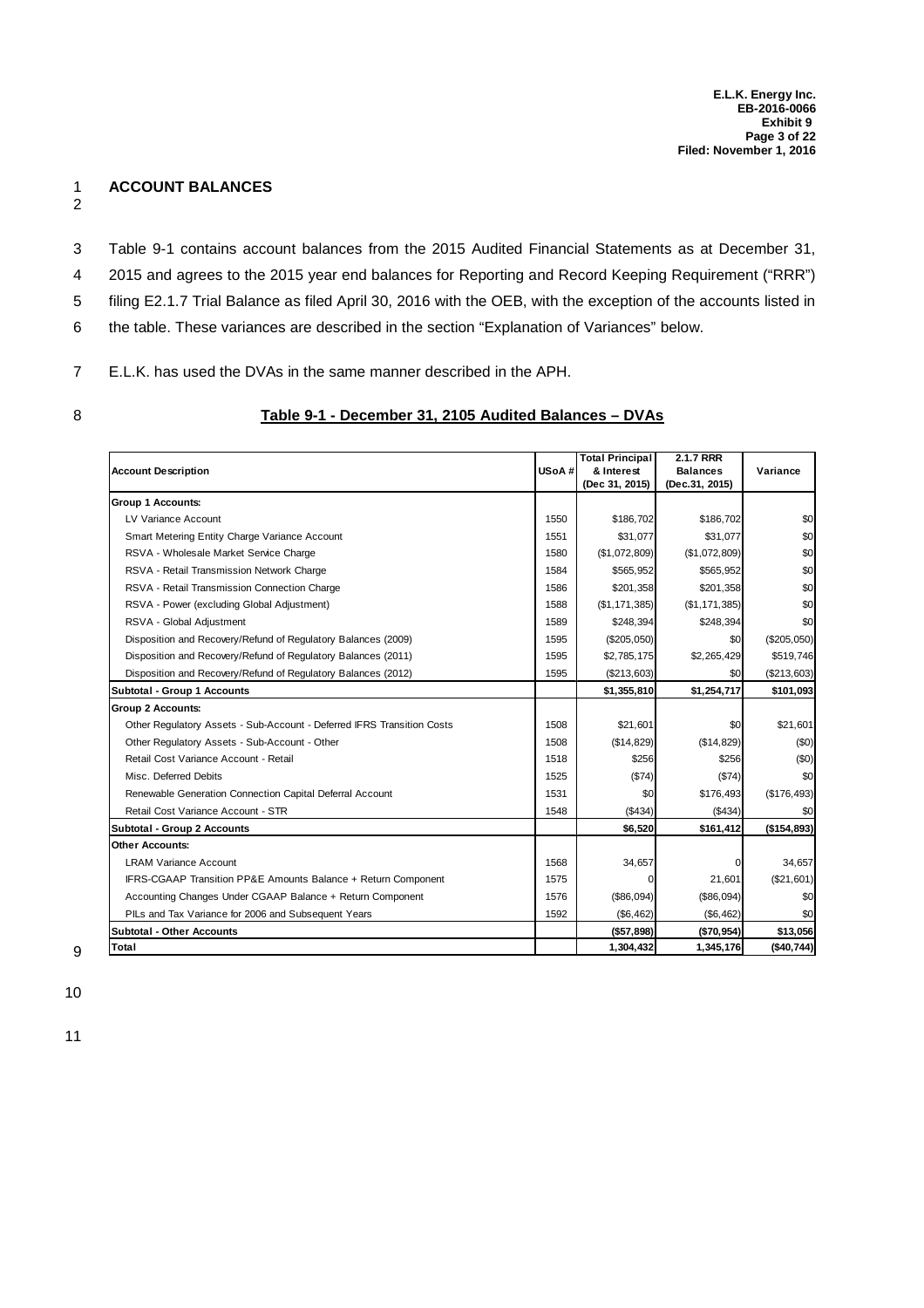#### 1 **EXPLANATION OF VARIANCES TO 2.1.7 RRR BALANCES**

#### 2 **Account 1595: Disposition and Recovery/Refund of Regulatory Balances - \$101,093**

There is a double count of (\$101,093) in the account 1595 in the 2.1.7 balances since this amount was3 4 included in account 1595 as at the end of December 31, 2011. The disposition of DVA balances as at 5 December 31, 2011 was addressed in the approved DVA rate riders for 2013 and 2014. However, when the approved December 31, 2011 balances was moved to a new sub account of account 1595, for6 tracking purposes, the December 31, 2011 balance for 1595 was also moved from the original7 subaccount to the new subaccount but the 1595 entry of (\$101,093) was not eliminated from original8 9 subaccount.

## 10 **Account 1508: Other Regulatory Assets - Sub-Account - Deferred IFRS Transition Costs and**

11 **Account 1575: IFRS-CGAAP Transition PP&E Amounts Balance + Return Component – Offsetting**

12 **amount of \$21,601**

13 The amount recorded in account 1575 in the 2.1.7 balances should have been recorded in the reference 14 sub-account for 1508.

#### 15 **Account 1531: Renewable Generation Connection Capital Deferral Account - (\$176,493)**

16 The amount recorded in account 1531 in the 2.1.7 balances has been addressed by using the direct 17 benefit and provincial benefit method outlined in Appendices 2-FA through 2-FC. These appendices form 18 the mechanism to calculate the applied-for capital costs and the shares of total costs to be recovered from all Ontario ratepayers (i.e. the provincial benefit amount) and the E.L.K.'s customers (i.e. the direct 20 benefit amount). The appendices also provide a revenue requirement calculation for the asset costs to be recovered annually in accordance with O.Reg. 330/09 – Provincial Rate Protection.21

#### 22 **Account 1568: LRAM Variance Account - 34,657**

23 The amount recorded in account 1568 in the 2.1.7 balances of zero did not account for the LRAM 24 variance account claim outlined in the LRAMVA Work form. In the LRAMVA Work form, the \$34,657 is the 25 total amount shown in tab 1. LRAMVA Summary, cell K38 minus the interest shown in cell K37.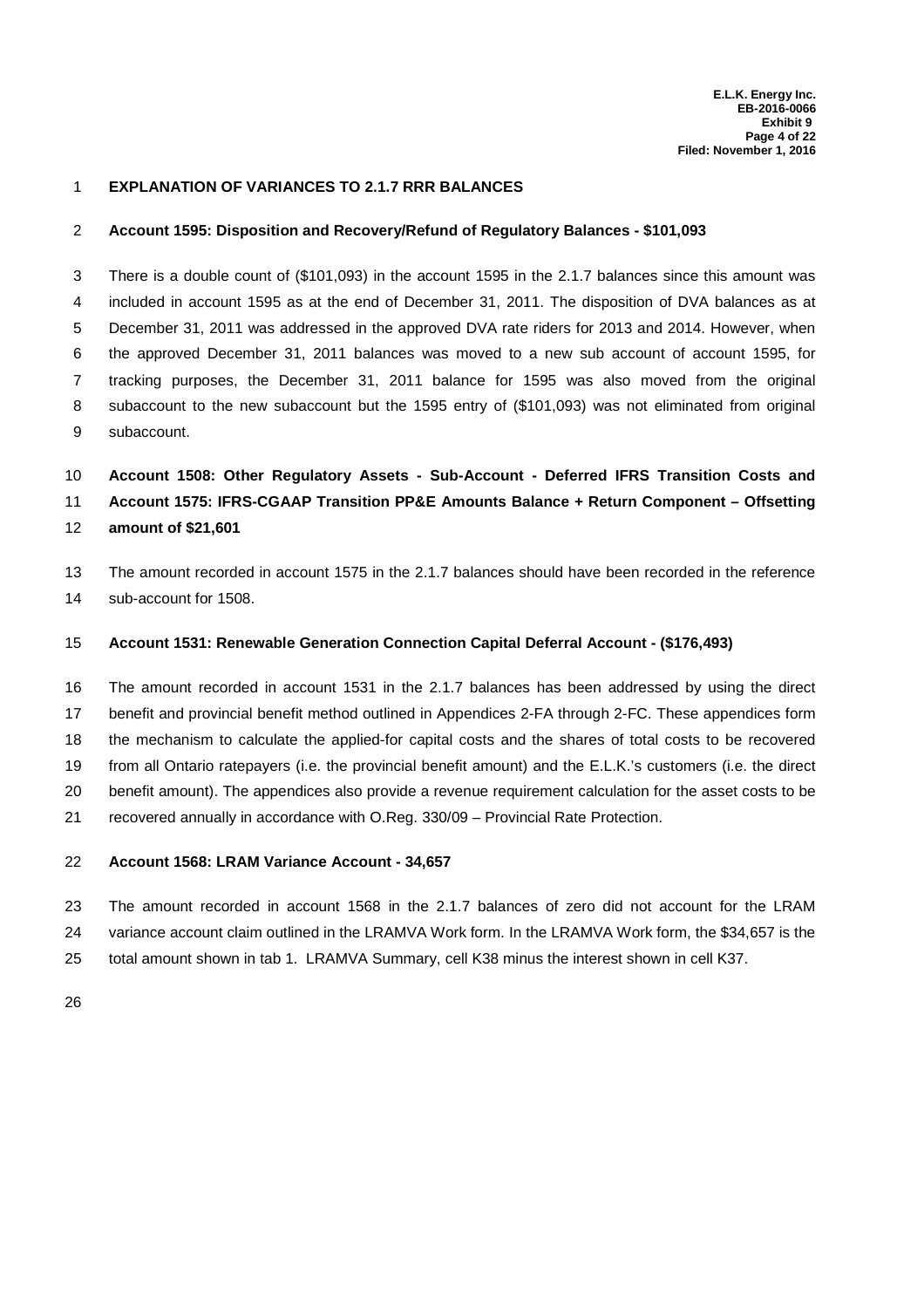#### 1 **ENERGY SALES AND COST OF POWER**

- 2 The sale of energy is a flow through revenue and the cost of power is a flow through expense. Energy
- sales and the cost of power expense by component are presented in Table 9-2 as reported in the Audited
- Financial Statements and the USoA within the RRR filing 2.1.7. E.L.K. has no profit or loss resulting from4
- 5 the flow through of energy revenues and expenses.

## 6 **Table 9-2 – Energy Revenue and Cost of Power Expenses**

| <b>Account Description</b>              | USoA# | 2013 Actual    | 2014 Actual    | 2015 Actual    |
|-----------------------------------------|-------|----------------|----------------|----------------|
| <b>ENERGY REVENUE:</b>                  |       |                |                |                |
| <b>Residential Energy Sales</b>         | 4006  | (7, 721, 551)  | (9, 174, 803)  | (12, 391, 488) |
| <b>Commercial Energy Sales</b>          | 4010  | (2,488,304)    | (3,676,302)    | (2,935,078)    |
| Revenue Adjustment                      | 4050  | (7,587,671)    | (15, 237, 981) | (10, 972, 037) |
| <b>Wholesale Market Service Charges</b> | 4062  | (1, 268, 575)  | (1,402,334)    | (976, 847)     |
| <b>Network</b>                          | 4066  | (1, 295, 994)  | (1,313,528)    | (1, 236, 989)  |
| Connection                              | 4068  | (937,079)      | (888, 897)     | (1, 317, 177)  |
| Low Voltage                             | 4075  | (313, 102)     | (272, 982)     | (294, 673)     |
| <b>Smart Meter Entity Charge</b>        | 4076  | (53, 654)      | (104, 612)     | (105, 501)     |
| <b>TOTAL ENERGY REVENUE</b>             |       | (21, 665, 931) | (32,071,440)   | (30, 229, 790) |
| <b>COST OF POWER EXPENSES:</b>          |       |                |                |                |
| Power Purchased                         | 4705  | 17,670,904     | 28,065,710     | 26,101,905     |
| <b>Wholesale Market Service</b>         | 4708  | 1,268,194      | 1,402,334      | 976,828        |
| Cost of Power Adjustments               | 4710  | 155,988        |                |                |
| <b>Network</b>                          | 4714  | 1,295,994      | 1,313,528      | 1,236,989      |
| Connection                              | 4716  | 937,079        | 888,897        | 1,317,177      |
| <b>Other Expenses</b>                   | 4720  | (28, 905)      | 23,377         | 196,864        |
| Rural Rate Assistance Expense           | 4730  |                |                |                |
| LV Charges                              | 4750  | 313,023        | 272,982        | 294,525        |
| Smart Meter Entity Charge Total         | 4751  | 53,654         | 104,612        | 105,501        |
| <b>TOTAL COST OF POWER EXPENSES</b>     |       | 21,665,931     | 32,071,440     | 30,229,790     |
| <b>NET INCOME</b>                       |       | (0)            | 0              | (0)            |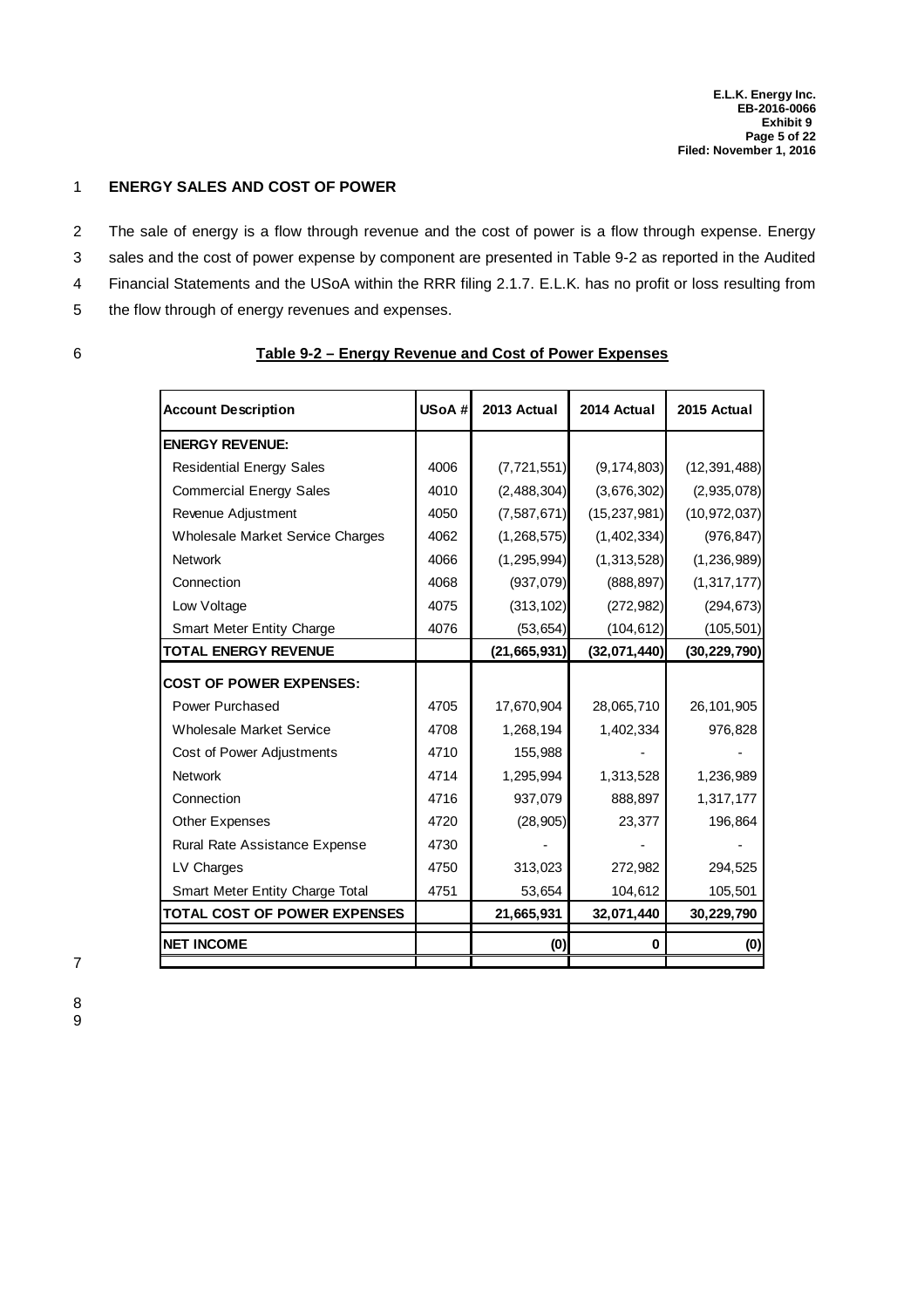#### 1 **INTEREST RATES APPLIED**

E.L.K. has used the Board's prescribed interest rates when calculating carrying charges on the DVA2

- balances. Table 9-3 below shows the Board's prescribed interest rates starting from 2011 Q1 onward.3
- 4 Interest is calculated based on the opening monthly principle balances.
- 5 In accordance with the filing requirements, the most recent posted interest rate (1.10% for Q3 of 2016)
- has been used to forecast carrying charges to April 30, 2017. The interest component for DVA balances6
- 7 is included in the principal balance for each account.
- 

#### 8 **Table 9-3 - Interest Rates Applied to Deferral and Variance Accounts**

| <b>Period</b>       | <b>Interest Rate</b> |
|---------------------|----------------------|
| Q1 2011             | 1.47%                |
| Q2 2011             | 1.47%                |
| Q3 2011             | 1.47%                |
| Q4 2011             | 1.47%                |
| Q1 2012             | 1.47%                |
| Q2 2012             | 1.47%                |
| Q3 2012             | 1.47%                |
| Q4 2012             | 1.47%                |
| Q1 2013             | 1.47%                |
| Q2 2013             | 1.47%                |
| Q3 2013             | 1.47%                |
| Q4 2013             | 1.47%                |
| Q1 2014             | 1.47%                |
| Q <sub>2</sub> 2014 | 1.47%                |
| Q3 2014             | 1.47%                |
| Q4 2014             | 1.47%                |
| Q1 2015             | 1.47%                |
| Q <sub>2</sub> 2015 | 1.10%                |
| Q3 2015             | 1.10%                |
| Q4 2015             | 1.10%                |
| Q1 2016             | 1.10%                |
| Q2 2016             | 1.10%                |
| Q3 2016             | 1.10%                |
| Q4 2016 (Forecast)  | 1.10%                |
| Q1 2017 (Forecast)  | 1.10%                |
| Q2 2017 (Forecast)  | 1.10%                |
| Q3 2017 (Forecast)  | 1.10%                |
| Q4 2017 (Forecast)  | 1.10%                |

9

10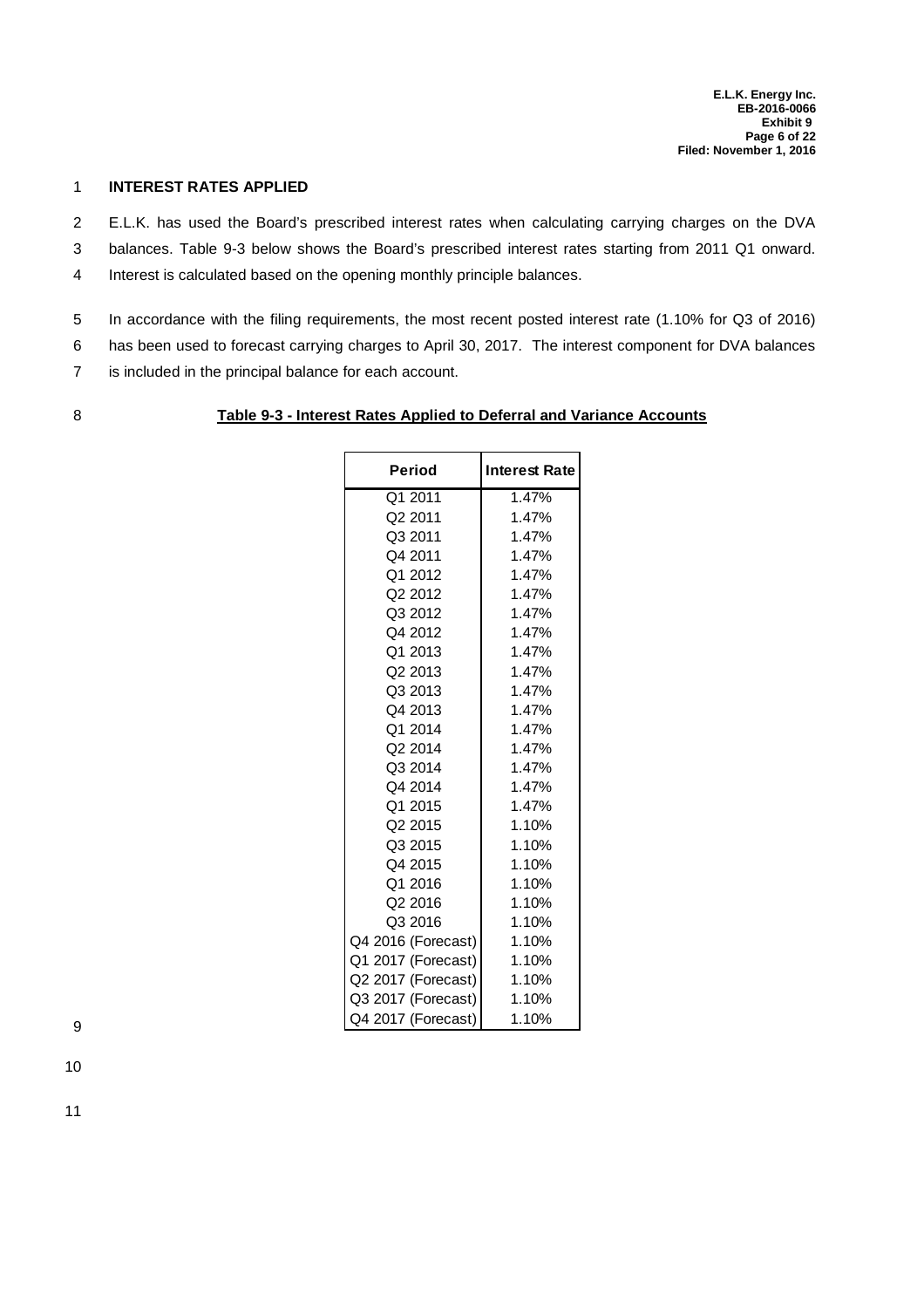#### 1 **PROPOSED DISPOSITION**

- E.L.K. is requesting a net disposition of \$1,952,657 to be collected from customers, based on the 20152
- 3 year end balances less the amounts approved through the 2016 IRM process (EB-2015-0064). Details of
- each account disposition request are discussed in detail in the evidence that follows.4
- 

## 5 **Table 9-4 – Proposed Disposition**

| <b>Account Description</b>                                             | USoA# | <b>Total Principal</b><br>& Interest<br>(Dec 31, 2015) | 2016<br><b>Disposition</b> | Interest to<br>April 30, 2017 | <b>Total Claim</b> |
|------------------------------------------------------------------------|-------|--------------------------------------------------------|----------------------------|-------------------------------|--------------------|
| <b>Group 1 Accounts:</b>                                               |       |                                                        |                            |                               |                    |
| LV Variance Account                                                    | 1550  | \$186.702                                              | \$2.173                    | \$2.706                       | \$187.235          |
| Smart Metering Entity Charge Variance Account                          | 1551  | \$31.077                                               | \$28,470                   | \$38                          | \$2.645            |
| RSVA - Wholesale Market Service Charge                                 | 1580  | (\$1,072,809)                                          | (\$520,003)                | (S8, 108)                     | (\$560, 914)       |
| RSVA - Retail Transmission Network Charge                              | 1584  | \$565.952                                              | \$149.251                  | \$6.112                       | \$422.813          |
| RSVA - Retail Transmission Connection Charge                           | 1586  | \$201,358                                              | (S242.518)                 | \$6.510                       | \$450.387          |
| RSVA - Power (excluding Global Adjustment)                             | 1588  | (\$1, 171, 385)                                        | (\$484,301)                | (\$10,077)                    | (S697, 161)        |
| RSVA - Global Adjustment                                               | 1589  | \$248,394                                              | \$952,509                  | (\$10,327)                    | (\$714, 442)       |
| Disposition and Recovery/Refund of Regulatory Balances (2009)          | 1595  | (\$205,050)                                            | $(\$205,050)$              | \$0                           | \$0                |
| Disposition and Recovery/Refund of Regulatory Balances (2011)          | 1595  | \$2,785,175                                            | \$0                        | \$40,849                      | \$2,826,024        |
| Disposition and Recovery/Refund of Regulatory Balances (2012)          | 1595  | (\$213,603)                                            | \$0                        | ( \$3, 133)                   | \$0                |
| Subtotal - Group 1 Accounts                                            |       | \$1,355,810                                            | (\$319,469)                | \$24,571                      | \$1,916,586        |
| <b>Group 2 Accounts:</b>                                               |       |                                                        |                            |                               |                    |
| Other Regulatory Assets - Sub-Account - Deferred IFRS Transition Costs | 1508  | \$21,601                                               | \$0                        | \$317                         | \$21,918           |
| Other Regulatory Assets - Sub-Account - Other                          | 1508  | (\$14,829)                                             | \$0                        | (\$217)                       | (\$15,047)         |
| Retail Cost Variance Account - Retail                                  | 1518  | \$256                                                  | \$0                        | \$4                           | \$260              |
| Misc. Deferred Debits                                                  | 1525  | (\$74)                                                 | \$0                        | (\$1)                         | (\$75)             |
| Renewable Generation Connection Capital Deferral Account               | 1531  | \$0                                                    | \$176.493                  | \$176.493                     | \$0                |
| Retail Cost Variance Account - STR                                     | 1548  | (\$434)                                                | \$0                        | $($ \$6)                      | (\$440)            |
| Subtotal - Group 2 Accounts                                            |       | \$6,520                                                | \$176,493                  | \$176,589                     | \$6,615            |
| <b>Other Accounts:</b>                                                 |       |                                                        |                            |                               |                    |
| <b>LRAM Variance Account</b>                                           | 1568  | 34,657                                                 |                            | 1.355                         | \$36.012           |
| IFRS-CGAAP Transition PP&E Amounts Balance + Return Component          | 1575  |                                                        | O                          | 0                             | \$0                |
| Accounting Changes Under CGAAP Balance + Return Component              | 1576  | (\$86,094)                                             | \$0                        | \$0                           | \$0                |
| PILs and Tax Variance for 2006 and Subsequent Years                    | 1592  | (\$6,462)                                              | \$0                        | $($ \$95)                     | (\$6,556)          |
| Subtotal - Other Accounts                                              |       | (\$57,898)                                             | \$0                        | \$1,260                       | \$29,456           |
| Total                                                                  |       | 1,304,432                                              | $-142.976$                 | 202.420                       | \$1,952,657        |

6 7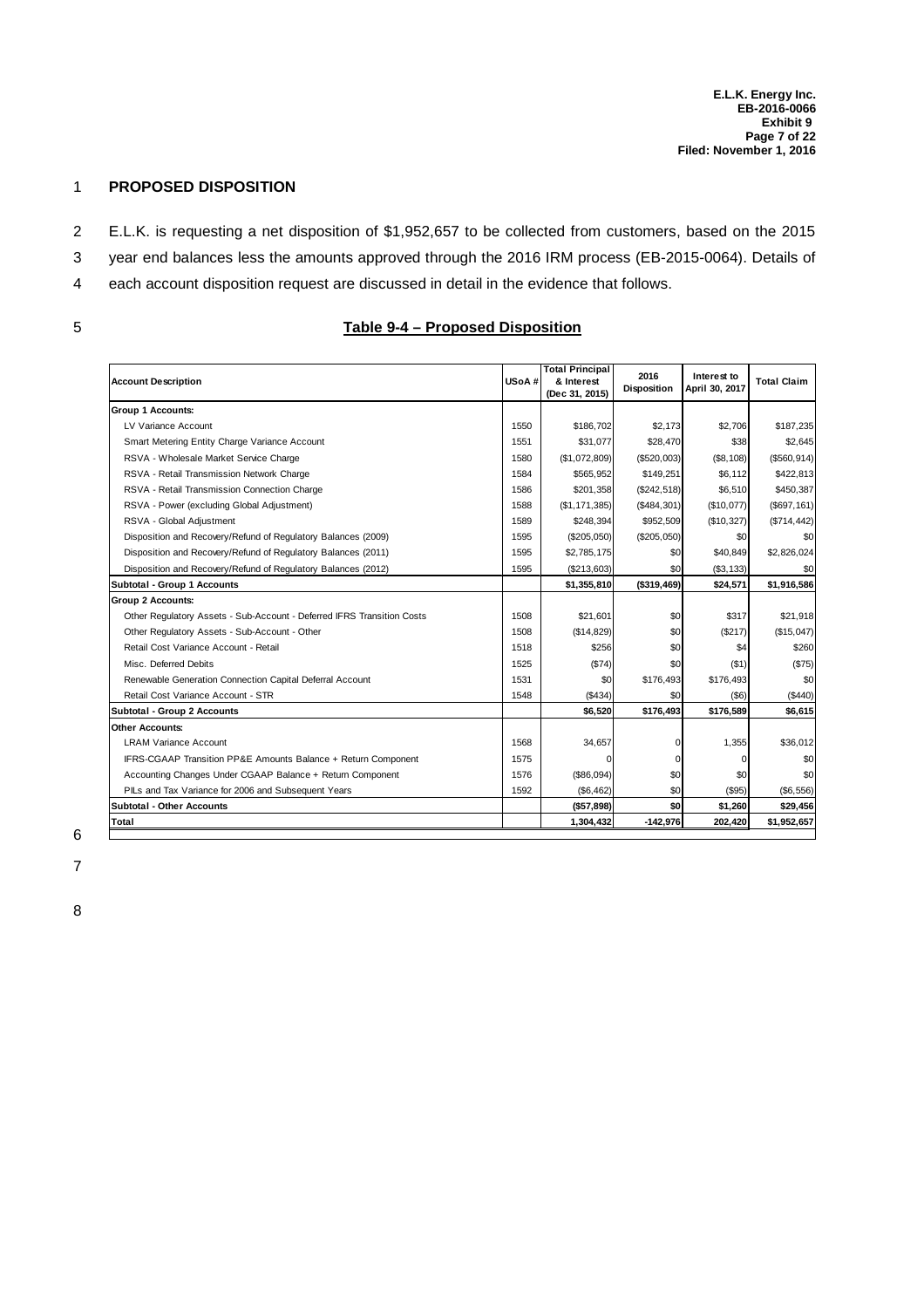#### 1 **GROUP ONE ACCOUNT ANALYSIS**

- E.L.K. last disposed of Group One account balances in its 2016 IRM Rate Application (EB-2015-0064).2
- The Board's Filing Requirements specify that the continuity schedule should show the balance details3
- from the last disposition. Accordingly, E.L.K. has entered the 2016 Continuity data into Tab 2 of the4
- 5 **EDDVAR Model.**

The following sections provide details of the Group One accounts utilized by E.L.K. and the respective6 7 disposition requests.

#### 8 **Account 1550: LV Variance Account**

This account is used to record the difference between the low voltage charges billed to E.L.K. customers9 10 and the charges paid to Hydro One for low voltage service. E.L.K. uses the accrual method. The Board 11 prescribed interest rates are used to calculate the carrying charges.

12 E.L.K. requests disposition of Account 1550 for the amount of \$187,235 to be collected from customers, 13 including interest to April 30, 2017.

#### 14 **Account 1551: Smart Metering Entity Charge Variance Account**

15 This account is used to record the difference between the Smart Meter Entity amounts billed to E.L.K.

customers and the charges paid to the IESO. E.L.K. uses the accrual method. The Board prescribed16

17 interest rates are used to calculate the carrying charges.

18 E.L.K. requests disposition of Account 1551 for the amount of \$2,645 to be collected from customers, 19 including interest to April 30, 2017

#### 20 **Account 1580: RSVA - Wholesale Market Service Charge**

21 This account is used to record the difference between the amounts charged by the IESO for wholesale

22 market services and the amount billed to E.L.K. customers using the Board Approved rates. E.L.K. uses

23 the accrual method. The Board prescribed interest rates are used to calculate the carrying charges.

E.L.K. requests disposition of Account 1580 for the amount of \$560,914 as a refund to customers,24 25 including interest to April 30, 2017.

#### 26 **Account 1584: RSVA - Retail Transmission Network Charge**

27 This account is used to record the net of the amount charged by the IESO, based on the settlement 28 invoice for transmission network services, and the amount billed to customers using the OEB-approved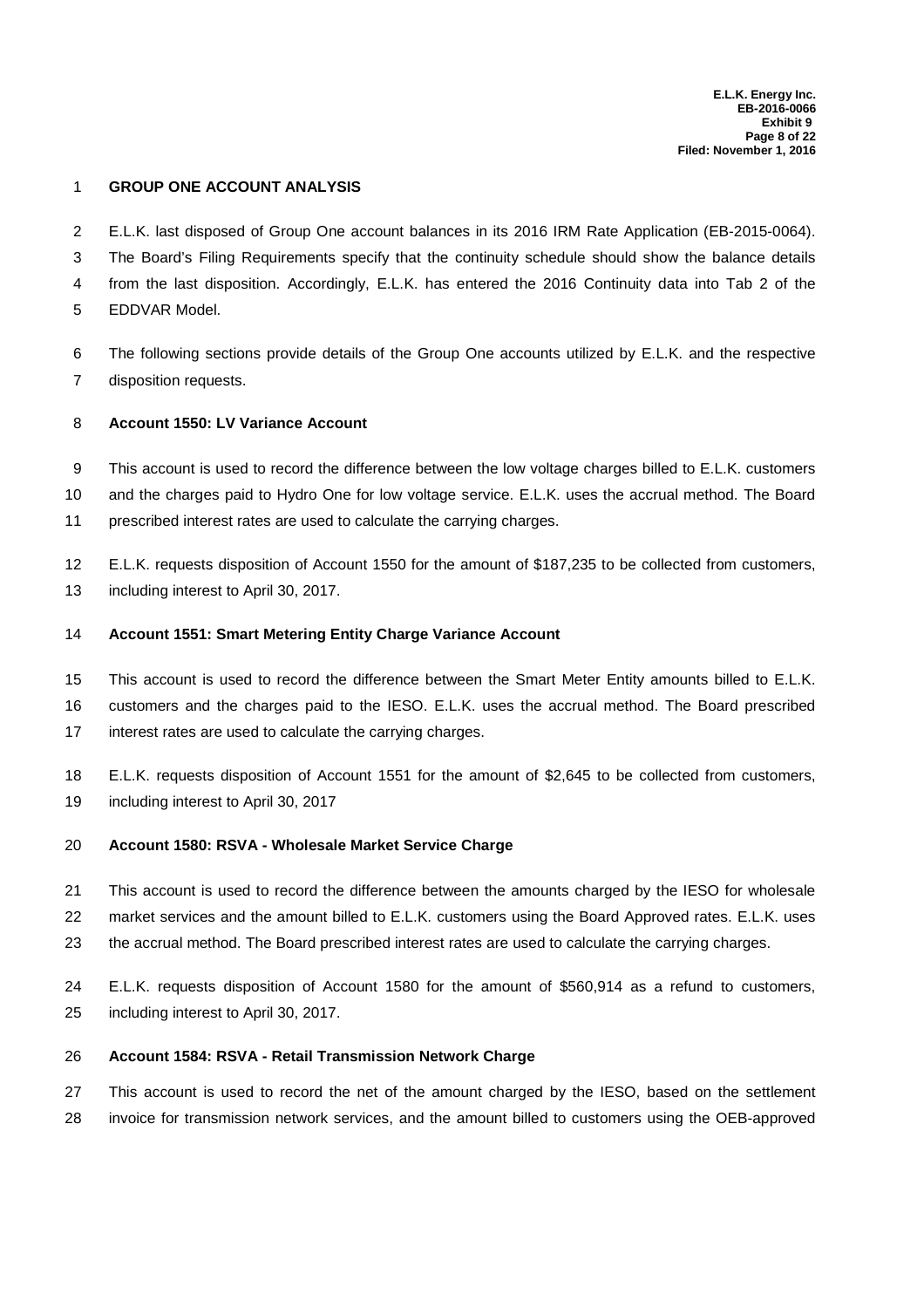1 Retail Transmission Rate for network services. E.L.K. uses the accrual method. The Board prescribed interest rates are used to calculate the carrying charges.2

- E.L.K. requests disposition of Account 1584 for the amount of \$422,813 to be collected from customers,3
- 4 including interest to April 30, 2017.

#### 5 **Account 1586: RSVA - Retail Transmission Connection Charge**

6 This account is used to record the net of the amount charged by the IESO, based on the settlement 7 invoice for transmission connection services, and the amount billed to customers using the OEB-8 approved Retail Transmission Rate for connection services. E.L.K. uses the accrual method. The Board prescribed interest rates are used to calculate the carrying charges.9

- 10 E.L.K. requests disposition of Account 1586 for the amount of \$450,387 to be collected from customers,
- 11 including interest to April 30, 2017.

#### 12 **Account 1588: RSVA - Power (excluding Global Adjustment)**

- 13 This account is used to recover the net difference between the energy amount billed to customers and the
- 14 energy charged to E.L.K. using the settlement invoice from the IESO. E.L.K. uses the accrual method.
- 15 The Board prescribed interest rates are used to calculate the carrying charges.
- 16 E.L.K. requests disposition of Account 1588 for the amount of \$697,161 as a refund to customers, 17 including interest to April 30, 2017.

#### 18 **Account 1589: RSVA - Global Adjustment**

- 19 This account is used to recover the net difference between the provincial benefit amount billed to non-
- 20 RPP customers and the GA adjustment charge to E.L.K. using the settlement invoice from the IESO. 21 E.L.K. uses the accrual method.
- 22 The Board prescribed interest rates are used to calculate the carrying charges.
- 23 E.L.K. requests disposition of Account 1589 for the amount of \$714,442 as a refund to non-RPP 24 customers, including interest to April 30, 2017.
- 25
- 26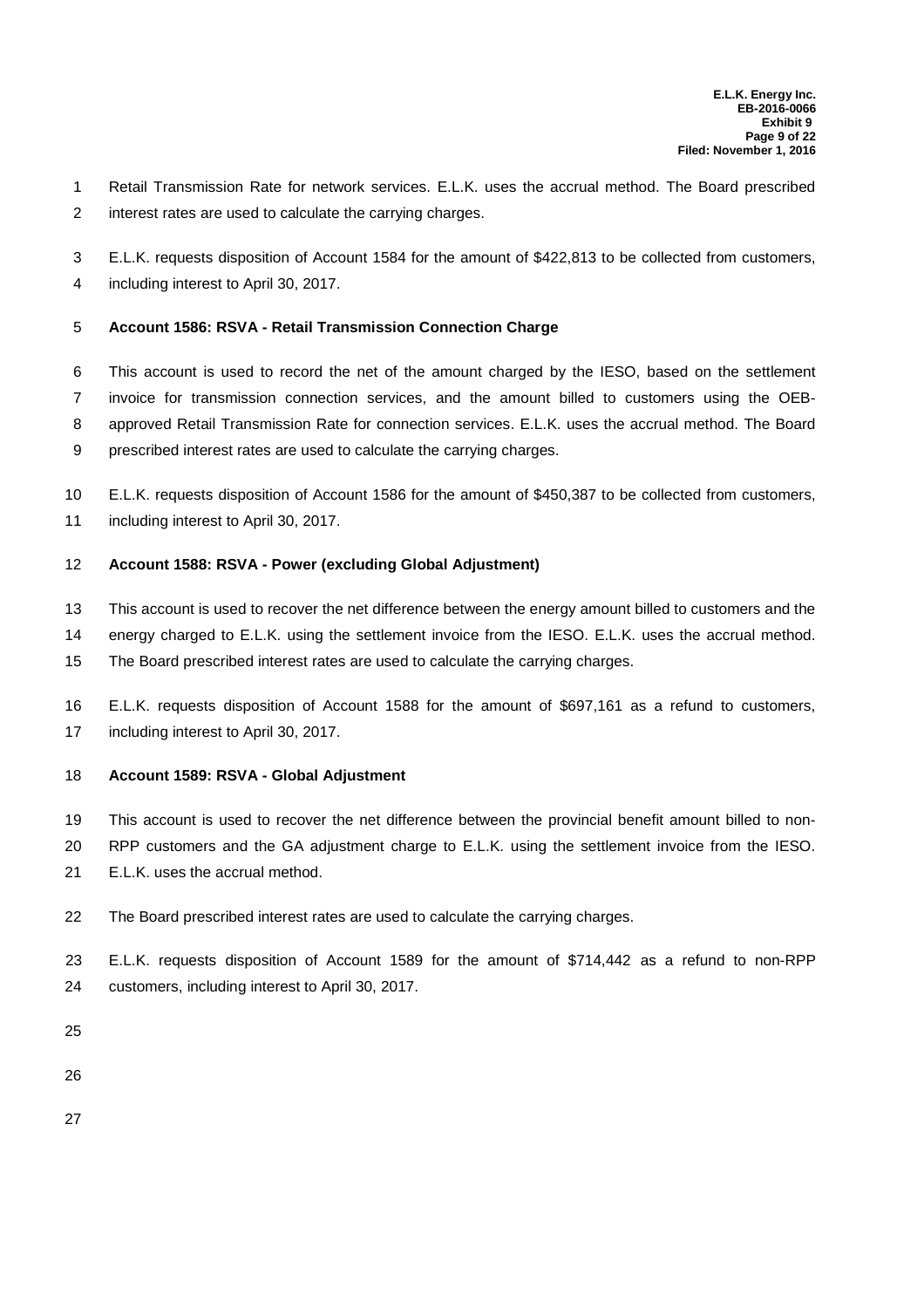#### 1 **Account 1595: Disposition and Recovery/Refund of Regulatory Balances**

2 This account includes the regulatory asset or liability balances authorized by the Board for recovery in 3 rates or payments/credits made to customers. Separate sub-accounts are maintained for expenses, interest, and recovery amounts for each Board-approved recovery.4

5 The amount requested for disposition below relates to residual balances from rate riders that concluded in 2015. The amount in account 1595 relates to amounts that should be collected from non-RPP since6 E.L.K. has not fully been reimbursed through the variance account process. As part of preparing this7 application, E.L.K. discovered that with respect to the General Service 50 to 5,4999 Service8 9 Classification, the rate rider called Disposition of Global Adjustment (2016) – effective until April 30, 2017 10 was incorrectly used in E.L.K.'s CIS system through a misinterpretation of the description of the rate rider. 11 This rate rider is applicable for only non-RPP customers. E.L.K. originally applied this to retailer accounts 12 only, but should have been all non-RPP customers, which is retailers and weighted average price 13 customers.

14 E.L.K. uses the accrual method on this account and the Board prescribed interest rates are used to 15 calculate the carrying charges.

16 E.L.K. requests disposition of Account 1595 for the amount of \$2,826,024 to be collected from Non-RPP 17 customers, including interest to April 30, 2017.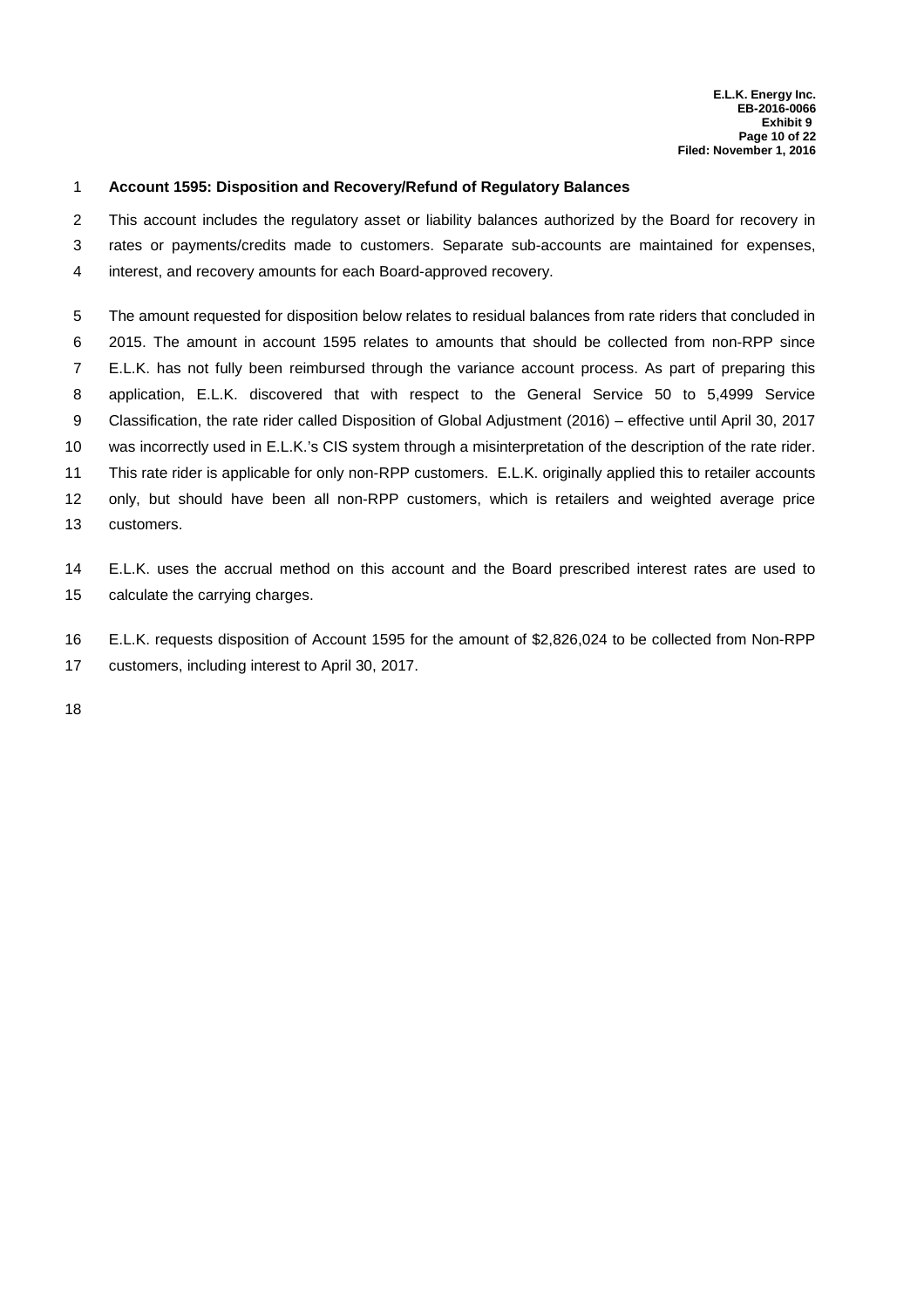#### 1 **GROUP TWO ACCOUNT ANALYSIS**

- Excluding accounts 1531 and 1568, the total disposition amount for the remaining group two accounts is2
- \$59. As a result, E.L.K. is not seeking disposition of remaining group two accounts at this time as it is
- immaterial. In addition, the disposition of account 1576 was approved in E.L.K.'s 2012 cost of service4
- 5 application. With the movement to IFRS there was no change in the continuity statements since the IFRS
- 6 standards had been previously established which eliminated the need for account 1575.

#### 7 **Account 1531: Renewable Generation Connection Capital Deferral Account**

8 As outlined above this account has been addressed by using the direct benefit and provincial benefit 9 method outlined in Appendices 2-FA through 2-FC.

#### 10

#### 11 **Account 1568: LRAM Variance Account**

12 This account includes the lost revenue adjustment mechanism ("LRAM") variances in relation to the 13 conservation and demand management ("CDM") programs or activities undertaken by E.L.K. in 14 accordance with OEB prescribed requirements. The details of this claim are outlined the LRAMVA Work form. E.L.K. requests disposition of Account 1568 for the amount of \$36,012 to be collected from15 16 customers, including interest to April 30, 2017.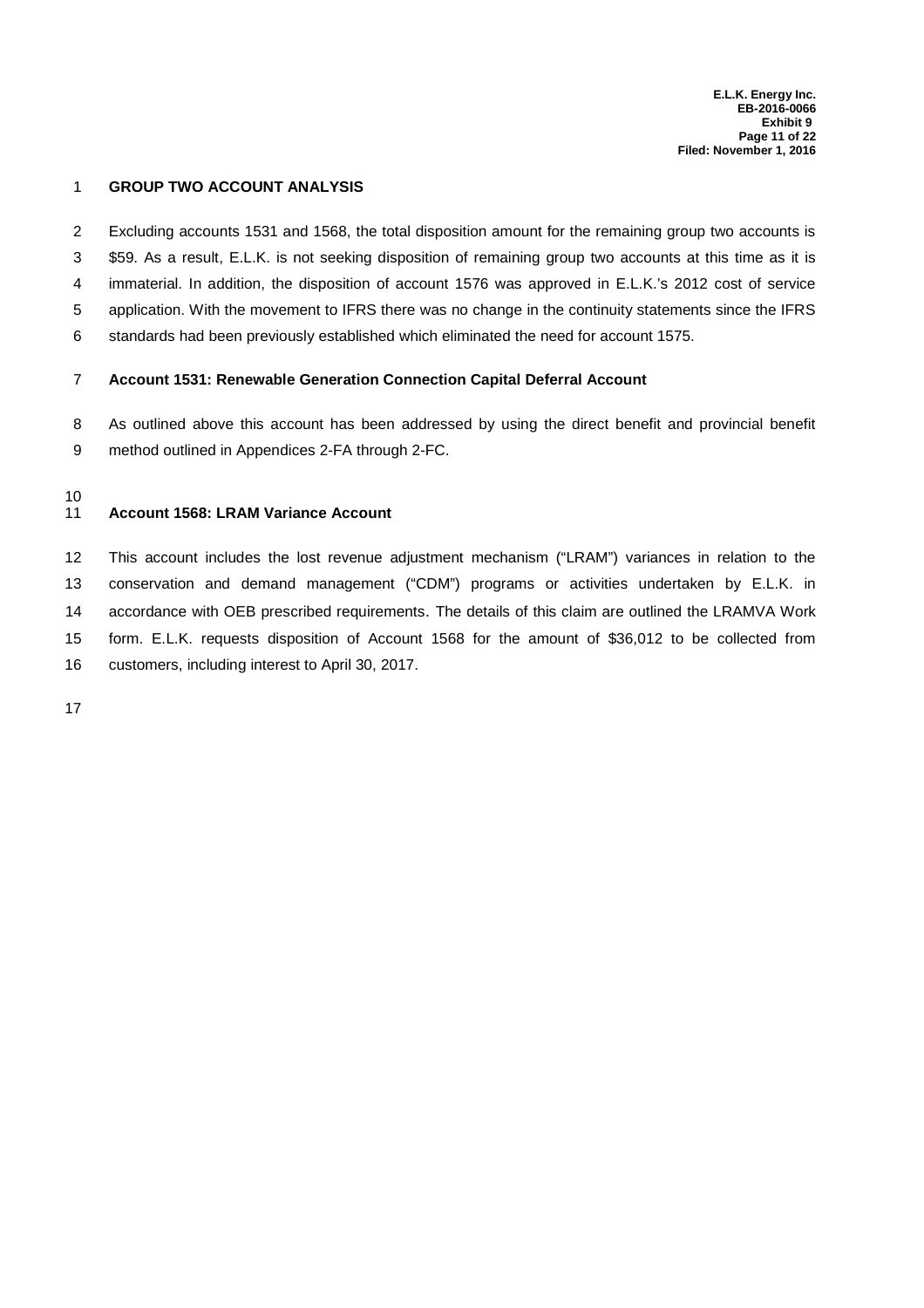## 1 **GROUP 2 ACCOUNTS – TO BE CONTINUED AND DISCONTINUED ON A GO-FORWARD BASIS**

- 2 Table 9-5 below lists all Group 2 accounts which E.L.K. will continue and discontinue on a going-forward
- 3 basis.
- Explanations for those accounts that will be discontinued are provided in Table 9-5.4
- 

#### 5 **Table 9-5 - Group 2 Accounts - Continue & Discontinue**

| <b>Account Description</b>                                                  | USoA# | Continue /<br><b>Discontinue</b> | Explanation                                      |
|-----------------------------------------------------------------------------|-------|----------------------------------|--------------------------------------------------|
| Group 2 Accounts - Continue:                                                |       |                                  |                                                  |
| Other Regulatory Assets - Sub-Account - Other                               | 1508  | Continue                         | On-going use                                     |
| Other Regulatory Assets - Sub-Account - Deferred IFRS Transition Costs      | 1508  | Continue                         | On-going use until account is eventually cleared |
| Retail Cost Variance Account - Retail                                       | 1518  | Continue                         | On-going use                                     |
| Misc. Deferred Debits                                                       | 1525  | Continue                         | On-going use                                     |
| Retail Cost Variance Account - STR                                          | 1548  | Continue                         | On-going use                                     |
| <b>LRAM Variance Account</b>                                                | 1568  | Continue                         | On-going use                                     |
| PILs and Tax Variance                                                       | 1592  | Continue                         | On-going use until account is eventually cleared |
| Group 2 Accounts - Discontinue:                                             |       |                                  |                                                  |
| Smart Grid Capital Deferral Account                                         | 1534  | Discontinue                      | No longer needed                                 |
| Smart Grid OM&A Deferral Account                                            | 1535  | Discontinue                      | No longer needed                                 |
| Smart Grid Funding Adder Deferral Account                                   | 1536  | Discontinue                      | No longer needed                                 |
| Smart Meter Capital and Recovery Offset Variance - Sub-Account - Capital    | 1555  | Discontinue                      | Smart meter implementation completed             |
| Smart Meter Capital and Recovery Offset Variance - Sub-Account - Recoveries | 1555  | Discontinue                      | Smart meter implementation completed             |
| Smart Meter OM&A Variance                                                   | 1556  | Discontinue                      | Smart meter implementation completed             |
| Deferred Payments in Lieu of Taxes                                          | 1562  | Discontinue                      | Account 1562 disposition completed               |
| <b>Extra-Ordinary Event Costs</b>                                           | 1572  | Discontinue                      | No longer needed                                 |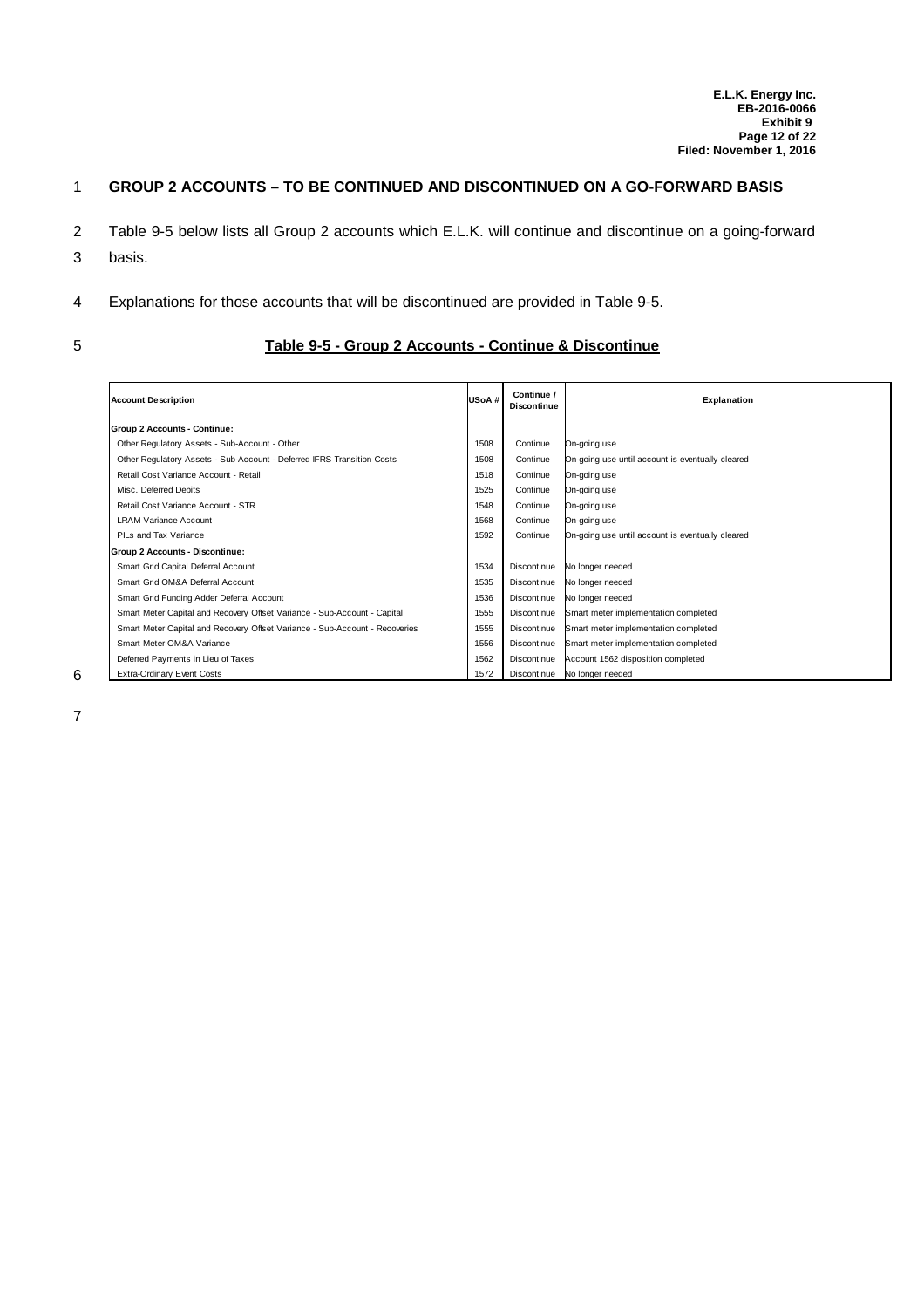#### 1 **CALCULATION OF RATE RIDERS**

- For the calculation of proposed rate riders, E.L.K. has utilized the billing determinants arising from the
- 3 2017 Load Forecast inclusive of CDM Adjustments, as presented in Table 9-6 below. For more details
- 4 regarding the 2017 Load Forecast and billing determinants please see Exhibit 3.
- 

|  | <b>Table 9-6 Total Billing Determinants</b> |
|--|---------------------------------------------|
|--|---------------------------------------------|

| <b>Rate Class</b>              | <b>Customer</b><br><b>Numbers</b> | kWh          | kW      |
|--------------------------------|-----------------------------------|--------------|---------|
| Residential                    | 10,386                            | 91,658,363   |         |
| General Service < 50 kW        | 1,253                             | 28,971,935   |         |
| General Service 50 to 4,999 kW | 93                                | 61,328,530   | 190,362 |
| Unmetered Scattered Load       | 31                                | 264,832      |         |
| Sentinel Lights                | 7                                 | 5,962        | 14      |
| <b>Street Lights</b>           | 2,826                             | 2,380,054    | 6,476   |
| <b>Embedded Distributor</b>    | 4                                 | 45, 143, 217 | 96,786  |
| Total                          | 14,600                            | 229,752,894  | 293,638 |

6

7 In accordance with the OEB's Filing Requirements it is stated that:

8 ... distributors must establish separate rate riders to recover the balances in the RSVAs from Market

9 Participants ("MPs") who must not be allocated the RSVA account balances related to charges for

10 which the MPs settle directly with the IESO"; and,

11 "Distributors who serve Class A customers per O. Reg 429/04 (i.e. customers greater than 5 MW)

12 must propose an appropriate allocation for the recovery of the global adjustment variance balance

13 based on their settlement process with the IESO."

14 As of December 31, 2015, the E.L.K. customer's affected by these requirements is described as follows:

- 15 No market participants settle directing with the IESO, therefore, no separate rate riders to recover 16 RSVAs is required, and
- The one customer in the Embedded Distributor rate class is treated in the same manner as a 18 Class A customer.
- 19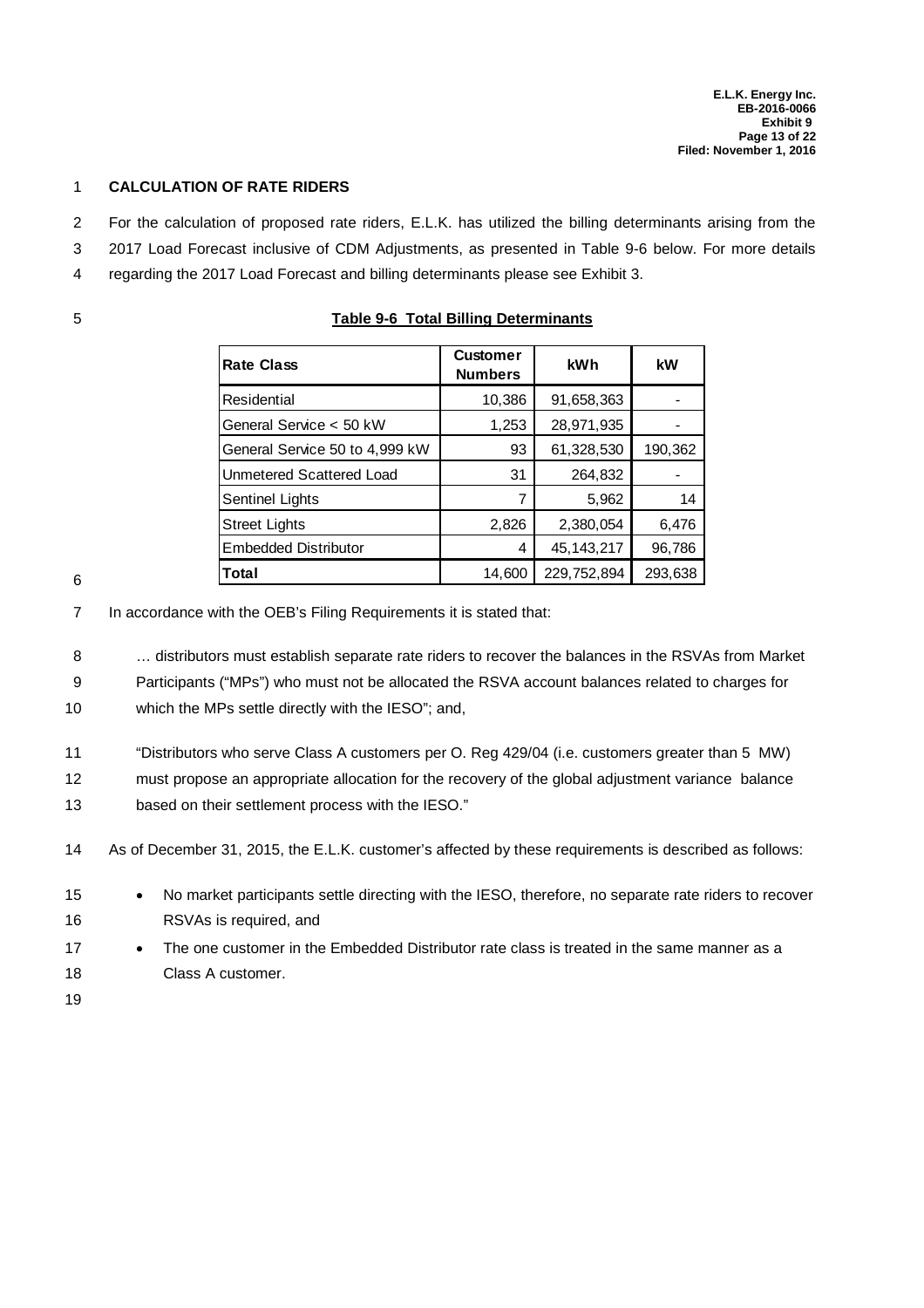As of July 1, 2016, E.L.K. notes the Embedded Distributor customer has remain as a Class A customer.1 Since the DVA balances proposed for disposition relate to variances created prior to December 31, 2015,2 E.L.K. proposes the rate riders be applicable to the customers who contributed to those variances. In this3 4 case, this customer was a Class A customer before December 31, 2015 and they did not contribute to the 5 variance in account 1589 thus, there is no requirement to dispose of variances created prior to December 6 31, 2015.

For Class A customers, E.L.K. settles the GA based on the actual GA rate. In contrast, for Class B Non-7 RPP customers, E.L.K. settles GA based on the First Estimate GA rate. Accordingly, E.L.K.'s Class A8 9 customer has not and will not contribute to the creation of Account 1589 variances and should be 10 excluded from its disposition.

11 As noted above, as of December 31, 2015, E.L.K. has one Class A customer who is excluded from any 12 GA variance account disposition. As there is only one Class A customer from 2014 through to the current 13 period, there is no residual GA variance balances that have accrued prior to the customer being classified 14 as a Class A customer. As mentioned previously, E.L.K. settles GA with Class A customers on a monthly 15 basis and on the basis of actual cost. As a result, Class A customers do not contribute to the balance in 16 RSVA 1589 GA for the period they were Class A customers. The RSVA 1589 GA balance has been 17 allocated to the remaining Non-RPP customers based on the total Non-RPP consumption per class, 18 excluding Class A customers.

19 To develop the 2017 Non-RPP billing determinants to be applied to calculate the proposed GA rate riders, E.L.K. first calculated the relationship by rate class of the 2015 Non-RPP results as a percentage of the20 21 2015 total by rate class for each the kWh consumption. E.L.K. then applied the rate class specific 22 percentage to the 2017 Load Forecast results presented in Table 9-6. The Embedded Distributor 23 determinants are also deleted since no GA balance is allocated to this customer. The results are 24 presented in Table 9-7 below.

- 25
- 26
- 27
- 28
- 
- 29
- 30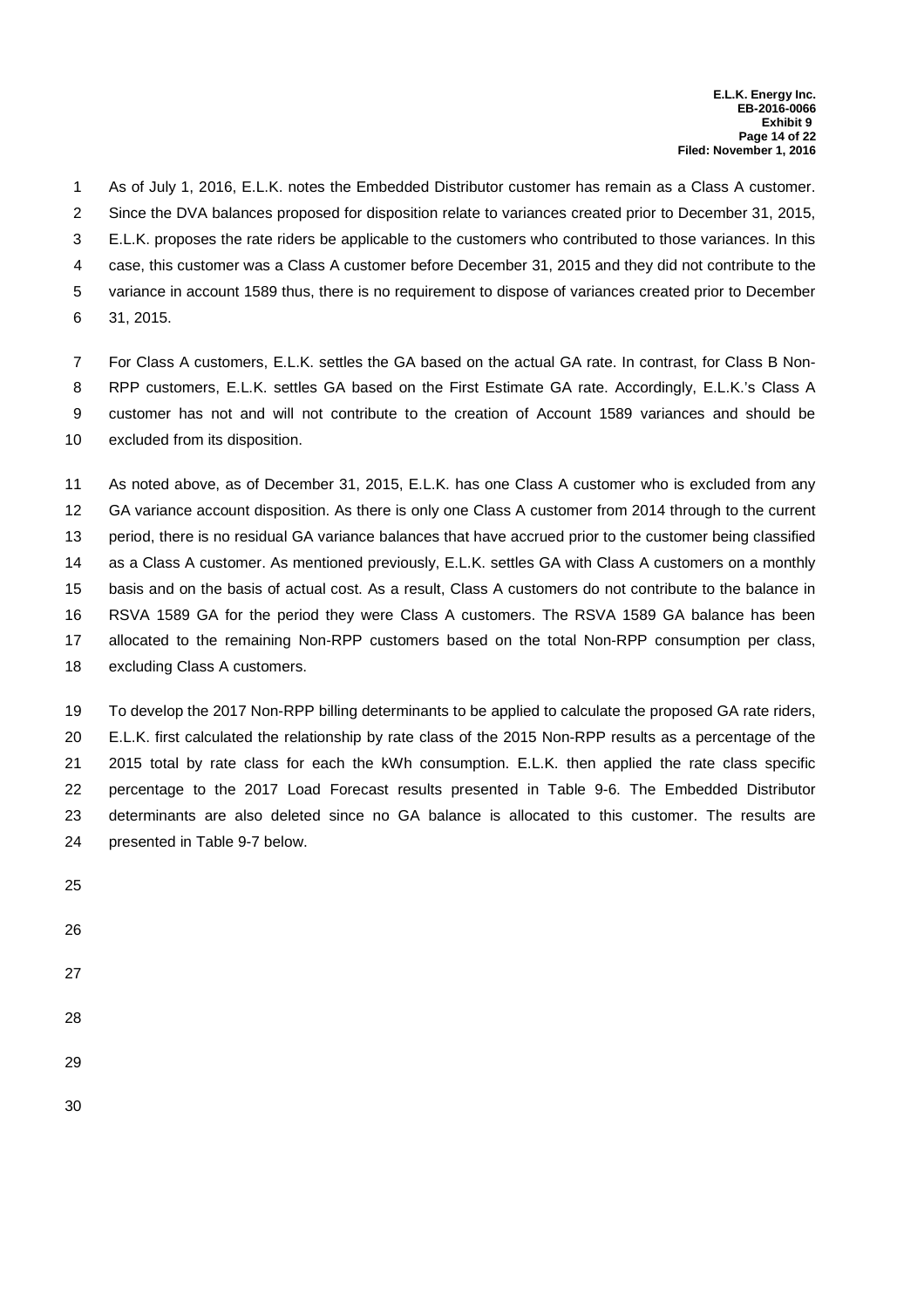| Rate Class                     | 2015 % Non<br><b>RPP</b> | 2017 kWh<br>Non-RPP<br>less Class A |  |
|--------------------------------|--------------------------|-------------------------------------|--|
| Residential                    | 14.3%                    | 13, 101, 771                        |  |
| General Service < 50 kW        | 19.3%                    | 5,588,832                           |  |
| General Service 50 to 4,999 kW | 93.9%                    | 57,567,899                          |  |
| Unmetered Scattered Load       | 100.0%                   | 264,832                             |  |
| <b>Sentinel Lights</b>         | 100.0%                   | 5,962                               |  |
| <b>Street Lights</b>           | 100.0%                   | 2,380,054                           |  |
| <b>Embedded Distributor</b>    |                          |                                     |  |
| Total                          |                          | 78,909,350                          |  |

## 1 **Table 9-7 Billing Determinants for GA Rate Rider**

2

3 The billing determinants used to develop the various rate riders are presented in Table 9-8<br>4 below. below.

5

### 6 **Table 9-8 2017 Detailed Load Forecast Billing Determinants for Disposition Calculations**

7

| <b>Rate Class</b>               | <b>Customer</b><br><b>Numbers</b> | kWh          | kW      | 2017 kWh<br>Non-RPP<br>less<br><b>Class A</b> |
|---------------------------------|-----------------------------------|--------------|---------|-----------------------------------------------|
| Residential                     | 10,386                            | 91,658,363   |         | 13, 101, 771                                  |
| General Service < 50 kW         | 1,253                             | 28,971,935   |         | 5,588,832                                     |
| General Service 50 to 4,999 kW  | 93                                | 61,328,530   | 190,362 | 57,567,899                                    |
| <b>Unmetered Scattered Load</b> | 31                                | 264,832      |         | 264,832                                       |
| Sentinel Lights                 | 7                                 | 5,962        | 14      | 5,962                                         |
| Street Lights                   | 2,826                             | 2,380,054    | 6,476   | 2,380,054                                     |
| Embedded Distributor            | 4                                 | 45, 143, 217 | 96,786  |                                               |
| Total                           | 14,600                            | 229,752,894  | 293,638 | 78,909,350                                    |

8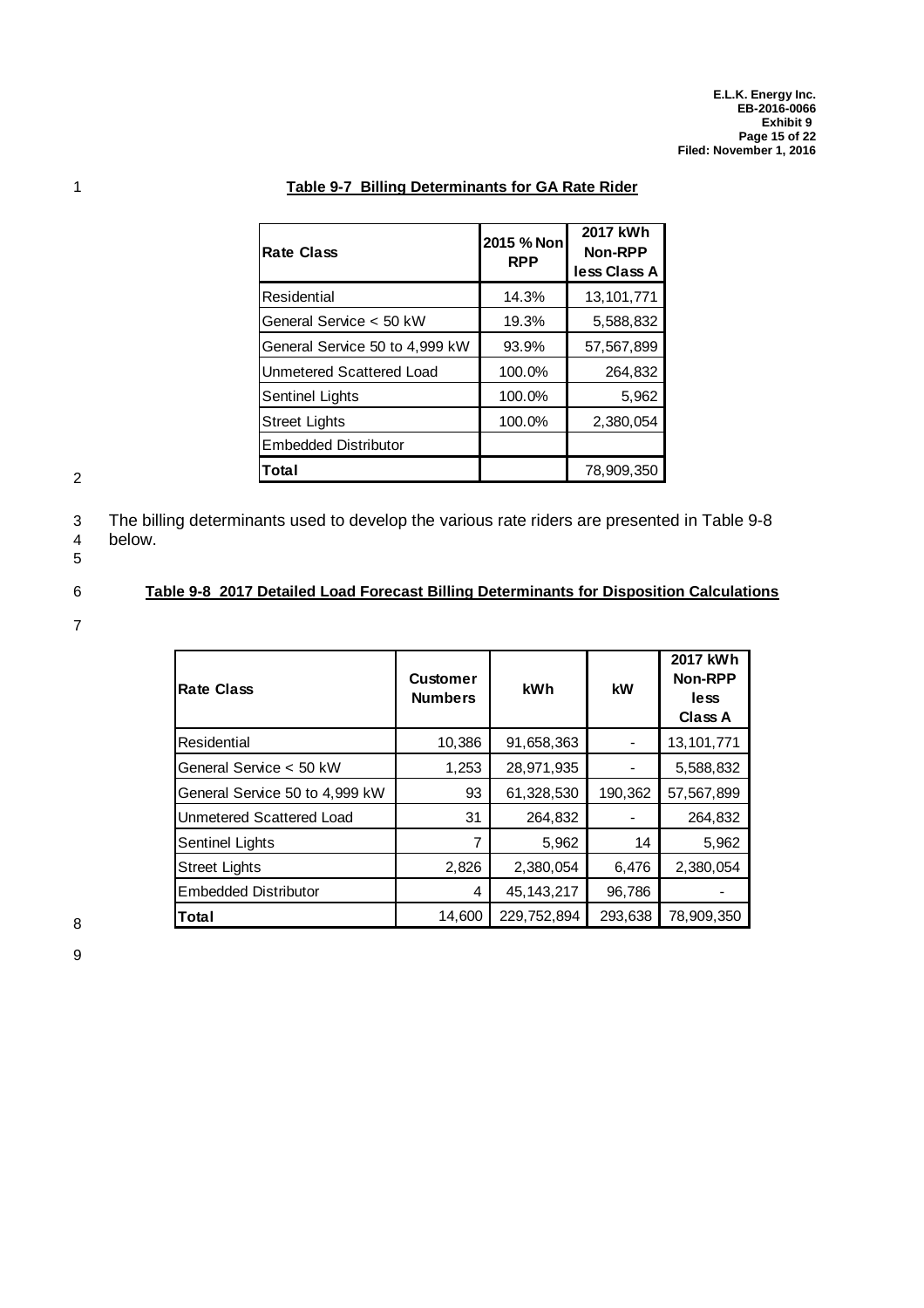#### 1 **PROPOSED RATE RIDERS**

2 Consistent with the EDDVAR model provided by the OEB, E.L.K. has calculated the following 3 rate riders:

- 4  **Rate Rider Calculation for Group One Deferral / Variance Accounts Balances (excluding** 5 Global Adj.)
- 6 Rate Rider Calculation for RSVA Power Global Adjustment
- 7 
Rate Rider Calculation for Account 1568
- 8 9

11

10 Each calculation and results will be discussed in the sections below.

#### 12 **Rate Rider Calculation for Group One Deferral / Variance Accounts Balances (excluding** 13 **Global Adj.)** 14

- 15 Account 1550 allocated based on total kWh,
- 16 Account 1551 allocated based on number of customers in the Residential and 17 General Service < 50 kW classes
- 18 Account 1580 allocated based on total kWh,
- 
- 19 Account 1584 allocated based on total kWh,
- 20 Account 1586 allocated based on total kWh,
- 21 Account 1588 allocated based on total kWh,
- 22
- 23
- 24
- 
- 27

## 25 **Table 9-9 Rate Rider Calculation for Group One Deferral /** 26 **Variance Accounts Balances (excluding Global Adj.)**

| <b>Rate Class</b>              | <b>Units</b> |            | <b>Allocated</b><br><b>Balance</b><br>(excluding<br>1589) | <b>Rate Rider for</b><br>Deferral/<br>Variance<br><b>Accounts</b> |
|--------------------------------|--------------|------------|-----------------------------------------------------------|-------------------------------------------------------------------|
| Residential                    | kWh          | 91,658,363 | (\$76,487)                                                | (0.0008)                                                          |
| General Service < 50 kW        | kWh          | 28,971,935 | (\$24,638)                                                | (0.0009)                                                          |
| General Service 50 to 4,999 kW | kW           | 190,362    | (\$52,757)                                                | (0.2771)                                                          |
| Unmetered Scattered Load       | kWh          | 264,832    | (\$228)                                                   | (0.0009)                                                          |
| <b>Sentinel Lights</b>         | kW           | 14         | $($ \$5)                                                  | (0.3663)                                                          |
| <b>Street Lights</b>           | kW           | 6,476      | (\$2,047)                                                 | (0.3162)                                                          |
| <b>Embedded Distributor</b>    | kW           | 96,786     | (\$38,834)                                                | (0.4012)                                                          |
| Total                          |              |            | (\$194,996)                                               |                                                                   |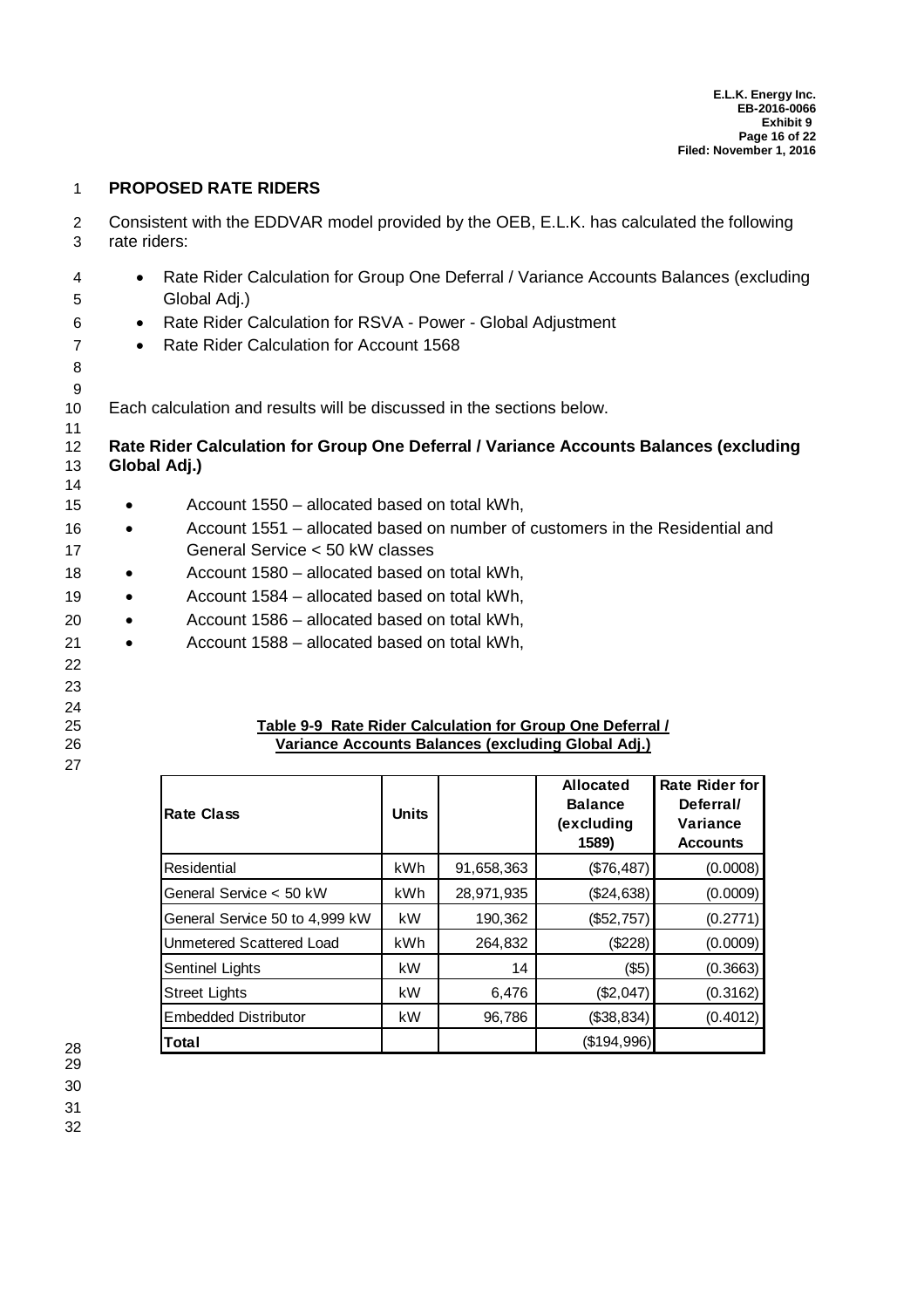## 2 **Rate Rider Calculation for RSVA - Power - Global Adjustment**

- 4 Account 1589 allocated based on kWh in Table 9-7
- 5 Account 1595 allocated based on kWh in Table 9-7
- 7 **Table 9-10 Rate Rider Calculation for RSVA Power Global Adjustment**

| <b>Rate Class</b>              | <b>Units</b> |            | Account 1589<br>and 1595 | <b>Rate Rider for</b><br>Deferral/<br>Variance<br><b>Accounts</b> |
|--------------------------------|--------------|------------|--------------------------|-------------------------------------------------------------------|
| Residential                    | kWh.         | 13,101,771 | \$175,299                | 0.0134                                                            |
| General Service < 50 kW        | kWh          | 5,588,832  | \$74,777                 | 0.0134                                                            |
| General Service 50 to 4,999 kW | kWh          | 57,567,899 | \$770,247                | 0.0134                                                            |
| Unmetered Scattered Load       | kWh          | 264,832    | \$3,543                  | 0.0134                                                            |
| <b>Sentinel Lights</b>         | kWh          | 5,962      | \$80                     | 0.0134                                                            |
| <b>Street Lights</b>           | kWh          | 2,380,054  | \$31,845                 | 0.0134                                                            |
| <b>Embedded Distributor</b>    | kWh          |            |                          |                                                                   |
| <b>Total</b>                   |              |            | \$1,055,791              |                                                                   |

9 10

1

3

6

8

11

## 12 **Rate Rider Calculation for Account 1568**

- 13
- 14 Account 1568 allocated based on results from LRAMVA Work form

- 16 **Table 9-11 Rate Rider Calculation for LRAMVA**
- 17
- 18

| <b>Rate Class</b>              | <b>Units</b> |            | Account 1568 | Rate Rider for<br>Deferral/<br>Variance<br><b>Accounts</b> |
|--------------------------------|--------------|------------|--------------|------------------------------------------------------------|
| Residential                    | kWh          | 91,658,363 | \$16,327     | 0.0002                                                     |
| General Service < 50 kW        | kWh          | 28,971,935 | \$16,498     | 0.0006                                                     |
| General Service 50 to 4,999 kW | kWh          | 190,362    | \$4,945      | 0.0260                                                     |
| Unmetered Scattered Load       | kWh          | 264,832    | (\$10)       |                                                            |
| Sentinel Lights                | kWh          | 14         | \$0          |                                                            |
| <b>Street Lights</b>           | kWh          | 6,476      | (\$1,748)    | (0.2699)                                                   |
| <b>Embedded Distributor</b>    | kWh          | 96,786     | \$0          |                                                            |
| Total                          |              |            | \$36,012     |                                                            |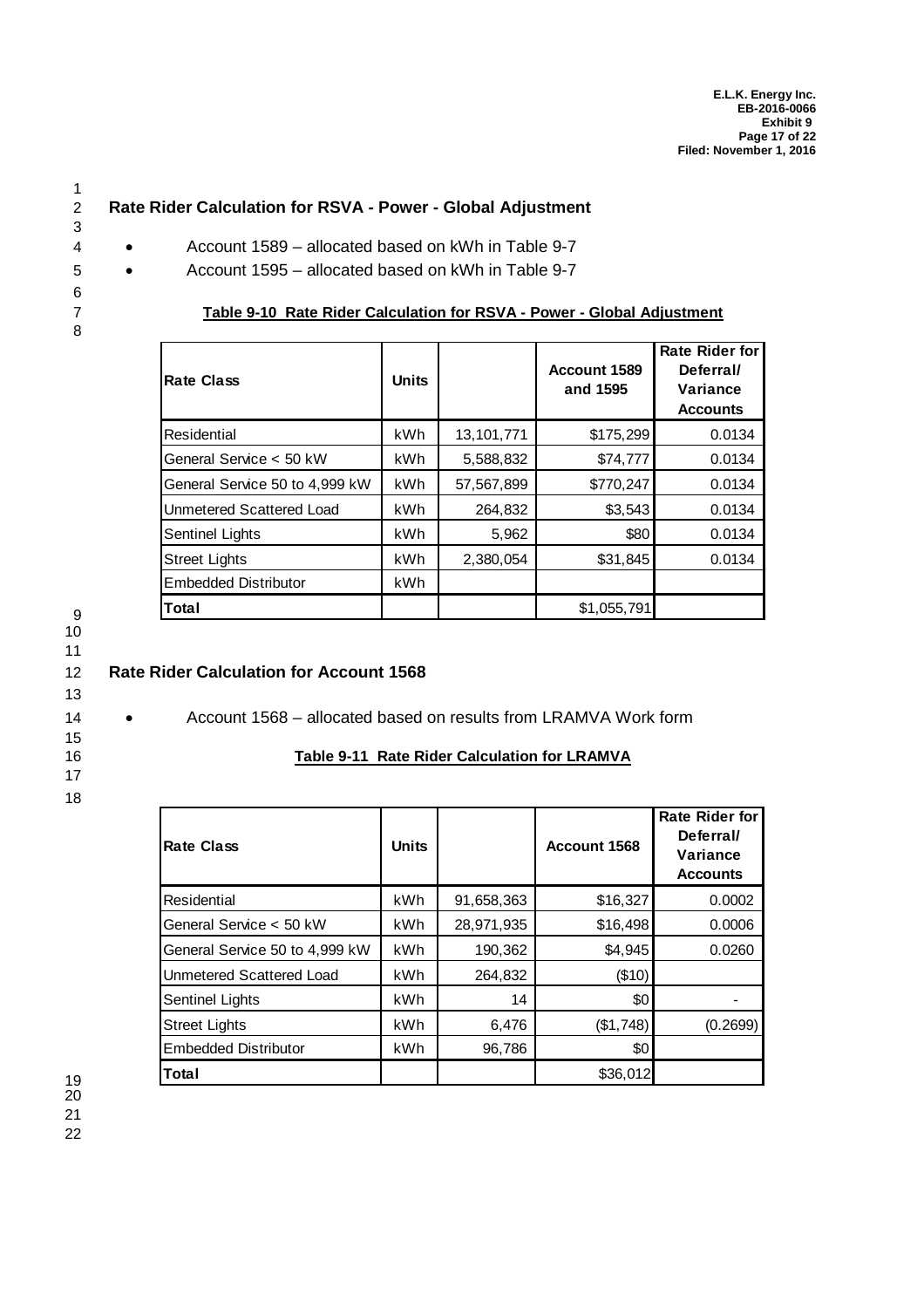## **IESO SETTLEMENT PROCESS**

#### **Global Adjustment**

 

 On a monthly basis, E.L.K. must settle with the IESO for GA. GA is applicable to all provincial customers who pay the Hourly Ontario Energy Price ("HOEP"), or have signed a retail contract, and accounts for the differences between the market price and the rates paid to regulated and contracted generators and for CDM programs.

 The GA varies from month to month, responding to changes in both the HOEP and contract terms. Generally speaking, when the HOEP is lower, then the GA is higher in order to cover the additional costs.

E.L.K. confirms that the GA charge is pro-rated into RPP and non-RPP.

#### **Class A Customers**

 Class A customers were traditionally defined as customers with a peak demand of 5 MW or more. However, on July 1, 2015, Class A eligibility was been expanded under a new conservation initiative to allow customers with a peak demand greater than 3 MW but less than or equal to 5 MW to opt into this category. Conversely, customers with a peak demand of 5 MW or more may opt into Class B.

 The GA for Class A customers is based on their percentage contribution to the top five peak Ontario demand hours. Hence, it is designed to encourage these users to shift their energy use away from system-wide peaks. The IESO monthly GA Class A charges are passed on directly to each Class A customer. Accordingly, E.L.K.'s Class A customer does not contribute to the creation of Account 1589 variances and are excluded from disposition calculation.

 The one customer in the Embedded Distributor rate class is treated in the same matter as a Class A customer.

#### **Class B Customers**

 Class B customers include: (a) customers with a peak demand below 5MW (or who have opted into this category) and (b) residential and business customers who have a retail contract for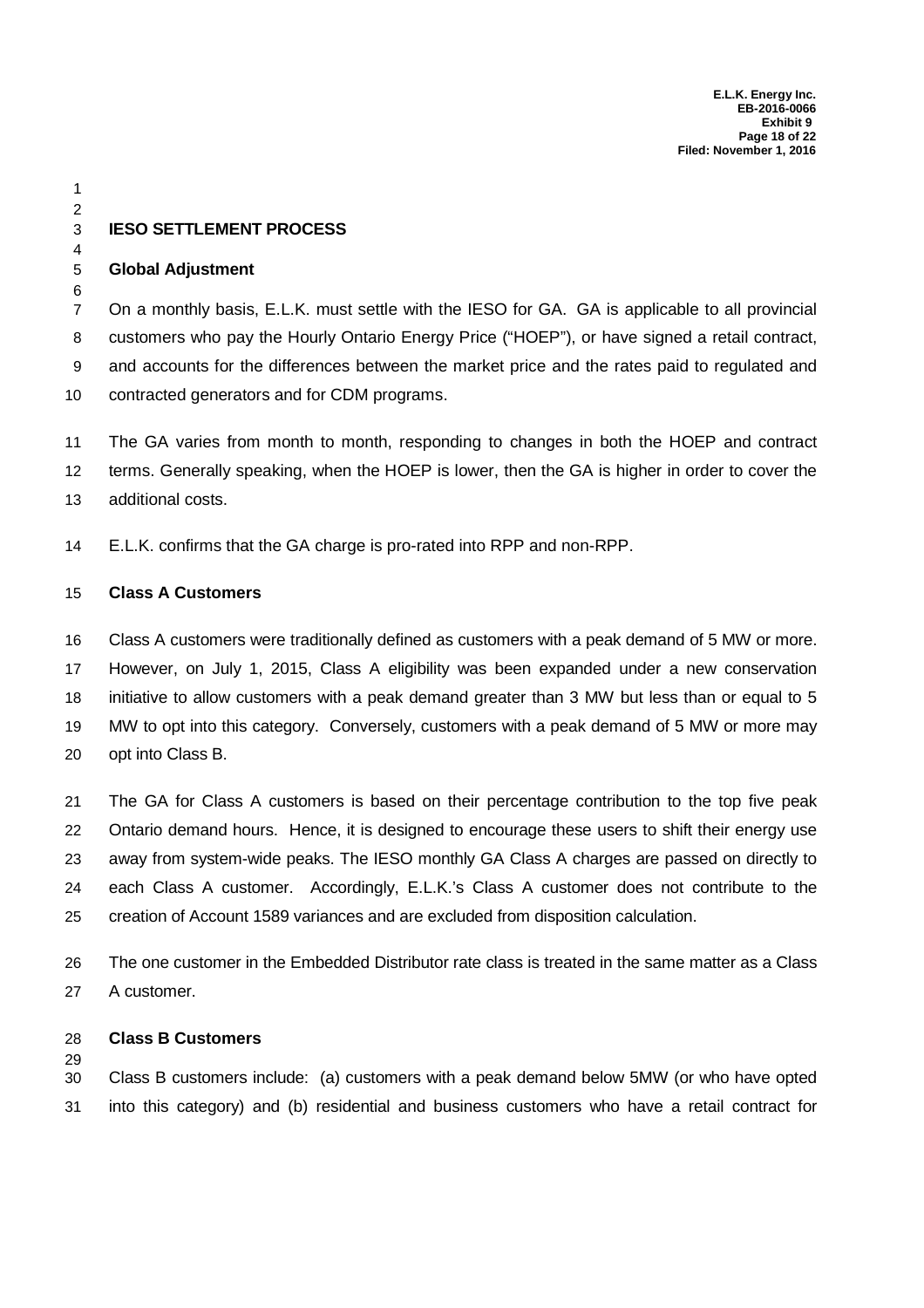electricity. As of December 31, 2015, the majority of E.L.K.'s large volume customers were included in Class B.

 For Class B customers, the IESO provides three variations of the GA, which can be used by distributors to bill customers. These variations are described as follows:

## **1 st Estimate Variation**

 The 1st Estimate for a given month comprises three components - an estimate of the GA costs based on the previous month, an estimate of Ontario demand for the given month, and a true up accounting for the difference between the previous month's 1st Estimate and the actual rate.

 The 1st Estimate for the upcoming month is published on the last business day of the preceding month. For example, the 1st Estimate for April is published at the end of March.

E.L.K. currently bills all Class B customers using the 1st Estimate Variation.

#### **2nd Estimate Variation**

 The 2nd Estimate is a separate calculation based on actual GA costs and demand information available at the time it is published, an estimate for GA and demand for the remaining days of the month, and a true up accounting for the difference between the previous month's 2nd Estimate and the actual rate.

 The 2nd Estimate for a given month is published on the last business day of that month. For example, the 2nd Estimate for April is published at the end of April.

 E.L.K. currently does not bill any Class B using the 2nd Estimate Variation. This is due to the fact that E.L.K. does not wish to create inequities within rate classes related to the GA variances accumulating the GA account 1589. Since E.L.K. has ongoing monthly billing cycles, some customers within each rate class are billed for a based on a period which ends prior to the availability of the IESO's 2nd Estimate. Thus, by using only the 1st estimate, E.L.K. ensures that all customers within a rate class contribute equally to the GA variance accumulating in account 1589. This ensures an equitable disposition of the 1589 variance account to all rate classes.

## **Actual Variation**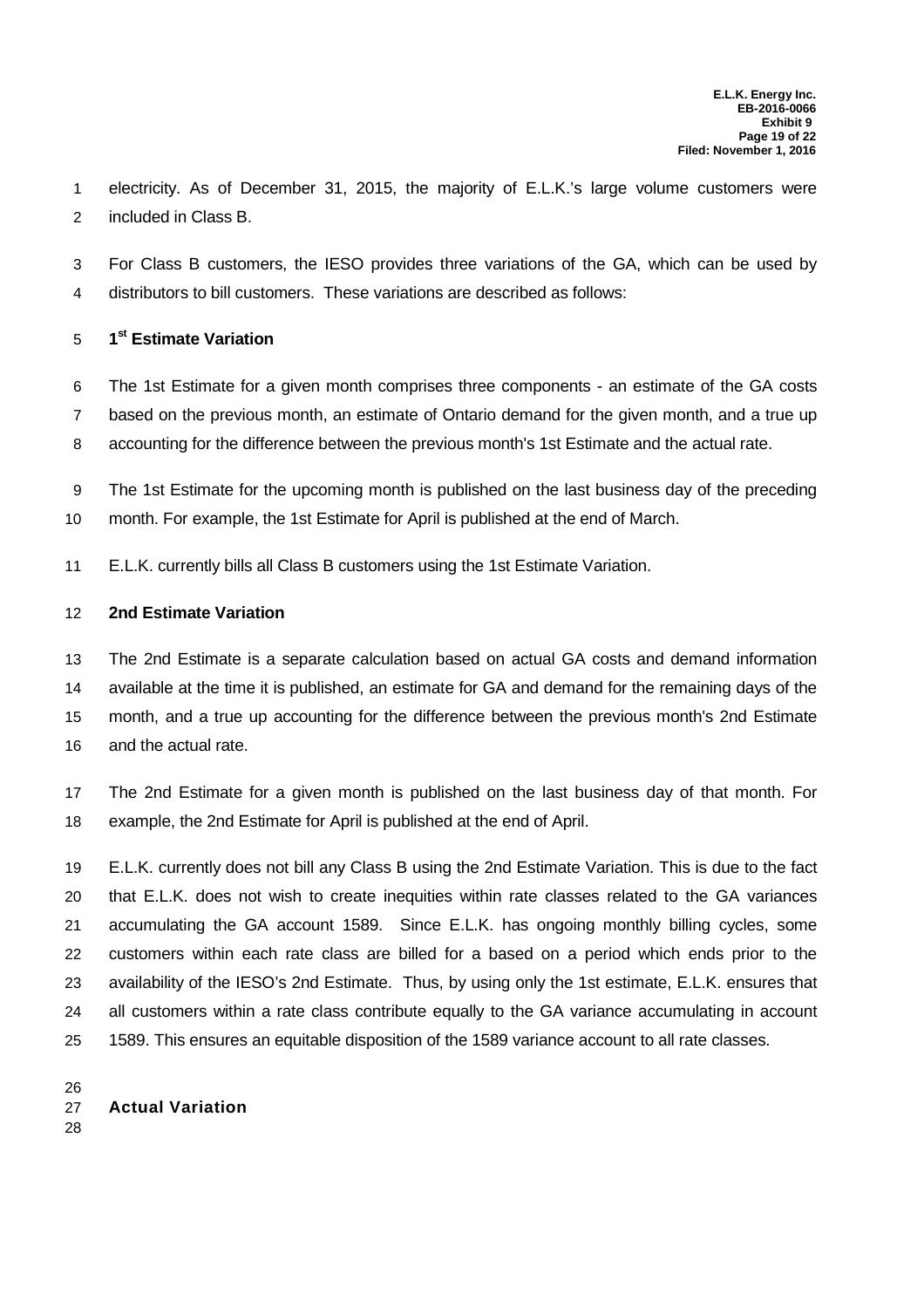The Actual rate, based on actual electricity demand and GA costs, is published on the tenth business day of each month. For example, the Actual rate for April is published on the tenth business day of May.

# **IESO Reporting Process**

 E.L.K. settles with the IESO for the estimated difference between spot and RPP pricing, for RPP customers within four business days of month end.

 Conventional meters (Designated customers on Tier1\2 pricing) – Total estimated consumption (kWh) is determined by multiplying the current number of active customers (excluding those with retailers) by same month of the previous year's average consumption for that group. This estimated consumption is then split between Tier 1 and Tier 2 pricing based on historical trending.

 Time of use meters - Total estimated consumption (kWh) is determined by multiplying the current number of active customers (excluding those with retailers) by same month of the previous year's average consumption for that group. This estimated consumption is then split between on-peak, off-peak and mid-peak, based on historical trending.

- Total RPP consumption is then calculated by adding the consumption of customers on conventional meters to the time of use customer consumption.
- E.L.K. notes that its process for providing consumption (kWh) estimates to the IESO contains some inherent assumptions, in part due to data timing and data limitations.
- E.L.K. has completed the IESO RPP Self-Certification process, as required by all distributors. This documentation was submitted to the IESO by the March 31, 2016 due date.

 E.L.K. uses the IESO reconciliation as the basis for its quarterly accounting accrual journal entries and subsequently reverses these accruals and records the actual IESO invoice when it is received.

- 
- 
-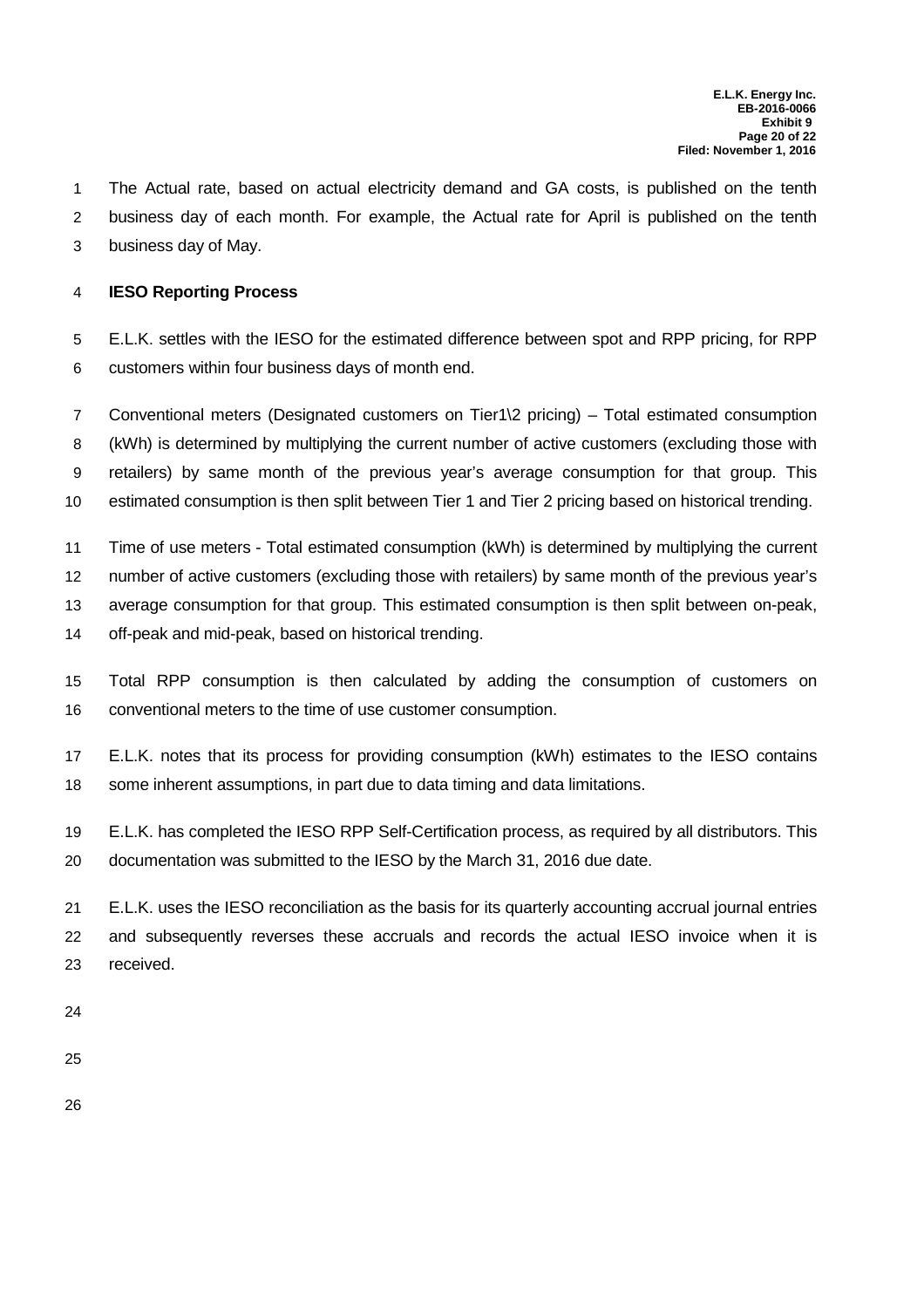**E.L.K. Energy Inc. EB-2016-0066 Exhibit 9 Page 21 of 22 Filed: November 1, 2016**

- 
- 
- 
- 

## **The True-up Process**

 As described above, E.L.K. reconciles the estimates of RPP and Non-RPP consumption to actuals on a quarterly basis.

 The total volume is determined by taking the actual kWh volume purchased from the IESO plus any embedded generation volume and less any Class A volume, to determine the total actual volume to be split between RPP and Non-RPP. An IT system query is run, which identifies monthly consumption for Non-RPP customers, with the difference being RPP volume.

 The RPP volume is multiplied by the actual GA rate to determine the GA allocated to RPP customers and is netted against the estimate that was either paid to or received from the IESO on a monthly basis. This difference is then settled with the IESO on a quarterly basis.

 Embedded generation is taken into consideration with determining the total power purchases for the month.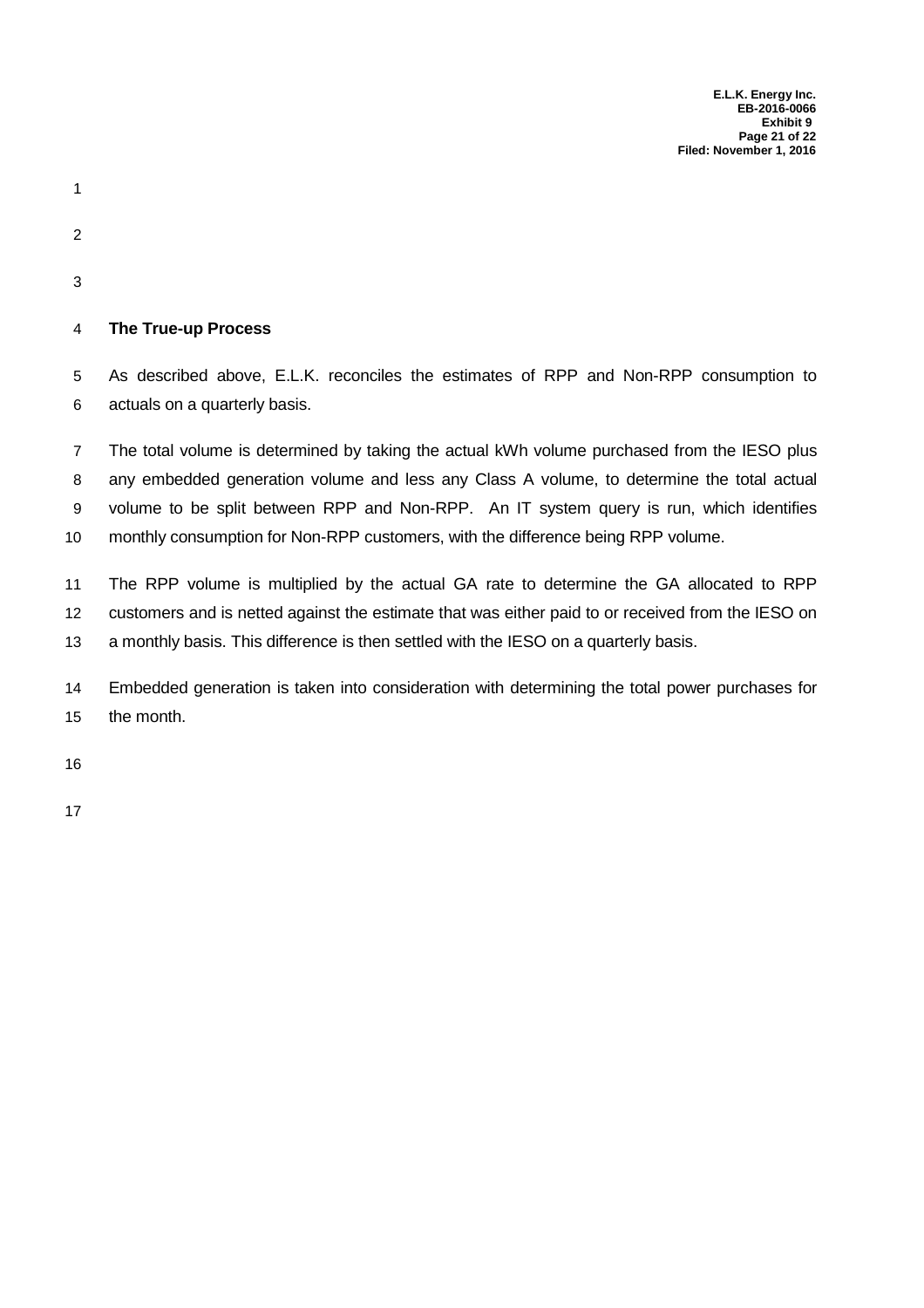**E.L.K. Energy Inc. EB-2016-0066 Exhibit 9 Page 22 of 22 Filed: November 1, 2016**

# **ATTACHMENT 9 – A**

# E.L.K.'s

EDDVAR Disposition Model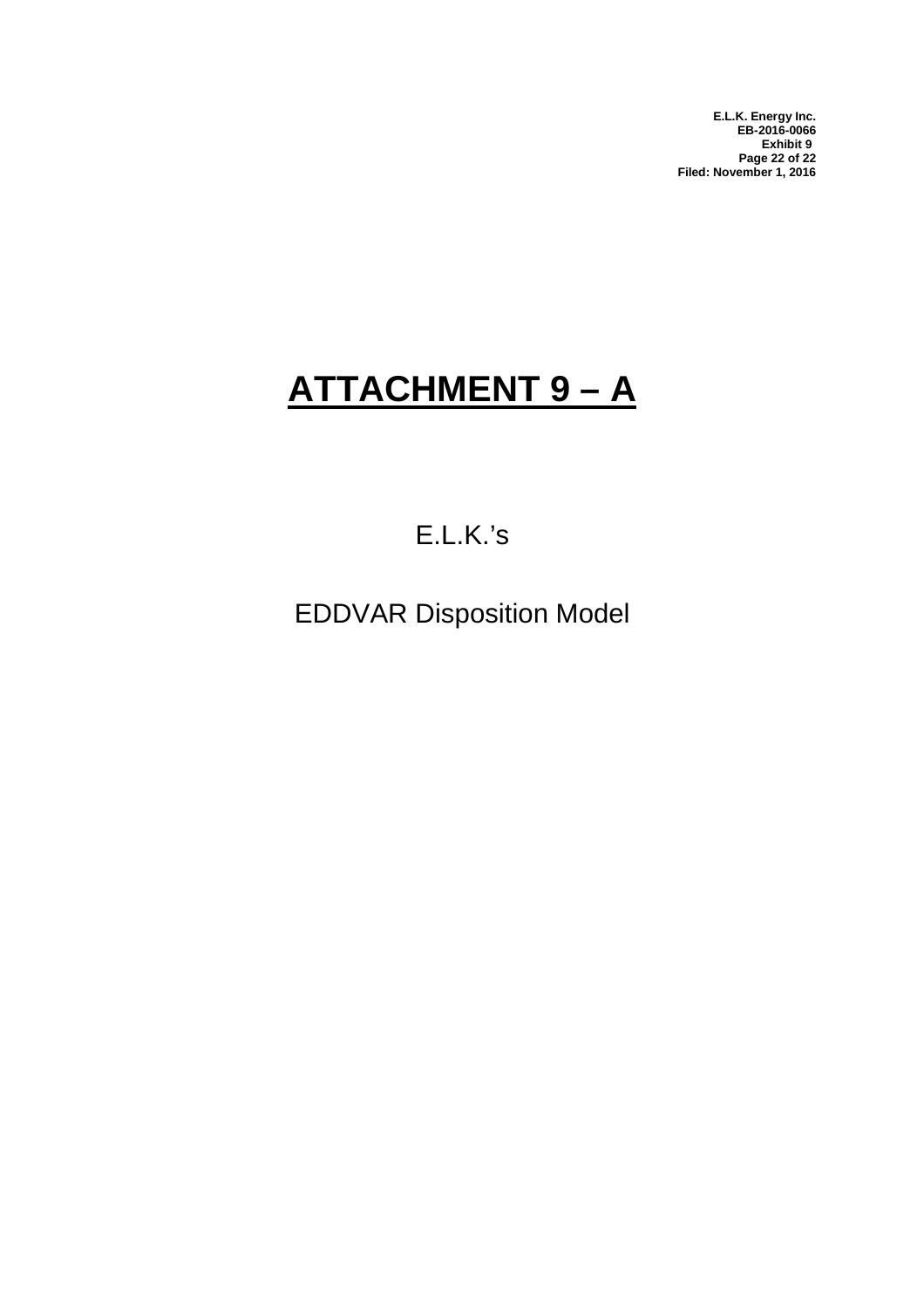

| <b>Utility Name</b><br>E.L.K. Energy Inc.         |  |
|---------------------------------------------------|--|
| Essex, Lakeshore, Kingsville, Cottam, Comber, Hai |  |
| EB-2016-0066                                      |  |
| Mark D. Danelon, CA                               |  |
| Tel: 519-776-5291 Ext 204                         |  |
| mdanelon@elkenergy.com                            |  |
|                                                   |  |

#### **General Notes**

#### **Notes**

| Pale green cells represent input cells.                                                                              |
|----------------------------------------------------------------------------------------------------------------------|
|                                                                                                                      |
| Pale blue cells represent drop-down lists. The applicant should select the appropriate item from the drop-down list. |
|                                                                                                                      |
| White cells contain fixed values, automatically generated values or formulae.                                        |

*This Workbook Model is protected by copyright and is being made available to you solely for the purpose of preparing your rate application. You may use and copy this model for that* purpose, and provide a copy of this model to any person that is advising or assisting you in that regard. Except as indicated above, any copying, reproduction, publication, sale, adaptation,<br>translation, modification, reve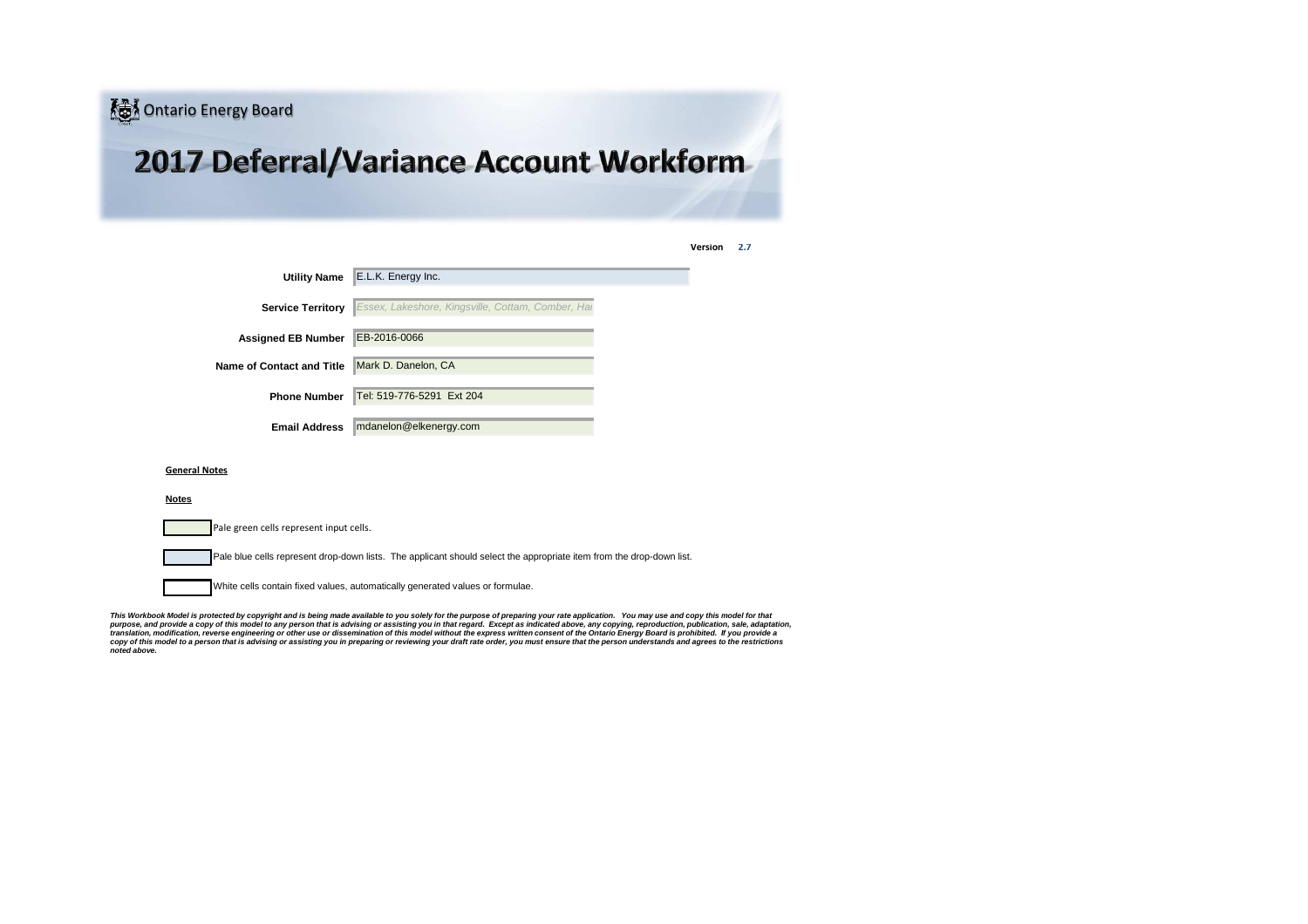Ontario Energy Board

2017 Deferral/Variance **Account Workform** 

| <b>Account Descriptions</b>                                                                                                                                    | Account<br>Number |
|----------------------------------------------------------------------------------------------------------------------------------------------------------------|-------------------|
| <b>Group 1 Accounts</b>                                                                                                                                        |                   |
| LV Variance Account                                                                                                                                            | 1550              |
| Smart Metering Entity Charge Variance Account                                                                                                                  | 1551              |
| RSVA - Wholesale Market Service Charge <sup>10</sup>                                                                                                           | 1580              |
| Variance WMS - Sub-account CBR Class A <sup>10</sup>                                                                                                           | 1580              |
| Variance WMS - Sub-account CBR Class B <sup>10</sup>                                                                                                           | 1580              |
| RSVA - Retail Transmission Network Charge                                                                                                                      | 1584              |
| RSVA - Retail Transmission Connection Charge                                                                                                                   | 1586              |
| RSVA - Power (excluding Global Adjustment)<br>RSVA - Global Adjustment                                                                                         | 1588<br>1589      |
| Disposition and Recovery/Refund of Regulatory Balances (2009) <sup>8</sup>                                                                                     | 1595              |
| Disposition and Recovery/Refund of Regulatory Balances (2010) <sup>8</sup>                                                                                     | 1595              |
| Disposition and Recovery/Refund of Regulatory Balances (2011) <sup>8</sup>                                                                                     | 1595              |
| Disposition and Recovery/Refund of Regulatory Balances (2012) <sup>8</sup>                                                                                     | 1595              |
| Disposition and Recovery/Refund of Regulatory Balances (2013) <sup>8</sup>                                                                                     |                   |
| Disposition and Recovery/Refund of Regulatory Balances (2014) <sup>8</sup>                                                                                     | 1595              |
|                                                                                                                                                                | 1595<br>1595      |
| Disposition and Recovery/Refund of Regulatory Balances (2015) <sup>8</sup><br>Not to be disposed of unless rate rider has expired and balance has been audited |                   |
| RSVA - Global Adjustment<br><b>Group 2 Accounts</b>                                                                                                            | 1589              |
| Other Regulatory Assets - Sub-Account - Deferred IFRS Transition Costs                                                                                         | 1508              |
| Other Regulatory Assets - Sub-Account - Incremental Capital Charges                                                                                            | 1508              |
| Other Regulatory Assets - Sub-Account - Financial Assistance Payment and Recovery Variance -                                                                   |                   |
| Ontario Clean Energy Benefit Act <sup>3</sup>                                                                                                                  | 1508              |
| Other Regulatory Assets - Sub-Account - Other 4                                                                                                                | 1508              |
| Retail Cost Variance Account - Retail                                                                                                                          | 1518              |
| Misc. Deferred Debits                                                                                                                                          | 1525              |
| Retail Cost Variance Account - STR                                                                                                                             | 1548              |
| Board-Approved CDM Variance Account<br><b>Extra-Ordinary Event Costs</b>                                                                                       | 1567<br>1572      |
| Deferred Rate Impact Amounts                                                                                                                                   | 1574              |
| RSVA - One-time                                                                                                                                                | 1582              |
| Other Deferred Credits                                                                                                                                         | 2425              |
| Group 2 Sub-Total                                                                                                                                              |                   |
| PILs and Tax Variance for 2006 and Subsequent Years                                                                                                            | 1592              |
| (excludes sub-account and contra account below)                                                                                                                |                   |
| PILs and Tax Variance for 2006 and Subsequent Years - Sub-Account HST/OVAT Input Tax<br>Credits (ITCs)                                                         | 1592              |
| Total of Group 1 and Group 2 Accounts (including 1592)                                                                                                         |                   |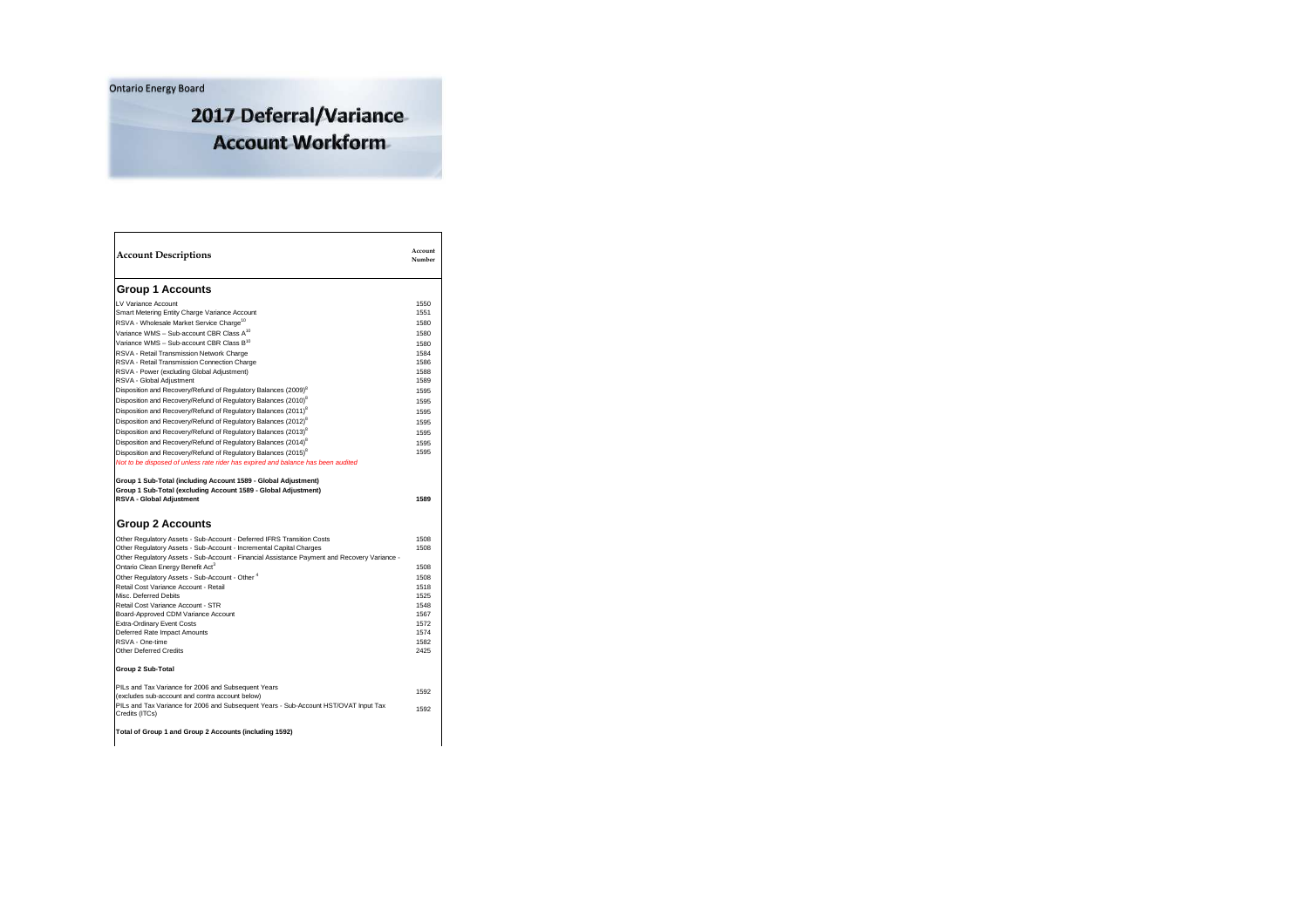| <b>Account Descriptions</b>                                                                        | Account<br>Number |
|----------------------------------------------------------------------------------------------------|-------------------|
| <b>LRAM Variance Account<sup>12</sup></b>                                                          | 1568              |
| <b>Total including Account 1568</b>                                                                |                   |
| Renewable Generation Connection Capital Deferral Account <sup>9</sup>                              | 1531              |
| Renewable Generation Connection OM&A Deferral Account <sup>9</sup>                                 | 1532              |
| Renewable Generation Connection Funding Adder Deferral Account                                     | 1533              |
| Smart Grid Capital Deferral Account                                                                | 1534              |
| Smart Grid OM&A Deferral Account                                                                   | 1535              |
| Smart Grid Funding Adder Deferral Account                                                          | 1536              |
| Smart Meter Capital and Recovery Offset Variance - Sub-Account - Capital <sup>5</sup>              | 1555              |
| Smart Meter Capital and Recovery Offset Variance - Sub-Account - Recoveries <sup>5</sup>           | 1555              |
| Smart Meter Capital and Recovery Offset Variance - Sub-Account - Stranded Meter Costs <sup>5</sup> | 1555              |
| Smart Meter OM&A Variance <sup>5</sup>                                                             | 1556              |
| Meter Cost Deferral Account (MIST Meters) <sup>11</sup>                                            | 1557              |
| IFRS-CGAAP Transition PP&E Amounts Balance + Return Component <sup>6</sup>                         | 1575              |
| Accounting Changes Under CGAAP Balance + Return Component <sup>6</sup>                             | 1576              |

#### **For all OEB-Approved dispositions, please ensure that the disposition amount has the same sign (e.g: debt) figure and credit balance are to have a negative figure) as per the related OEB decision.**

<sup>1</sup> For RSVA accounts only, report the net variance to the account during the year. For all other accounts, record the transacti<sub>i</sub><br>column.

<sup>2</sup> Please provide explanations for the nature of the adjustments. If the adjustment relates to previously OEB Approved dispos <sup>3</sup> As per the January 6, 2011 Letter from the OEB regarding the implementation of the Ontario Clean Energy Benefit: "By way of exception... The Board does anticipate that licensed distributors that cannot adapt their invoices as of January 1,

account Financial Assistance Payment and Recovery Variance - Ontario Clean Energy Benefit Act" will be addressed through

<sup>4</sup> Please describe "other" components of 1508 and add more component lines if necessary.

5 Deferral accounts related to Smart Meter deployment are not to be recovered/refunded through the Deferral and Variance Ao Smart Meter Disposition and Cost Recovery (G-2011-0001)

<sup>6</sup> The OEB requires that disposition of Account 1575 and Account 1576 shall require the use of separate rate riders. In the "A Account 1575 and 1576 rate rider calculation from the applicable Chapter 2 appendices. For Account 1575, please provide l<br>G39 from the relevant Chapter 2 Appendix 2-EB or 2-EC, respectively.

Depending on the disposition period, balances may exist in Account 1575 and Account 1576 even if the accounts have beer<br>is the case and leave the checkbox "Check to Dispose of Account" in the Total Claim column unchecked.

7 if the LDC's rate year begins on January 1, 2017, the projected interest is recorded from January 1, 2016 to December 31, .<br>rate decision. If the LDC's rate year begins on May 1, 2017, the projected interest is recorde the 2016 rate decision.

<sup>8</sup> Include Account 1595 as part of Group 1 accounts for review and disposition if the recovery (or refund) period has been con<br>- period has not been completed, do not include the respective balance in Account 1595 for dis

<sup>9</sup> Per the APH March 2015 Guidance, the Direct Benefits porton of Account 1531 should be transferred to rate base. The Di<br>disposition. In this continuity schedule, Account 1531 is listed for reference only. Account 1532 i

account balances in this continuity schedule.<br><sup>10</sup> When inputting balances in the continuity schedule, Account 1580 RSVA - Wholesale Market Service Charge is to exclude sub-accounts. Only Class B amounts are to be disposed. Class A amounts are not to be disposed.

<sup>11</sup> Account 1557 is to be recovered in a manner similar to the Smart Meter accounts. Distributors should request for dispositic application, outside of this continuity schedule.

<sup>12</sup> Input the LRAMVA balance in the continuity schedule as calculated from the LRAMVA model. The associated rate riders w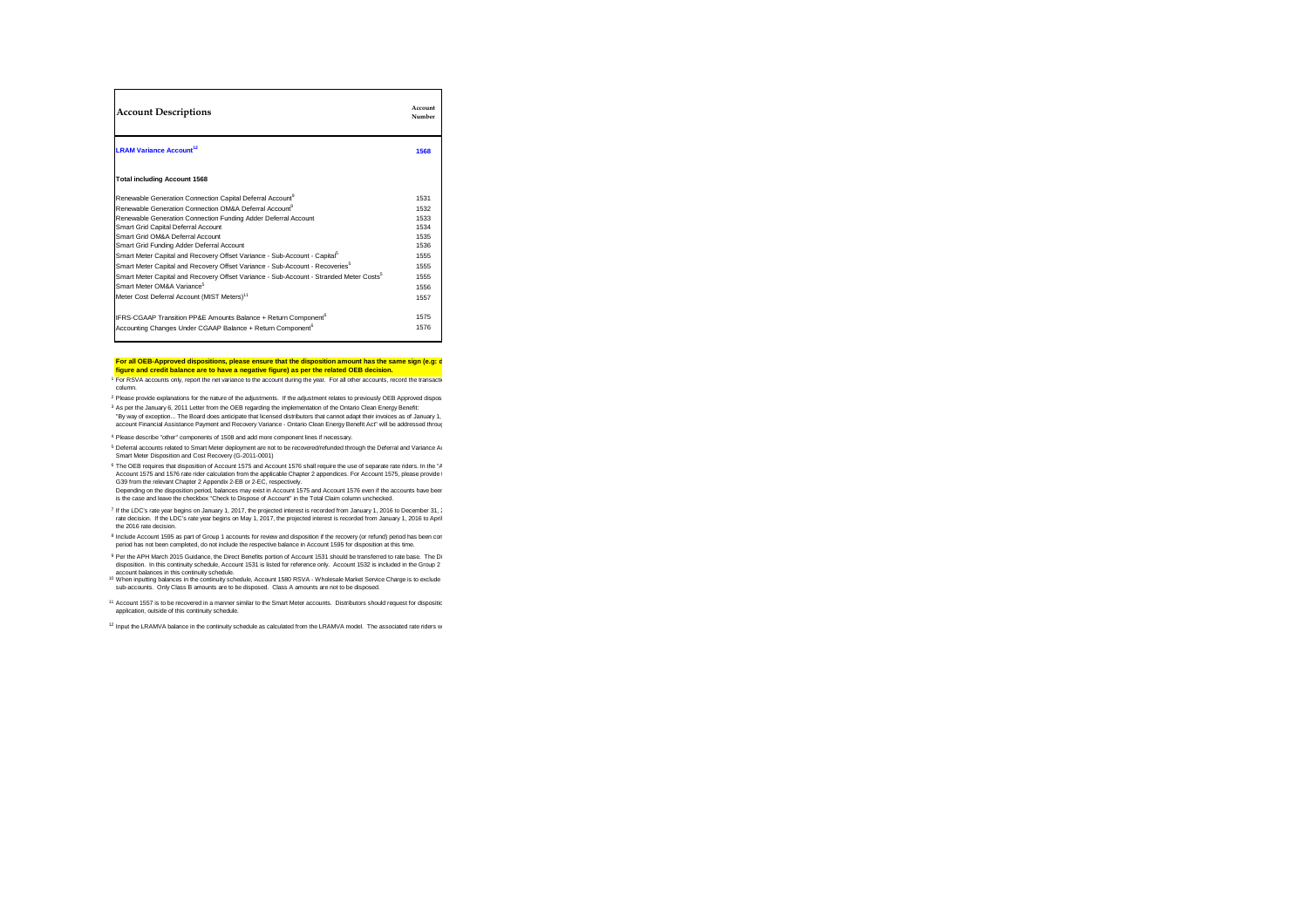**Intario Energy Board** 

2017 Deferral/Variance

# **Account Workform**

|                                                                                                                                               |                   |                                                           |                                                          |                      |                                                                         | 2010                                                      |                                                    |                                |                                            |                                                     |                                                       |
|-----------------------------------------------------------------------------------------------------------------------------------------------|-------------------|-----------------------------------------------------------|----------------------------------------------------------|----------------------|-------------------------------------------------------------------------|-----------------------------------------------------------|----------------------------------------------------|--------------------------------|--------------------------------------------|-----------------------------------------------------|-------------------------------------------------------|
| <b>Account Descriptions</b>                                                                                                                   | Account<br>Number | <b>Opening Principal</b><br>mounts as of Jan-<br>$1 - 10$ | Transactions <sup>1</sup> Debit/<br>(Credit) during 2010 | OEB-Approved<br>2010 | Principal<br>Disposition during Adjustments <sup>2</sup> during<br>2010 | Closing<br>Principal<br><b>Balance</b> as of<br>Dec-31-10 | Opening<br>Interest<br>Amounts as of<br>$Jan-1-10$ | Interest Jan-1 to<br>Dec-31-10 | OEB-Approved<br>Disposition<br>during 2010 | Interest<br>Adjustments <sup>1</sup><br>during 2010 | <b>Closing Interest</b><br>Amounts as of<br>Dec-31-10 |
| <b>Group 1 Accounts</b>                                                                                                                       |                   |                                                           |                                                          |                      |                                                                         |                                                           |                                                    |                                |                                            |                                                     |                                                       |
| LV Variance Account                                                                                                                           | 1550              |                                                           | \$23,366                                                 |                      |                                                                         | \$23,366                                                  |                                                    |                                |                                            |                                                     | \$0                                                   |
| Smart Metering Entity Charge Variance Account                                                                                                 | 1551              |                                                           |                                                          |                      |                                                                         |                                                           |                                                    |                                |                                            |                                                     |                                                       |
| RSVA - Wholesale Market Service Charge <sup>10</sup>                                                                                          | 1580              | \$217,602                                                 |                                                          | \$217,602            |                                                                         | \$0                                                       |                                                    |                                |                                            |                                                     | \$0                                                   |
| Variance WMS - Sub-account CBR Class A <sup>10</sup>                                                                                          | 1580              |                                                           |                                                          |                      |                                                                         |                                                           |                                                    |                                |                                            |                                                     |                                                       |
| Variance WMS - Sub-account CBR Class B <sup>10</sup>                                                                                          | 1580              |                                                           |                                                          |                      |                                                                         |                                                           |                                                    |                                |                                            |                                                     |                                                       |
| RSVA - Retail Transmission Network Charge                                                                                                     | 1584              | (\$677,170)                                               |                                                          | (\$677,170)          |                                                                         | \$0                                                       |                                                    |                                |                                            |                                                     | \$0                                                   |
| RSVA - Retail Transmission Connection Charge                                                                                                  | 1586              | \$394,682                                                 |                                                          | \$394,682            |                                                                         | \$0                                                       |                                                    |                                |                                            |                                                     | \$0                                                   |
| RSVA - Power (excluding Global Adjustment)                                                                                                    | 1588<br>1589      | \$78,460                                                  |                                                          | \$78,460             |                                                                         | \$0<br>\$0                                                |                                                    |                                |                                            |                                                     | \$0<br>\$0                                            |
| RSVA - Global Adjustment<br>Disposition and Recovery/Refund of Regulatory Balances (2009) <sup>8</sup>                                        | 1595              | \$1,788,799                                               |                                                          | \$1,788,799          |                                                                         |                                                           |                                                    |                                |                                            |                                                     | \$0                                                   |
|                                                                                                                                               |                   |                                                           |                                                          | (\$1,532,961]        |                                                                         | \$1,532,961                                               |                                                    |                                |                                            |                                                     |                                                       |
| Disposition and Recovery/Refund of Regulatory Balances (2010) <sup>8</sup>                                                                    | 1595              |                                                           |                                                          |                      |                                                                         | \$0                                                       |                                                    |                                |                                            |                                                     | \$0                                                   |
| Disposition and Recovery/Refund of Regulatory Balances (2011) <sup>8</sup>                                                                    | 1595              |                                                           |                                                          |                      |                                                                         | \$0                                                       |                                                    |                                |                                            |                                                     | \$0                                                   |
| Disposition and Recovery/Refund of Regulatory Balances (2012) <sup>8</sup>                                                                    | 1595              |                                                           |                                                          |                      |                                                                         | \$0                                                       |                                                    |                                |                                            |                                                     | \$0                                                   |
| Disposition and Recovery/Refund of Regulatory Balances (2013) <sup>8</sup>                                                                    | 1595              |                                                           |                                                          |                      |                                                                         | \$0                                                       |                                                    |                                |                                            |                                                     | \$0                                                   |
| Disposition and Recovery/Refund of Regulatory Balances (2014) <sup>8</sup>                                                                    | 1595              |                                                           |                                                          |                      |                                                                         | \$0                                                       |                                                    |                                |                                            |                                                     | \$0                                                   |
| Disposition and Recovery/Refund of Regulatory Balances (2015) <sup>8</sup>                                                                    | 1595              |                                                           |                                                          |                      |                                                                         | \$0                                                       |                                                    |                                |                                            |                                                     | \$0                                                   |
| Not to be disposed of unless rate rider has expired and balance has been audited                                                              |                   |                                                           |                                                          |                      |                                                                         |                                                           |                                                    |                                |                                            |                                                     |                                                       |
| Group 1 Sub-Total (including Account 1589 - Global Adjustment)                                                                                |                   | \$1,802,373                                               | \$23,366                                                 | \$269,412            | \$0                                                                     | \$1,556,327                                               | \$0                                                | \$0                            | \$0                                        | \$0                                                 | \$0                                                   |
| Group 1 Sub-Total (excluding Account 1589 - Global Adjustment)                                                                                |                   | \$13,574                                                  | \$23,366                                                 | (\$1,519,387)        | \$0                                                                     | \$1,556,327                                               | \$0                                                | \$0                            | \$0                                        | \$0                                                 | \$0                                                   |
| <b>RSVA - Global Adjustment</b>                                                                                                               | 1589              | \$1,788,799                                               | \$0                                                      | \$1,788,799          | \$0                                                                     | \$0                                                       | \$0                                                | \$0                            | \$0                                        | \$0                                                 | \$0                                                   |
|                                                                                                                                               |                   |                                                           |                                                          |                      |                                                                         |                                                           |                                                    |                                |                                            |                                                     |                                                       |
| <b>Group 2 Accounts</b>                                                                                                                       |                   |                                                           |                                                          |                      |                                                                         |                                                           |                                                    |                                |                                            |                                                     |                                                       |
|                                                                                                                                               |                   |                                                           |                                                          |                      |                                                                         |                                                           |                                                    |                                |                                            |                                                     |                                                       |
| Other Regulatory Assets - Sub-Account - Deferred IFRS Transition Costs<br>Other Regulatory Assets - Sub-Account - Incremental Capital Charges | 1508<br>1508      |                                                           |                                                          |                      |                                                                         | \$0<br>\$0                                                |                                                    |                                |                                            |                                                     | \$0<br>\$0                                            |
| Other Regulatory Assets - Sub-Account - Financial Assistance Payment and Recovery Variance -                                                  |                   |                                                           |                                                          |                      |                                                                         |                                                           |                                                    |                                |                                            |                                                     |                                                       |
| Ontario Clean Energy Benefit Act <sup>3</sup>                                                                                                 | 1508              |                                                           |                                                          |                      |                                                                         |                                                           |                                                    |                                |                                            |                                                     |                                                       |
| Other Regulatory Assets - Sub-Account - Other 4                                                                                               | 1508              | \$113,018                                                 | \$28,388                                                 |                      |                                                                         | \$141,405                                                 |                                                    |                                |                                            |                                                     | \$0                                                   |
| Retail Cost Variance Account - Retail                                                                                                         | 1518              |                                                           |                                                          |                      |                                                                         | \$0                                                       |                                                    |                                |                                            |                                                     | $\$0$                                                 |
| Misc. Deferred Debits                                                                                                                         | 1525              | \$3,240                                                   |                                                          |                      |                                                                         | \$3,240                                                   |                                                    |                                |                                            |                                                     | \$0                                                   |
| Retail Cost Variance Account - STR                                                                                                            | 1548              |                                                           |                                                          |                      |                                                                         | \$0                                                       |                                                    |                                |                                            |                                                     | $$0$<br>$$0$<br>$$0$<br>$$0$                          |
| Board-Approved CDM Variance Account                                                                                                           | 1567              |                                                           |                                                          |                      |                                                                         | \$0                                                       |                                                    |                                |                                            |                                                     |                                                       |
| <b>Extra-Ordinary Event Costs</b>                                                                                                             | 1572              |                                                           |                                                          |                      |                                                                         | \$0                                                       |                                                    |                                |                                            |                                                     |                                                       |
| Deferred Rate Impact Amounts                                                                                                                  | 1574              |                                                           |                                                          |                      |                                                                         | \$0                                                       |                                                    |                                |                                            |                                                     | \$0                                                   |
| RSVA - One-time                                                                                                                               | 1582              |                                                           |                                                          |                      |                                                                         | \$0                                                       |                                                    |                                |                                            |                                                     | \$0                                                   |
| Other Deferred Credits                                                                                                                        | 2425              |                                                           |                                                          |                      |                                                                         | \$0                                                       |                                                    |                                |                                            |                                                     | \$0                                                   |
| Group 2 Sub-Total                                                                                                                             |                   |                                                           | \$28,388                                                 | \$0                  | \$0                                                                     | \$144,646                                                 | \$0                                                | \$0                            | \$0                                        | \$0                                                 | \$0                                                   |
| PILs and Tax Variance for 2006 and Subsequent Years                                                                                           |                   |                                                           |                                                          |                      |                                                                         |                                                           |                                                    |                                |                                            |                                                     |                                                       |
| (excludes sub-account and contra account below)                                                                                               | 1592              |                                                           |                                                          |                      |                                                                         | \$0                                                       |                                                    |                                |                                            |                                                     | \$0                                                   |
| PILs and Tax Variance for 2006 and Subsequent Years - Sub-Account HST/OVAT Input Tax                                                          |                   |                                                           |                                                          |                      |                                                                         |                                                           |                                                    |                                |                                            |                                                     |                                                       |
| Credits (ITCs)                                                                                                                                | 1592              |                                                           |                                                          |                      |                                                                         | \$0                                                       |                                                    |                                |                                            |                                                     | \$0                                                   |
| Total of Group 1 and Group 2 Accounts (including 1592)                                                                                        |                   | \$1,802,373                                               | \$51,754                                                 | \$269,412            | \$0                                                                     | \$1,700,973                                               | \$0                                                | \$0                            | \$0                                        | \$0                                                 | \$0                                                   |
|                                                                                                                                               |                   |                                                           |                                                          |                      |                                                                         |                                                           |                                                    |                                |                                            |                                                     |                                                       |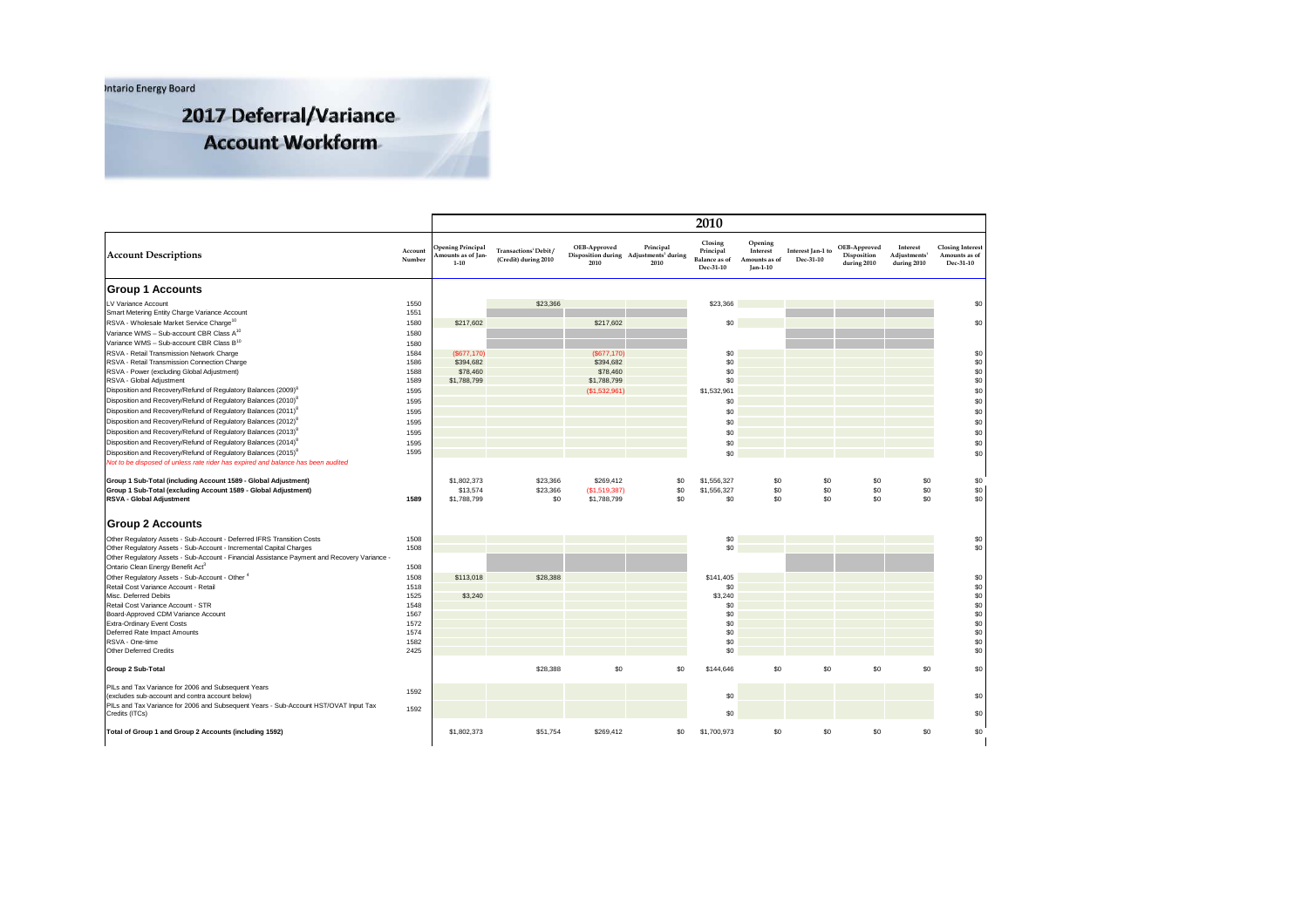|                                                                                                    |                   |                                                            |                                               |                      |                                                                         | 2010                                                      |                                                         |                                |                                            |                                                     |                                                       |
|----------------------------------------------------------------------------------------------------|-------------------|------------------------------------------------------------|-----------------------------------------------|----------------------|-------------------------------------------------------------------------|-----------------------------------------------------------|---------------------------------------------------------|--------------------------------|--------------------------------------------|-----------------------------------------------------|-------------------------------------------------------|
| <b>Account Descriptions</b>                                                                        | Account<br>Number | <b>Opening Principal</b><br>Amounts as of Jan-<br>$1 - 10$ | Transactions' Debit /<br>(Credit) during 2010 | OEB-Approved<br>2010 | Principal<br>Disposition during Adjustments <sup>2</sup> during<br>2010 | Closing<br>Principal<br><b>Balance</b> as of<br>Dec-31-10 | Opening<br>Interest<br>Amounts as of<br><b>Jan-1-10</b> | Interest Jan-1 to<br>Dec-31-10 | OEB-Approved<br>Disposition<br>during 2010 | Interest<br>Adjustments <sup>1</sup><br>during 2010 | <b>Closing Interest</b><br>Amounts as of<br>Dec-31-10 |
| <b>LRAM Variance Account<sup>12</sup></b>                                                          | 1568              |                                                            |                                               |                      |                                                                         | \$0                                                       |                                                         |                                |                                            |                                                     | \$0                                                   |
| <b>Total including Account 1568</b>                                                                |                   |                                                            | \$51,754                                      | \$269,412            | \$0                                                                     | \$1,700.973                                               | \$0                                                     | \$0                            | \$0                                        | \$0                                                 | \$0                                                   |
| Renewable Generation Connection Capital Deferral Account <sup>9</sup>                              | 1531              |                                                            |                                               |                      |                                                                         | \$0                                                       |                                                         |                                |                                            |                                                     | \$0                                                   |
| Renewable Generation Connection OM&A Deferral Account <sup>9</sup>                                 | 1532              |                                                            |                                               |                      |                                                                         | \$0                                                       |                                                         |                                |                                            |                                                     | \$0                                                   |
| Renewable Generation Connection Funding Adder Deferral Account                                     | 1533              |                                                            |                                               |                      |                                                                         | \$0                                                       |                                                         |                                |                                            |                                                     | \$0                                                   |
| Smart Grid Capital Deferral Account                                                                | 1534              |                                                            |                                               |                      |                                                                         | \$0                                                       |                                                         |                                |                                            |                                                     | \$0                                                   |
| Smart Grid OM&A Deferral Account                                                                   | 1535              |                                                            |                                               |                      |                                                                         | \$0                                                       |                                                         |                                |                                            |                                                     | \$0                                                   |
| Smart Grid Funding Adder Deferral Account                                                          | 1536              |                                                            |                                               |                      |                                                                         | \$0                                                       |                                                         |                                |                                            |                                                     | \$0                                                   |
| Smart Meter Capital and Recovery Offset Variance - Sub-Account - Capital <sup>5</sup>              | 1555              |                                                            |                                               |                      |                                                                         | \$0                                                       |                                                         |                                |                                            |                                                     | \$0                                                   |
| Smart Meter Capital and Recovery Offset Variance - Sub-Account - Recoveries <sup>5</sup>           | 1555              |                                                            |                                               |                      |                                                                         | \$0                                                       |                                                         |                                |                                            |                                                     | \$0                                                   |
| Smart Meter Capital and Recovery Offset Variance - Sub-Account - Stranded Meter Costs <sup>5</sup> | 1555              |                                                            |                                               |                      |                                                                         | \$0                                                       |                                                         |                                |                                            |                                                     | \$0                                                   |
| Smart Meter OM&A Variance <sup>5</sup>                                                             | 1556              |                                                            |                                               |                      |                                                                         | \$0                                                       |                                                         |                                |                                            |                                                     | \$0                                                   |
| Meter Cost Deferral Account (MIST Meters) <sup>11</sup>                                            | 1557              |                                                            |                                               |                      |                                                                         |                                                           |                                                         |                                |                                            |                                                     |                                                       |
| IFRS-CGAAP Transition PP&E Amounts Balance + Return Component <sup>6</sup>                         | 1575              |                                                            |                                               |                      |                                                                         |                                                           |                                                         |                                |                                            |                                                     |                                                       |
| Accounting Changes Under CGAAP Balance + Return Component <sup>6</sup>                             | 1576              |                                                            |                                               |                      |                                                                         |                                                           |                                                         |                                |                                            |                                                     |                                                       |

#### **For all OEB-Approved dispositions, please ensure that the disposition amount has the same sign (e.g: debit balances are to have a positive**

**figure and credit balance are to have a negative figure) as per the related OEB decision.**

For RSVA accounts only, report the net variance to the account during the year. For all other accounts, record the transactions during the year. Do not include interest, adjustments, or OEB approved dispositions in this column.

Please provide explanations for the nature of the adjustments. If the adjustment relates to previously OEB Approved disposed balances, please provide amounts for adjustments and include supporting documentations. As per the January 6, 2011 Letter from the OEB regarding the implementation of the Ontario Clean Energy Benefit:

"By way of exception... The Board does anticipate that licensed distributors that cannot adapt their invoices as of January 1, 2011 will require a variance account for OCEB purposes... The Board expects that any principal account Financial Assistance Payment and Recovery Variance - Ontario Clean Energy Benefit Act" will be addressed through the monthly settlement process with the IESO or the host distributor, as applicable."

Please describe "other" components of 1508 and add more component lines if necessary.

Deferral accounts related to Smart Meter deoloyment are not to be recovered/refunded through the Deferral and Variance Account rate rider. For details on how to dispose of balances in Smart Meter accounts see the OEB's Gui Smart Meter Disposition and Cost Recovery (G-2011-0001)

The OEB requires that disposition of Account 1575 and Account 1576 shall require the use of separate rate riders. In the "Adjustments during 2015" column of the continuity schedule, please enter the amounts to be included Account 1575 and 1576 rate rider calculation from the applicable Chapter 2 appendixes. For Account 1575, please provide the value in cell F39 from Chapter 2 Appendix 2-EA. For Account 1576, please provide the value in cell G39 from the relevant Chapter 2 Appendix 2-EB or 2-EC, respectively.

Depending on the disposition period, balances may exist in Account 1575 and Account 1576 even if the accounts have been approved for disposition in a previous decision. Report these account balances in the continuity sched is the case and leave the checkbox "Check to Dispose of Account" in the Total Claim column unchecked.

if the LDC's rate year on January 1, 2017, the projected interest is recorded from January 1, 2016 to December 31, 2016 or the December 31, 2015 balances adjusted for the disposed balances approved by the OEB in<br>rate decis the 2016 rate decision.

Include Account 1595 as part of Group 1 accounts for review and disposition if the recovery (or relund) period has been completed. Check the "Check to Dispose Account" checkbox if disposition is requested. If the recovery

Per the APH March 2015 Guidance, the Direct Benefits portion of Account 1531 should be transfered to rate base. The Direct Benefits portion of Account 1532 is included in the Divide in the Direct Benefits portion of the Di

account balances in this continuity schedule, Account 1580 RSVA - Wholesale Market Service Charge is to exclude any amounts relating to CBR. The CBR amounts are to be entered separately in the Class A and Class B 1580<br>When sub-accounts. Only Class B amounts are to be disposed. Class A amounts are not to be disposed.

Account 1557 is to be recovered in a manner similar to the Smart Meter accounts. Distributors should request for disposition upon completion of the MIST meter deployment. A prudence review and disposition should be done in application, outside of this continuity schedule.

Input the LRAMVA balance in the continuity schedule as calculated from the LRAMVA model. The associated rate riders will be calculated in the DVA continuity schedule.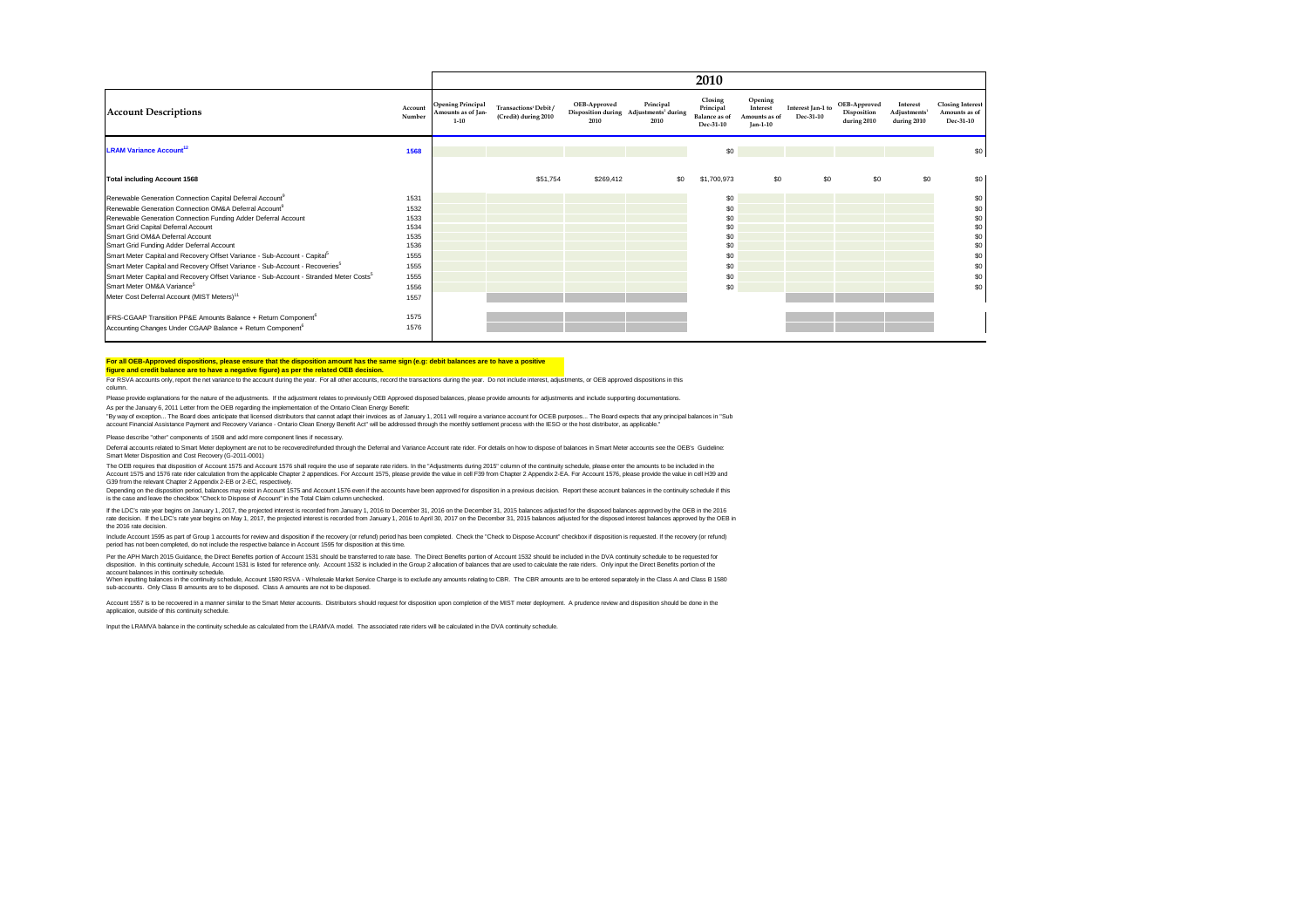**Intario Energy Board** 

2017 Deferral/Variance **Account Workform** 

|                                                                                                                                                                     |                   |                                                            |                                                          |                      |                                                                         | 2011                                                      |                                                  |                                |                                            |                                                     |                                                       |
|---------------------------------------------------------------------------------------------------------------------------------------------------------------------|-------------------|------------------------------------------------------------|----------------------------------------------------------|----------------------|-------------------------------------------------------------------------|-----------------------------------------------------------|--------------------------------------------------|--------------------------------|--------------------------------------------|-----------------------------------------------------|-------------------------------------------------------|
| <b>Account Descriptions</b>                                                                                                                                         | Account<br>Number | <b>Opening Principal</b><br>Amounts as of Jan-<br>$1 - 11$ | Transactions <sup>1</sup> Debit/<br>(Credit) during 2011 | OEB-Approved<br>2011 | Principal<br>Disposition during Adjustments <sup>2</sup> during<br>2011 | Closing<br>Principal<br><b>Balance</b> as of<br>Dec-31-11 | Opening<br>Interest<br>Amounts as of<br>Jan-1-11 | Interest Jan-1 to<br>Dec-31-10 | OEB-Approved<br>Disposition<br>during 2011 | Interest<br>Adjustments <sup>2</sup><br>during 2011 | <b>Closing Interest</b><br>Amounts as of<br>Dec-31-11 |
| <b>Group 1 Accounts</b>                                                                                                                                             |                   |                                                            |                                                          |                      |                                                                         |                                                           |                                                  |                                |                                            |                                                     |                                                       |
| LV Variance Account                                                                                                                                                 | 1550              | \$23,366                                                   | (S61, 278)                                               |                      |                                                                         | (S37, 912)                                                | \$0                                              |                                |                                            |                                                     | \$0                                                   |
| Smart Metering Entity Charge Variance Account                                                                                                                       | 1551              |                                                            |                                                          |                      |                                                                         |                                                           |                                                  |                                |                                            |                                                     |                                                       |
| RSVA - Wholesale Market Service Charge <sup>10</sup>                                                                                                                | 1580              | \$0                                                        | (S526, 104)                                              |                      | (S8, 201)                                                               | (S534,305)                                                | \$0                                              |                                |                                            |                                                     | \$0                                                   |
| Variance WMS - Sub-account CBR Class A <sup>10</sup>                                                                                                                | 1580              |                                                            |                                                          |                      |                                                                         |                                                           |                                                  |                                |                                            |                                                     |                                                       |
| Variance WMS - Sub-account CBR Class B <sup>10</sup>                                                                                                                | 1580              |                                                            |                                                          |                      |                                                                         |                                                           |                                                  |                                |                                            |                                                     |                                                       |
| RSVA - Retail Transmission Network Charge                                                                                                                           | 1584              | \$0                                                        | (S72, 340)                                               |                      | (S13, 619)                                                              | ( \$85, 959)                                              | \$0                                              |                                |                                            |                                                     | \$0                                                   |
| RSVA - Retail Transmission Connection Charge                                                                                                                        | 1586              | \$0                                                        | (S154, 282)                                              |                      | \$3,297                                                                 | (S150, 985)                                               | \$0                                              |                                |                                            |                                                     | \$0                                                   |
| RSVA - Power (excluding Global Adjustment)                                                                                                                          | 1588<br>1589      | \$0<br>\$0                                                 | (\$3,222,070)                                            |                      | (\$112,090)                                                             | (\$3,334,160)                                             | \$0<br>\$0                                       |                                |                                            |                                                     | \$0<br>\$0                                            |
| RSVA - Global Adjustment<br>Disposition and Recovery/Refund of Regulatory Balances (2009) <sup>8</sup>                                                              |                   |                                                            | \$3,468,464                                              |                      | \$5,481                                                                 | \$3,473,945                                               | \$0                                              |                                |                                            |                                                     | \$0                                                   |
| Disposition and Recovery/Refund of Regulatory Balances (2010) <sup>8</sup>                                                                                          | 1595              | \$1,532,961                                                | (S945, 397)                                              |                      |                                                                         | \$587,564                                                 | \$0                                              |                                |                                            |                                                     |                                                       |
|                                                                                                                                                                     | 1595              | \$0                                                        |                                                          |                      |                                                                         | \$0                                                       |                                                  |                                |                                            |                                                     | \$0                                                   |
| Disposition and Recovery/Refund of Regulatory Balances (2011) <sup>8</sup>                                                                                          | 1595              | \$0                                                        |                                                          |                      |                                                                         | \$0                                                       | \$0                                              |                                |                                            |                                                     | \$0                                                   |
| Disposition and Recovery/Refund of Regulatory Balances (2012) <sup>8</sup>                                                                                          | 1595              | \$0                                                        |                                                          |                      |                                                                         | \$0                                                       | \$0                                              |                                |                                            |                                                     | \$0                                                   |
| Disposition and Recovery/Refund of Regulatory Balances (2013) <sup>8</sup>                                                                                          | 1595              | \$0                                                        |                                                          |                      |                                                                         | \$0                                                       | \$0                                              |                                |                                            |                                                     | \$0                                                   |
| Disposition and Recovery/Refund of Regulatory Balances (2014) <sup>8</sup>                                                                                          | 1595              | \$0                                                        |                                                          |                      |                                                                         | \$0                                                       | \$0                                              |                                |                                            |                                                     | \$0                                                   |
| Disposition and Recovery/Refund of Regulatory Balances (2015) <sup>8</sup><br>Not to be disposed of unless rate rider has expired and balance has been audited      | 1595              | \$0                                                        |                                                          |                      |                                                                         | \$0                                                       | \$0                                              |                                |                                            |                                                     | \$0                                                   |
| Group 1 Sub-Total (including Account 1589 - Global Adjustment)<br>Group 1 Sub-Total (excluding Account 1589 - Global Adjustment)<br><b>RSVA - Global Adjustment</b> | 1589              | \$1,556,327<br>\$1,556,327<br>\$0                          | (\$1,513,007)<br>(S4,981,471)<br>\$3,468,464             | \$0<br>\$0<br>\$0    | (\$125, 132)<br>(\$130,613)<br>\$5,481                                  | (\$81,812)<br>(\$3,555,757)<br>\$3,473,945                | \$0<br>\$0<br>\$0                                | \$0<br>\$0<br>\$0              | \$0<br>\$0<br>\$0                          | \$0<br>\$0<br>\$0                                   | \$0<br>\$0<br>\$0                                     |
| <b>Group 2 Accounts</b>                                                                                                                                             |                   |                                                            |                                                          |                      |                                                                         |                                                           |                                                  |                                |                                            |                                                     |                                                       |
| Other Regulatory Assets - Sub-Account - Deferred IFRS Transition Costs                                                                                              | 1508              | \$0                                                        |                                                          |                      |                                                                         | \$0                                                       | \$0                                              |                                |                                            |                                                     | \$0                                                   |
| Other Regulatory Assets - Sub-Account - Incremental Capital Charges                                                                                                 | 1508              | \$0                                                        |                                                          |                      |                                                                         | \$0                                                       | \$0                                              |                                |                                            |                                                     | \$0                                                   |
| Other Regulatory Assets - Sub-Account - Financial Assistance Payment and Recovery Variance -                                                                        |                   |                                                            |                                                          |                      |                                                                         |                                                           |                                                  |                                |                                            |                                                     |                                                       |
| Ontario Clean Energy Benefit Act <sup>3</sup>                                                                                                                       | 1508              | \$0                                                        |                                                          |                      |                                                                         | \$0                                                       | \$0                                              |                                |                                            |                                                     | \$0                                                   |
| Other Regulatory Assets - Sub-Account - Other <sup>4</sup>                                                                                                          | 1508              | \$141,405                                                  | (\$12,873)                                               |                      |                                                                         | \$128,532                                                 | \$0                                              |                                |                                            |                                                     | \$0                                                   |
| Retail Cost Variance Account - Retail                                                                                                                               | 1518              | \$0                                                        |                                                          |                      | (S34, 290)                                                              | (\$34,290)                                                | \$0                                              |                                |                                            |                                                     | \$0                                                   |
| Misc. Deferred Debits                                                                                                                                               | 1525              | \$3,240                                                    |                                                          |                      |                                                                         | \$3,240                                                   | \$0                                              |                                |                                            |                                                     | $\$0$                                                 |
| Retail Cost Variance Account - STR<br>Board-Approved CDM Variance Account                                                                                           | 1548<br>1567      | \$0<br>\$0                                                 |                                                          |                      |                                                                         | \$0<br>\$0                                                | \$0<br>\$0                                       |                                |                                            |                                                     | \$0<br>\$0                                            |
| <b>Extra-Ordinary Event Costs</b>                                                                                                                                   | 1572              | \$0                                                        |                                                          |                      |                                                                         | \$0                                                       | \$0                                              |                                |                                            |                                                     | \$0                                                   |
| Deferred Rate Impact Amounts                                                                                                                                        | 1574              | \$0                                                        |                                                          |                      |                                                                         | \$0                                                       | \$0                                              |                                |                                            |                                                     | \$0                                                   |
| RSVA - One-time                                                                                                                                                     | 1582              | \$0                                                        |                                                          |                      |                                                                         | \$0                                                       | \$0                                              |                                |                                            |                                                     | \$0                                                   |
| Other Deferred Credits                                                                                                                                              | 2425              | \$0                                                        |                                                          |                      |                                                                         | \$0                                                       | \$0                                              |                                |                                            |                                                     | \$0                                                   |
| Group 2 Sub-Total                                                                                                                                                   |                   | \$144,646                                                  | (\$12,873)                                               | \$0                  | (S34, 290)                                                              | \$97,482                                                  | \$0                                              | \$0                            | \$0                                        | \$0                                                 | \$0                                                   |
| PILs and Tax Variance for 2006 and Subsequent Years<br>(excludes sub-account and contra account below)                                                              | 1592              | \$0                                                        | (S561)                                                   |                      |                                                                         | (S561)                                                    | \$0                                              |                                |                                            |                                                     | \$0                                                   |
| PILs and Tax Variance for 2006 and Subsequent Years - Sub-Account HST/OVAT Input Tax                                                                                | 1592              |                                                            |                                                          |                      |                                                                         |                                                           |                                                  |                                |                                            |                                                     |                                                       |
| Credits (ITCs)                                                                                                                                                      |                   | \$0                                                        |                                                          |                      |                                                                         | \$0                                                       | \$0                                              |                                |                                            |                                                     | \$0                                                   |
| Total of Group 1 and Group 2 Accounts (including 1592)                                                                                                              |                   | \$1,700,973                                                | (S1, 526, 441)                                           | \$0                  | (\$159, 422)                                                            | \$15,109                                                  | \$0                                              | \$0                            | \$0                                        | \$0                                                 | \$0                                                   |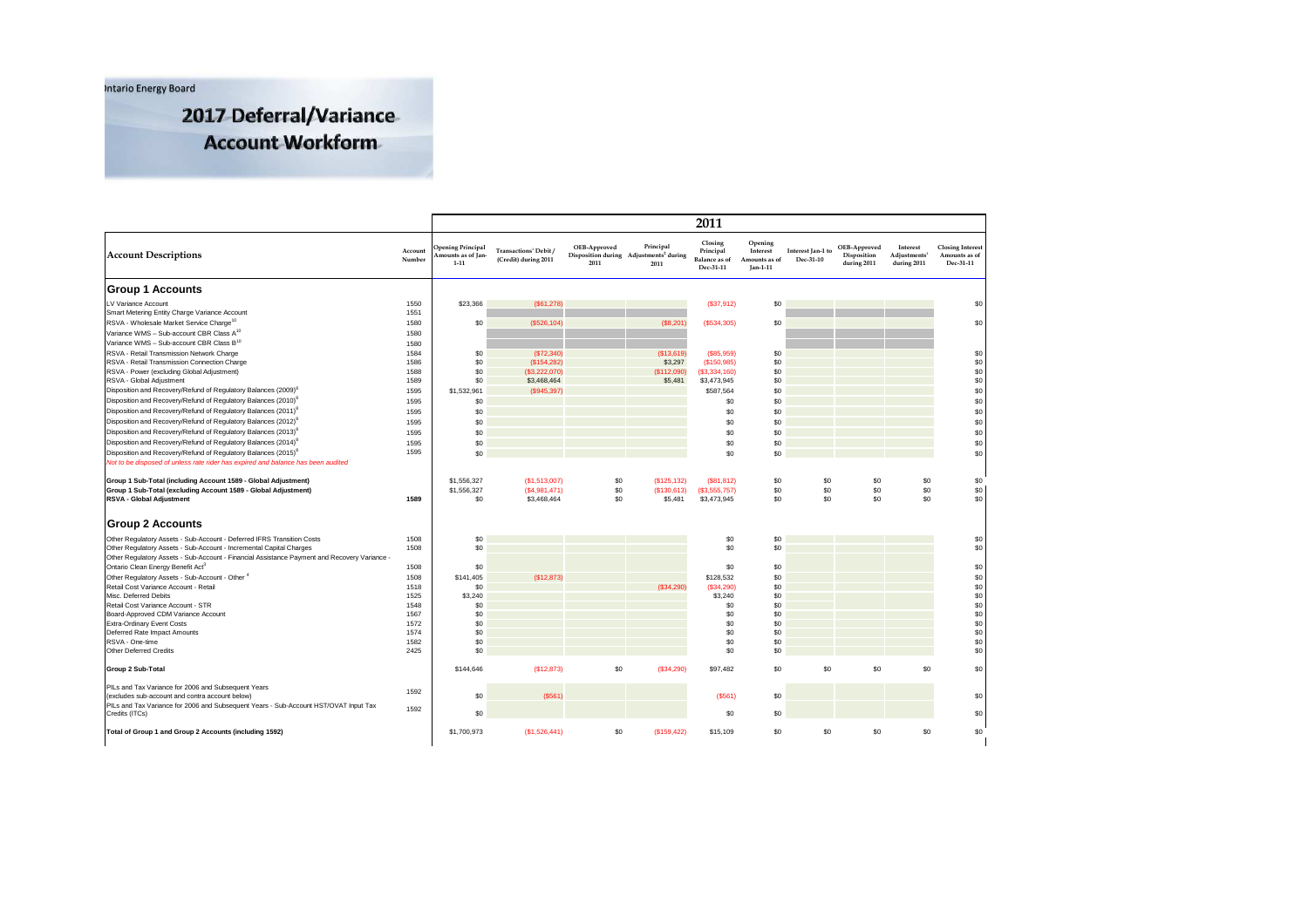|                                                                                                    |                   |                                                            |                                                           |                      |                                                                         | 2011                                                      |                                                         |                                |                                            |                                                     |                                                       |
|----------------------------------------------------------------------------------------------------|-------------------|------------------------------------------------------------|-----------------------------------------------------------|----------------------|-------------------------------------------------------------------------|-----------------------------------------------------------|---------------------------------------------------------|--------------------------------|--------------------------------------------|-----------------------------------------------------|-------------------------------------------------------|
| <b>Account Descriptions</b>                                                                        | Account<br>Number | <b>Opening Principal</b><br>Amounts as of Ian-<br>$1 - 11$ | Transactions <sup>1</sup> Debit /<br>(Credit) during 2011 | OEB-Approved<br>2011 | Principal<br>Disposition during Adjustments <sup>2</sup> during<br>2011 | Closing<br>Principal<br><b>Balance</b> as of<br>Dec-31-11 | Opening<br>Interest<br>Amounts as of<br><b>Jan-1-11</b> | Interest Ian-1 to<br>Dec-31-10 | OEB-Approved<br>Disposition<br>during 2011 | Interest<br>Adjustments <sup>2</sup><br>during 2011 | <b>Closing Interest</b><br>Amounts as of<br>Dec-31-11 |
| <b>LRAM Variance Account<sup>12</sup></b>                                                          | 1568              | \$0                                                        |                                                           |                      |                                                                         | \$0                                                       | \$0                                                     |                                |                                            |                                                     | \$0                                                   |
| <b>Total including Account 1568</b>                                                                |                   | \$1,700.973                                                | (S1, 526, 441)                                            | \$0                  | (\$159, 422)                                                            | \$15,109                                                  | \$0                                                     | \$0                            | \$0                                        | \$0                                                 | \$0                                                   |
| Renewable Generation Connection Capital Deferral Account <sup>9</sup>                              | 1531              | \$0                                                        |                                                           |                      |                                                                         | \$0                                                       | \$0                                                     |                                |                                            |                                                     | \$0                                                   |
| Renewable Generation Connection OM&A Deferral Account <sup>9</sup>                                 | 1532              | \$0                                                        |                                                           |                      |                                                                         | \$0                                                       | \$0                                                     |                                |                                            |                                                     | \$0                                                   |
| Renewable Generation Connection Funding Adder Deferral Account                                     | 1533              | \$0                                                        |                                                           |                      |                                                                         | \$0                                                       | \$0                                                     |                                |                                            |                                                     | \$0                                                   |
| Smart Grid Capital Deferral Account                                                                | 1534              | \$0                                                        |                                                           |                      |                                                                         | \$0                                                       | \$0                                                     |                                |                                            |                                                     | \$0                                                   |
| Smart Grid OM&A Deferral Account                                                                   | 1535              | \$0                                                        |                                                           |                      |                                                                         | \$0                                                       | \$0                                                     |                                |                                            |                                                     | \$0                                                   |
| Smart Grid Funding Adder Deferral Account                                                          | 1536              | \$0                                                        |                                                           |                      |                                                                         | \$0                                                       | \$0                                                     |                                |                                            |                                                     | \$0                                                   |
| Smart Meter Capital and Recovery Offset Variance - Sub-Account - Capital <sup>5</sup>              | 1555              | \$0                                                        |                                                           |                      |                                                                         | \$0                                                       | \$0                                                     |                                |                                            |                                                     | \$0                                                   |
| Smart Meter Capital and Recovery Offset Variance - Sub-Account - Recoveries <sup>5</sup>           | 1555              | \$0                                                        |                                                           |                      |                                                                         | \$0                                                       | \$0                                                     |                                |                                            |                                                     | \$0                                                   |
| Smart Meter Capital and Recovery Offset Variance - Sub-Account - Stranded Meter Costs <sup>5</sup> | 1555              | \$0                                                        |                                                           |                      |                                                                         | \$0                                                       | \$0                                                     |                                |                                            |                                                     | \$0                                                   |
| Smart Meter OM&A Variance <sup>5</sup>                                                             | 1556              | \$0                                                        |                                                           |                      |                                                                         | \$0                                                       | \$0                                                     |                                |                                            |                                                     | \$0                                                   |
| Meter Cost Deferral Account (MIST Meters) <sup>11</sup>                                            | 1557              |                                                            |                                                           |                      |                                                                         |                                                           |                                                         |                                |                                            |                                                     |                                                       |
| IFRS-CGAAP Transition PP&E Amounts Balance + Return Component <sup>6</sup>                         | 1575              |                                                            |                                                           |                      |                                                                         | \$0                                                       |                                                         |                                |                                            |                                                     |                                                       |
| Accounting Changes Under CGAAP Balance + Return Component <sup>6</sup>                             | 1576              |                                                            |                                                           |                      |                                                                         |                                                           |                                                         |                                |                                            |                                                     |                                                       |

#### For all OEB-Approved dispositions, please ensure that the disposition amount has the same sign (e.g: d **figure and credit balance are to have a negative figure) as per the related OEB decision.**

For RSVA accounts only, report the net variance to the account during the year. For all other accounts, record the transactions column.

Please provide explanations for the nature of the adjustments. If the adjustment relates to previously OEB Approved disposed amounts for the adjustments of the adjustment relates to previously OEB Approved dispose As per the January 6, 2011 Letter from the OEB regarding the implementation of the Ontainc Clean Energy Benefit<br>"By way of exception... The Board does anticipate that licensed distributors that cannot adapt their invoices

Please describe "other" components of 1508 and add more component lines if necessary. account Financial Assistance Payment and Recovery Variance - Ontario Clean Energy Benefit Act" will be addressed through

Deferral accounts related to Smart Meter deployment are not to be recovered/refunded through the Deferral and Variance Ax<br>Smart Meter Disposition and Cost Recovery (G-2011-0001)

The OEB requires that disposition of Account 1575 and Account 1576 shall require the use of separate rate riders. In the "A Account 1575 and 1576 rate rider calculation from the applicable Chapter 2 appendices. For Account 1575, please provide t<br>G39 from the relevant Chapter 2 Appendix 2-EB or 2-EC, respectively.

Depending on the disposition period, balances may exist in Account 1575 and Account 1576 even if the accounts have beer<br>is the case and leave the checkbox "Check to Dispose of Account" in the Total Claim column unchecked.

if the LDC's rate year begins on January 1, 2017, the projected interest is recorded from January 1, 2016 to December 31, 2<br>rate decision. If the LDC's rate year begins on May 1, 2017, the projected interest is recorded f the 2016 rate decision.

Include Account 1595 as part of Group 1 accounts for review and disposition if the recovery (or refund) period has been con<br>period has not been completed, do not include the respective balance in Account 1595 for dispositi

Per the APH March 2015 Guidance, the Direct Benefits portion of Account 1531 should be transferred to rate base. The Di<br>disposition. In this continuity schedule, Account 1531 is listed for reference only. Account 1532 is i

account balances in this continuity schedule.<br>When inputting balances in the continuity schedule, Account 1580 RSVA - Wholesale Market Service Charge is to exclude sub-accounts. Only Class B amounts are to be disposed. Class A amounts are not to be disposed.

Account 1557 is to be recovered in a manner similar to the Smart Meter accounts. Distributors should request for dispositio application, outside of this continuity schedule.

Input the LRAMVA balance in the continuity schedule as calculated from the LRAMVA model. The associated rate riders w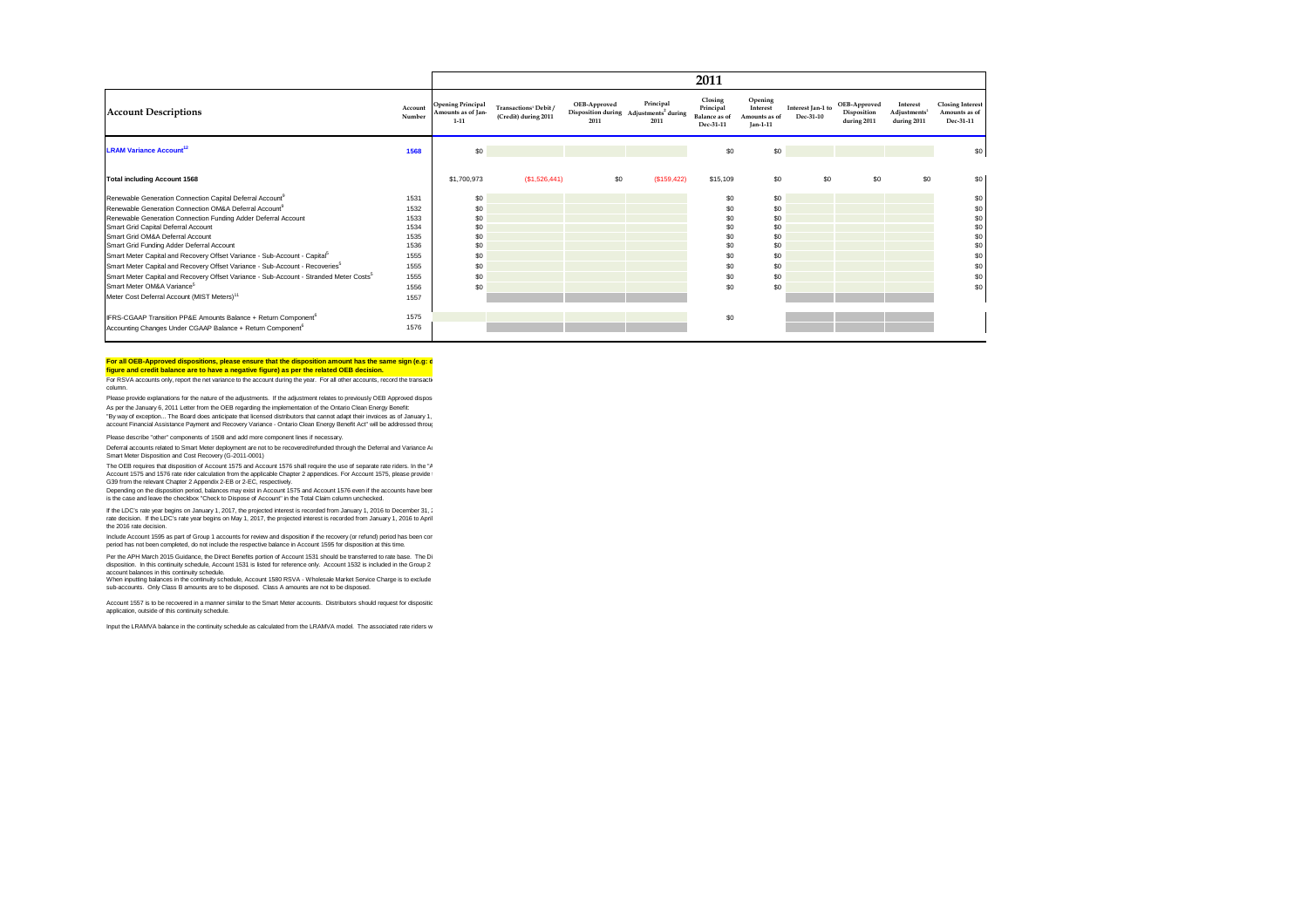**Intario Energy Board** 

2017 Deferral/Variance **Account Workform** 

|                                                                                                                                                                |                   |                                                            |                                               |                      |                                                                         | 2012                                                      |                                                  |                                |                                            |                                                     |                            |                                                                      |                                                           |                                            |
|----------------------------------------------------------------------------------------------------------------------------------------------------------------|-------------------|------------------------------------------------------------|-----------------------------------------------|----------------------|-------------------------------------------------------------------------|-----------------------------------------------------------|--------------------------------------------------|--------------------------------|--------------------------------------------|-----------------------------------------------------|----------------------------|----------------------------------------------------------------------|-----------------------------------------------------------|--------------------------------------------|
| <b>Account Descriptions</b>                                                                                                                                    | Account<br>Number | <b>Opening Principal</b><br>Amounts as of Jan-<br>$1 - 12$ | Transactions' Debit /<br>(Credit) during 2012 | OEB-Approved<br>2012 | Principal<br>Disposition during Adjustments <sup>2</sup> during<br>2012 | Closing<br>Principal<br><b>Balance</b> as of<br>Dec-31-12 | Opening<br>Interest<br>Amounts as of<br>Jan-1-12 | Interest Jan-1 to<br>Dec-31-12 | OEB-Approved<br>Disposition<br>during 2012 | Interest<br>Adjustments <sup>1</sup><br>during 2012 | Amounts as of<br>Dec-31-12 | Closing Interest Opening Principal<br>Amounts as of Jan-<br>$1 - 13$ | Transactions <sup>1</sup> Debit /<br>(Credit) during 2013 | OEB-Approved<br>Disposition during<br>2013 |
| <b>Group 1 Accounts</b>                                                                                                                                        |                   |                                                            |                                               |                      |                                                                         |                                                           |                                                  |                                |                                            |                                                     |                            |                                                                      |                                                           |                                            |
| LV Variance Account                                                                                                                                            | 1550              | (S37, 912)                                                 | (S53, 821)                                    |                      |                                                                         | (S91, 733)                                                | \$0                                              |                                |                                            |                                                     | \$0                        | (S91,733)                                                            | \$50,699                                                  | \$18,956                                   |
| Smart Metering Entity Charge Variance Account                                                                                                                  | 1551              |                                                            |                                               |                      |                                                                         |                                                           |                                                  |                                |                                            |                                                     |                            | \$0                                                                  | \$26,162                                                  |                                            |
| RSVA - Wholesale Market Service Charge <sup>10</sup>                                                                                                           | 1580              | (\$534,305)                                                | (S329,753)                                    |                      |                                                                         | (S864,058)                                                | \$0                                              |                                |                                            |                                                     | \$0                        | (\$864,058)                                                          | (S182, 389)                                               | (\$263,052)                                |
| Variance WMS - Sub-account CBR Class A <sup>10</sup>                                                                                                           | 1580              |                                                            |                                               |                      |                                                                         |                                                           |                                                  |                                |                                            |                                                     |                            |                                                                      |                                                           |                                            |
| Variance WMS - Sub-account CBR Class B <sup>10</sup>                                                                                                           | 1580              |                                                            |                                               |                      |                                                                         |                                                           |                                                  |                                |                                            |                                                     |                            |                                                                      |                                                           |                                            |
| RSVA - Retail Transmission Network Charge                                                                                                                      | 1584              | (S85.959)                                                  | (S5, 787)                                     |                      |                                                                         | (\$91,746)                                                | \$0                                              |                                |                                            |                                                     | \$0                        | (S91,746)                                                            | \$156,295                                                 | \$36,170                                   |
| RSVA - Retail Transmission Connection Charge                                                                                                                   | 1586              | (\$150,985)                                                | (\$81,035)                                    |                      |                                                                         | (S232,020)                                                | \$0                                              |                                |                                            |                                                     | \$0                        | (\$232,020)                                                          | (S87, 976)                                                | (S77, 141)                                 |
| RSVA - Power (excluding Global Adjustment)                                                                                                                     | 1588              | (S3, 334, 160)                                             | \$31,009                                      |                      |                                                                         | (\$3,303,151)                                             | $\$0$<br>\$0                                     |                                |                                            |                                                     | \$0                        | ( \$3,303,151)                                                       | (\$6, 129, 577)                                           | (\$1,611,035)                              |
| RSVA - Global Adjustment                                                                                                                                       | 1589              | \$3,473,945                                                | \$0                                           |                      |                                                                         | \$3,473,945                                               |                                                  |                                |                                            |                                                     | \$0                        | \$3,473,945                                                          | \$5,712,626                                               | \$1,734,232                                |
| Disposition and Recovery/Refund of Regulatory Balances (2009) <sup>8</sup>                                                                                     | 1595              | \$587,564                                                  | (S792, 614)                                   |                      |                                                                         | (\$205,050)                                               | \$0                                              |                                |                                            |                                                     | \$0                        | (\$205,050)                                                          |                                                           |                                            |
| Disposition and Recovery/Refund of Regulatory Balances (2010) <sup>8</sup>                                                                                     | 1595              | \$0                                                        |                                               |                      |                                                                         | \$0                                                       | \$0                                              |                                |                                            |                                                     | \$0                        | \$0                                                                  |                                                           |                                            |
| Disposition and Recovery/Refund of Regulatory Balances (2011) <sup>8</sup>                                                                                     | 1595              | \$0                                                        |                                               |                      |                                                                         | \$0                                                       | \$0                                              |                                |                                            |                                                     | \$0                        | \$0                                                                  | \$616,497                                                 |                                            |
| Disposition and Recovery/Refund of Regulatory Balances (2012) <sup>8</sup>                                                                                     | 1595              | \$0                                                        |                                               |                      |                                                                         | \$0                                                       | \$0                                              |                                |                                            |                                                     | \$0                        | \$0                                                                  | (S375,969)                                                |                                            |
| Disposition and Recovery/Refund of Regulatory Balances (2013) <sup>8</sup>                                                                                     | 1595              | \$0                                                        |                                               |                      |                                                                         | \$0                                                       | \$0                                              |                                |                                            |                                                     | \$0                        | \$0                                                                  |                                                           |                                            |
| Disposition and Recovery/Refund of Regulatory Balances (2014) <sup>8</sup>                                                                                     | 1595              | \$0                                                        |                                               |                      |                                                                         | \$0                                                       | \$0                                              |                                |                                            |                                                     | \$0                        | \$0                                                                  |                                                           |                                            |
| Disposition and Recovery/Refund of Regulatory Balances (2015) <sup>8</sup><br>Not to be disposed of unless rate rider has expired and balance has been audited | 1595              | \$0                                                        |                                               |                      |                                                                         | \$0                                                       | \$0                                              |                                |                                            |                                                     | \$0                        | \$0                                                                  |                                                           |                                            |
|                                                                                                                                                                |                   |                                                            |                                               |                      |                                                                         |                                                           |                                                  |                                |                                            |                                                     |                            |                                                                      |                                                           |                                            |
| Group 1 Sub-Total (including Account 1589 - Global Adjustment)                                                                                                 |                   | (S81, 812)                                                 | (S1, 232, 001)                                | \$0                  | \$0                                                                     | (S1.313.813)                                              | \$0                                              | \$0                            | \$0                                        | \$0                                                 | \$0                        | (S1, 313, 813)                                                       | (S213, 632)                                               | (S161, 870)                                |
| Group 1 Sub-Total (excluding Account 1589 - Global Adjustment)                                                                                                 |                   | (S3, 555, 757)                                             | (S1, 232, 001)                                | \$0                  | \$0                                                                     | (S4, 787, 758)                                            | \$0                                              | \$0                            | \$0                                        | \$0                                                 | \$0                        | (S4, 787, 758)                                                       | (\$5,926,258)                                             | (\$1,896,102)                              |
| <b>RSVA - Global Adjustment</b>                                                                                                                                | 1589              | \$3,473,945                                                | \$0                                           | \$0                  | \$0                                                                     | \$3,473,945                                               | \$0                                              | \$0                            | \$0                                        | \$0                                                 | \$0                        | \$3,473,945                                                          | \$5,712,626                                               | \$1,734,232                                |
| <b>Group 2 Accounts</b>                                                                                                                                        |                   |                                                            |                                               |                      |                                                                         |                                                           |                                                  |                                |                                            |                                                     |                            |                                                                      |                                                           |                                            |
| Other Regulatory Assets - Sub-Account - Deferred IFRS Transition Costs                                                                                         | 1508              | \$0                                                        |                                               |                      |                                                                         | \$0                                                       | \$0                                              |                                |                                            |                                                     | \$0                        | \$0                                                                  | \$20,475                                                  |                                            |
| Other Regulatory Assets - Sub-Account - Incremental Capital Charges                                                                                            | 1508              | \$0                                                        |                                               |                      |                                                                         | \$0                                                       | \$0                                              |                                |                                            |                                                     | \$0                        | \$0                                                                  |                                                           |                                            |
| Other Regulatory Assets - Sub-Account - Financial Assistance Payment and Recovery Variance -                                                                   |                   |                                                            |                                               |                      |                                                                         |                                                           |                                                  |                                |                                            |                                                     |                            |                                                                      |                                                           |                                            |
| Ontario Clean Energy Benefit Act <sup>3</sup>                                                                                                                  | 1508              | \$0                                                        |                                               |                      |                                                                         | \$0                                                       | \$0                                              |                                |                                            |                                                     | \$0                        | \$0                                                                  |                                                           |                                            |
| Other Regulatory Assets - Sub-Account - Other 4                                                                                                                | 1508              | \$128,532                                                  | (\$12,212)                                    |                      |                                                                         | \$116,321                                                 | \$0                                              |                                |                                            |                                                     | \$0                        | \$116,321                                                            | (S64, 853)                                                |                                            |
| Retail Cost Variance Account - Retail                                                                                                                          | 1518              | (S34, 290)                                                 | \$34,290                                      |                      |                                                                         | \$0                                                       | \$0                                              |                                |                                            |                                                     | \$0                        | \$0                                                                  | (\$35, 133)                                               |                                            |
| Misc. Deferred Debits                                                                                                                                          | 1525              | \$3,240                                                    |                                               |                      |                                                                         | \$3,240                                                   | \$0                                              |                                |                                            |                                                     | \$0                        | \$3,240                                                              | (S1, 638)                                                 |                                            |
| Retail Cost Variance Account - STR                                                                                                                             | 1548              | \$0                                                        |                                               |                      |                                                                         | \$0                                                       | \$0                                              |                                |                                            |                                                     | \$0                        | \$0<br>\$0                                                           |                                                           |                                            |
| Board-Approved CDM Variance Account<br>Extra-Ordinary Event Costs                                                                                              | 1567<br>1572      | \$0<br>\$0                                                 |                                               |                      |                                                                         | \$0<br>\$0                                                | \$0<br>\$0                                       |                                |                                            |                                                     | \$0<br>\$0                 | \$0                                                                  |                                                           |                                            |
| Deferred Rate Impact Amounts                                                                                                                                   | 1574              | \$0                                                        |                                               |                      |                                                                         | \$0                                                       | \$0                                              |                                |                                            |                                                     | \$0                        | \$0                                                                  |                                                           |                                            |
| RSVA - One-time                                                                                                                                                | 1582              | \$0                                                        |                                               |                      |                                                                         | \$0                                                       | \$0                                              |                                |                                            |                                                     | \$0                        | \$0                                                                  |                                                           |                                            |
| Other Deferred Credits                                                                                                                                         | 2425              | \$0                                                        |                                               |                      |                                                                         | \$0                                                       | \$0                                              |                                |                                            |                                                     | \$0                        | \$0                                                                  |                                                           |                                            |
| Group 2 Sub-Total                                                                                                                                              |                   | \$97,482                                                   | \$22,079                                      | \$0                  | \$0                                                                     | \$119,561                                                 | \$0                                              | \$0                            | \$0                                        | \$0                                                 | \$0                        | \$119,561                                                            | (S81, 149)                                                | \$0                                        |
| PILs and Tax Variance for 2006 and Subsequent Years<br>(excludes sub-account and contra account below)                                                         | 1592              | (S561)                                                     | (S9, 143)                                     |                      |                                                                         | (S9,704)                                                  | \$0                                              |                                |                                            |                                                     | \$0                        | (S9,704)                                                             | \$4,086                                                   |                                            |
| PILs and Tax Variance for 2006 and Subsequent Years - Sub-Account HST/OVAT Input Tax                                                                           |                   |                                                            |                                               |                      |                                                                         |                                                           |                                                  |                                |                                            |                                                     |                            |                                                                      |                                                           |                                            |
| Credits (ITCs)                                                                                                                                                 | 1592              | \$0                                                        |                                               |                      |                                                                         | \$0                                                       | \$0                                              |                                |                                            |                                                     | \$0                        | \$0                                                                  |                                                           |                                            |
| Total of Group 1 and Group 2 Accounts (including 1592)                                                                                                         |                   | \$15,109                                                   | (S1, 219, 065)                                | \$0                  | \$0                                                                     | (S1, 203, 956)                                            | \$0                                              | \$0                            | \$0                                        | \$0                                                 | \$0                        | (S1, 203, 956)                                                       | (S290, 695)                                               | (S161, 870)                                |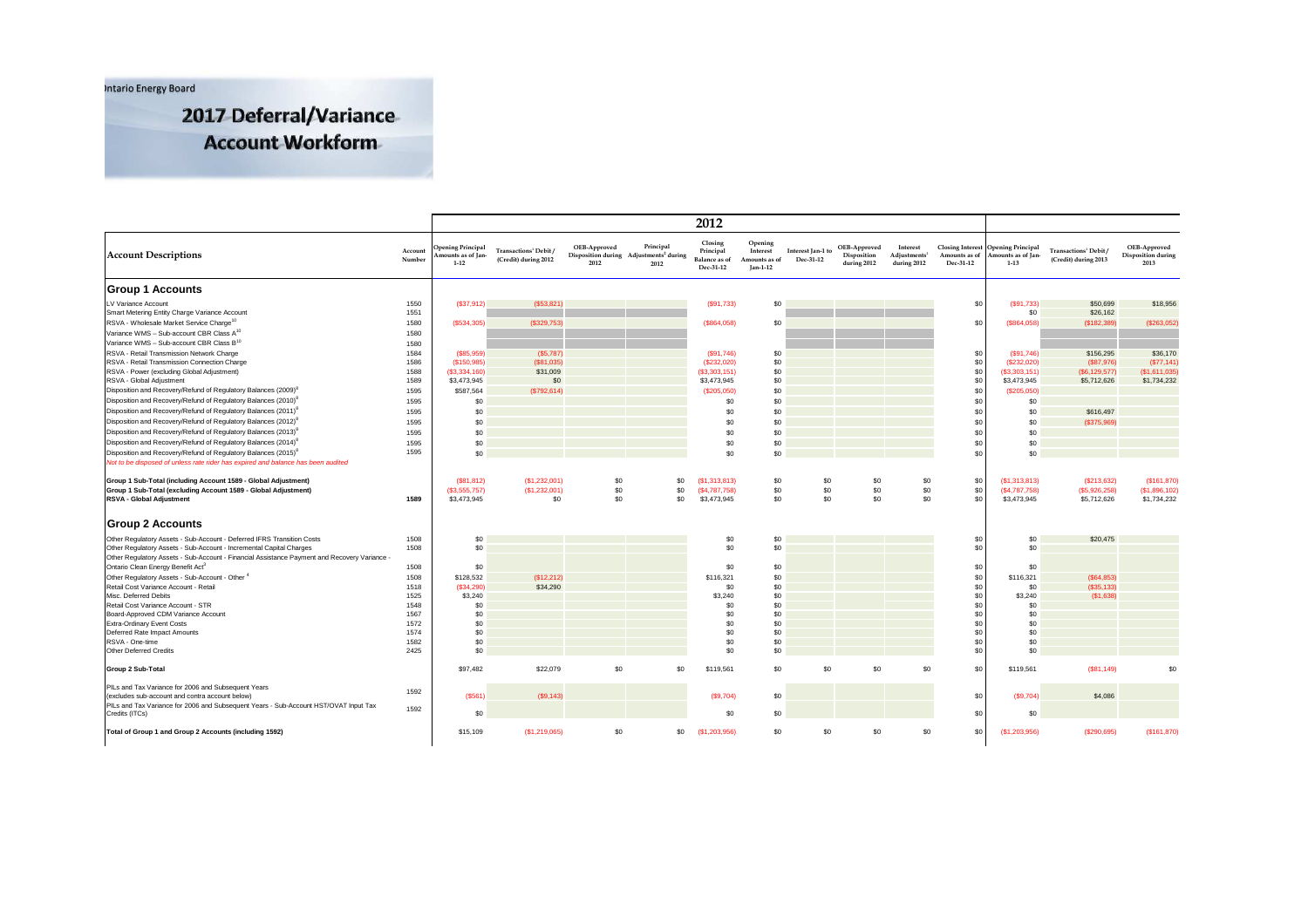|                                                                                                    |                   |                                                            |                                                           |                      |                                                                         | 2012                                                      |                                                  |                                |                                            |                                                     |           |                                                                                    |                                                          |                                                   |
|----------------------------------------------------------------------------------------------------|-------------------|------------------------------------------------------------|-----------------------------------------------------------|----------------------|-------------------------------------------------------------------------|-----------------------------------------------------------|--------------------------------------------------|--------------------------------|--------------------------------------------|-----------------------------------------------------|-----------|------------------------------------------------------------------------------------|----------------------------------------------------------|---------------------------------------------------|
| <b>Account Descriptions</b>                                                                        | Account<br>Number | <b>Opening Principal</b><br>Amounts as of Ian-<br>$1 - 12$ | Transactions <sup>1</sup> Debit /<br>(Credit) during 2012 | OEB-Approved<br>2012 | Principal<br>Disposition during Adjustments <sup>2</sup> during<br>2012 | Closing<br>Principal<br><b>Balance</b> as of<br>Dec-31-12 | Opening<br>Interest<br>Amounts as of<br>Jan-1-12 | Interest Jan-1 to<br>Dec-31-12 | OEB-Approved<br>Disposition<br>during 2012 | Interest<br>Adjustments <sup>2</sup><br>during 2012 | Dec-31-12 | Closing Interest Opening Principal<br>Amounts as of Amounts as of Jan-<br>$1 - 13$ | Transactions <sup>1</sup> Debit/<br>(Credit) during 2013 | OEB-Approved<br><b>Disposition during</b><br>2013 |
| <b>LRAM Variance Account<sup>12</sup></b>                                                          | 1568              | \$0                                                        |                                                           |                      |                                                                         | \$0                                                       | \$0                                              |                                |                                            |                                                     | \$0       | \$0                                                                                |                                                          |                                                   |
| <b>Total including Account 1568</b>                                                                |                   | \$15,109                                                   | (\$1,219,065)                                             | \$0                  | \$0                                                                     | (\$1,203,956)                                             | \$0                                              | \$0                            | \$0                                        | \$0                                                 | \$0       | (S1, 203, 956)                                                                     | (S290, 695)                                              | (S161, 870)                                       |
| Renewable Generation Connection Capital Deferral Account <sup>9</sup>                              | 1531              | \$0                                                        |                                                           |                      |                                                                         | \$0                                                       | \$0                                              |                                |                                            |                                                     | \$0       | \$0                                                                                |                                                          |                                                   |
| Renewable Generation Connection OM&A Deferral Account <sup>9</sup>                                 | 1532              | \$0                                                        |                                                           |                      |                                                                         | \$0                                                       | \$0                                              |                                |                                            |                                                     | \$C       | \$0                                                                                |                                                          |                                                   |
| Renewable Generation Connection Funding Adder Deferral Account                                     | 1533              | \$0                                                        |                                                           |                      |                                                                         | \$0                                                       | \$0                                              |                                |                                            |                                                     | \$C       | \$0                                                                                |                                                          |                                                   |
| Smart Grid Capital Deferral Account                                                                | 1534              | \$0                                                        |                                                           |                      |                                                                         | \$C                                                       | \$0                                              |                                |                                            |                                                     | s         | \$0                                                                                |                                                          |                                                   |
| Smart Grid OM&A Deferral Account                                                                   | 1535              | \$0                                                        |                                                           |                      |                                                                         | \$0                                                       | \$0                                              |                                |                                            |                                                     | \$C       | \$0                                                                                |                                                          |                                                   |
| Smart Grid Funding Adder Deferral Account                                                          | 1536              | \$0                                                        |                                                           |                      |                                                                         | \$0                                                       | \$0                                              |                                |                                            |                                                     | $s$ c     | \$0                                                                                |                                                          |                                                   |
| Smart Meter Capital and Recovery Offset Variance - Sub-Account - Capital <sup>5</sup>              | 1555              | \$0                                                        | \$1,130,826                                               |                      |                                                                         | \$1,130,826                                               | \$0                                              |                                |                                            |                                                     | \$0       | \$1,130,826                                                                        | (S1,068,716)                                             |                                                   |
| Smart Meter Capital and Recovery Offset Variance - Sub-Account - Recoveries <sup>5</sup>           | 1555              | \$0                                                        |                                                           |                      |                                                                         | \$0                                                       | \$0                                              |                                |                                            |                                                     | \$0       | \$0                                                                                |                                                          |                                                   |
| Smart Meter Capital and Recovery Offset Variance - Sub-Account - Stranded Meter Costs <sup>5</sup> | 1555              | \$0                                                        |                                                           |                      |                                                                         | \$0                                                       | \$0                                              |                                |                                            |                                                     | \$0       | \$0                                                                                |                                                          |                                                   |
| Smart Meter OM&A Variance <sup>5</sup>                                                             | 1556              | \$0                                                        | \$302,044                                                 |                      |                                                                         | \$302,044                                                 | \$0                                              |                                |                                            |                                                     | \$0       | \$302,044                                                                          | $($ \$35,588)                                            |                                                   |
| Meter Cost Deferral Account (MIST Meters) <sup>11</sup>                                            | 1557              |                                                            |                                                           |                      |                                                                         |                                                           |                                                  |                                |                                            |                                                     |           |                                                                                    |                                                          |                                                   |
| IFRS-CGAAP Transition PP&E Amounts Balance + Return Component <sup>6</sup>                         | 1575              | \$0                                                        |                                                           |                      |                                                                         | \$0                                                       |                                                  |                                |                                            |                                                     |           | \$0                                                                                |                                                          |                                                   |
| Accounting Changes Under CGAAP Balance + Return Component <sup>6</sup>                             | 1576              |                                                            |                                                           |                      |                                                                         | \$0                                                       |                                                  |                                |                                            |                                                     |           | \$0                                                                                | (S459, 136)                                              |                                                   |

#### For all OEB-Approved dispositions, please ensure that the disposition amount has the same sign (e.g: d **figure and credit balance are to have a negative figure) as per the related OEB decision.**

For RSVA accounts only, report the net variance to the account during the year. For all other accounts, record the transactiv column.

Please provide explanations for the nature of the adjustments. If the adjustment relates to previously OEB Approved disposed amounts for the adjustments of the adjustment relates to previously OEB Approved dispose As per the January 6, 2011 Letter from the OEB regarding the implementation of the Ontainc Clean Energy Benefit<br>"By way of exception... The Board does anticipate that licensed distributors that cannot adapt their invoices account Financial Assistance Payment and Recovery Variance - Ontario Clean Energy Benefit Act" will be addressed through

Please describe "other" components of 1508 and add more component lines if necessary.

Deferral accounts related to Smart Meter deployment are not to be recovered/refunded through the Deferral and Variance Ax<br>Smart Meter Disposition and Cost Recovery (G-2011-0001)

The OEB requires that disposition of Account 1575 and Account 1576 shall require the use of separate rate riders. In the "A Account 1575 and 1576 rate rider calculation from the applicable Chapter 2 appendices. For Account 1575, please provide t<br>G39 from the relevant Chapter 2 Appendix 2-EB or 2-EC, respectively.

Depending on the disposition period, balances may exist in Account 1575 and Account 1576 even if the accounts have beer<br>is the case and leave the checkbox "Check to Dispose of Account" in the Total Claim column unchecked.

if the LDC's rate year begins on January 1, 2017, the projected interest is recorded from January 1, 2016 to December 31, 2<br>rate decision. If the LDC's rate year begins on May 1, 2017, the projected interest is recorded f the 2016 rate decision.

Include Account 1595 as part of Group 1 accounts for review and disposition if the recovery (or refund) period has been con<br>period has not been completed, do not include the respective balance in Account 1595 for dispositi

Per the APH March 2015 Guidance, the Direct Benefits portion of Account 1531 should be transferred to rate base. The Di<br>disposition. In this continuity schedule, Account 1531 is listed for reference only. Account 1532 is i

account balances in this continuity schedule.<br>When inputting balances in the continuity schedule, Account 1580 RSVA - Wholesale Market Service Charge is to exclude sub-accounts. Only Class B amounts are to be disposed. Class A amounts are not to be disposed.

Account 1557 is to be recovered in a manner similar to the Smart Meter accounts. Distributors should request for dispositio application, outside of this continuity schedule.

Input the LRAMVA balance in the continuity schedule as calculated from the LRAMVA model. The associated rate riders w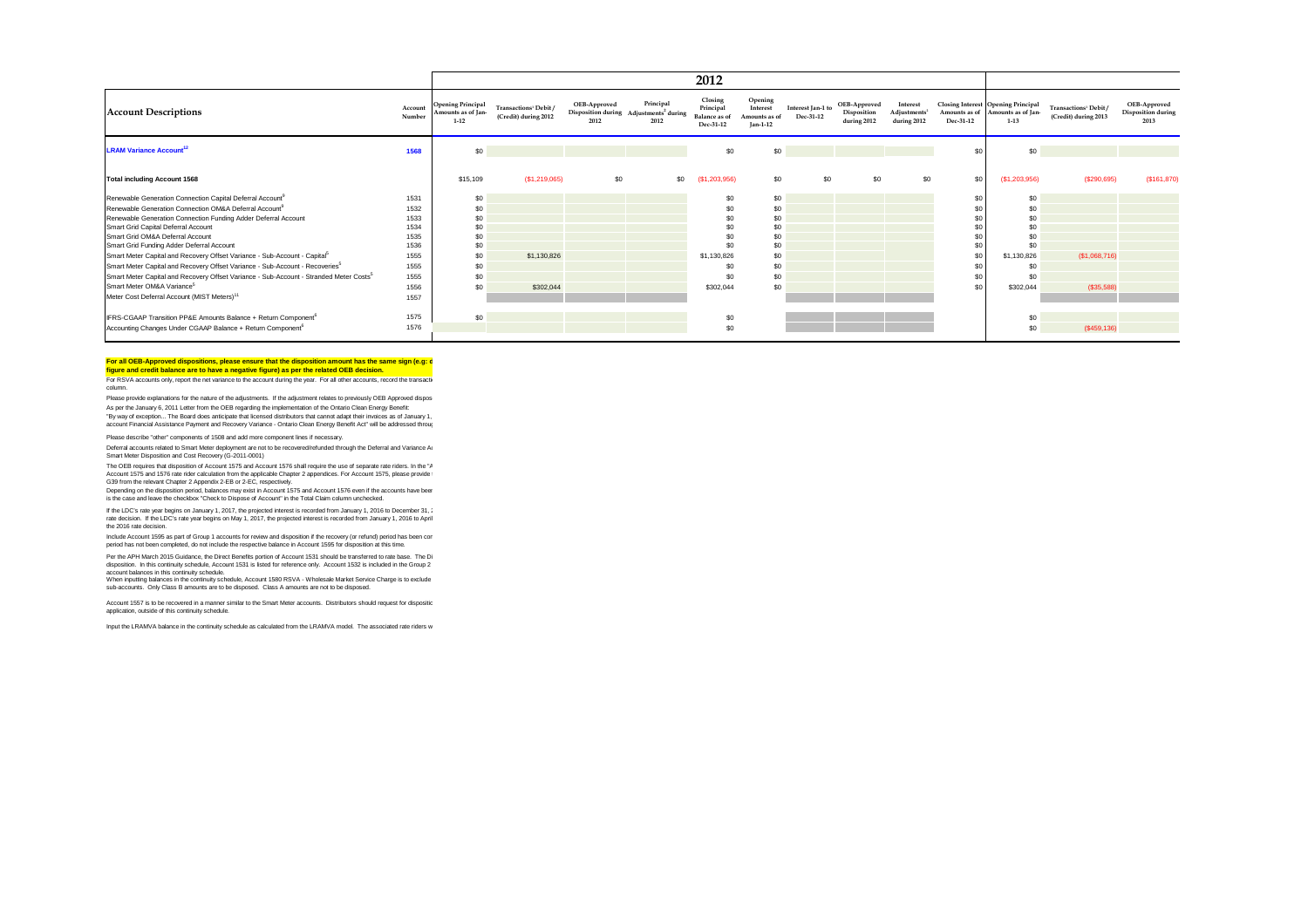**Intario Energy Board** 

2017 Deferral/Variance **Account Workform** 

|                                                                                                                                                                     |                   |                                                     | 2013                                                      |                                                 |                                |                                            |                                        |                            |                                                                      |                                                          |                      |                                                                         | 2014                                                      |                                                  |
|---------------------------------------------------------------------------------------------------------------------------------------------------------------------|-------------------|-----------------------------------------------------|-----------------------------------------------------------|-------------------------------------------------|--------------------------------|--------------------------------------------|----------------------------------------|----------------------------|----------------------------------------------------------------------|----------------------------------------------------------|----------------------|-------------------------------------------------------------------------|-----------------------------------------------------------|--------------------------------------------------|
| <b>Account Descriptions</b>                                                                                                                                         | Account<br>Number | Principal<br>djustments <sup>2</sup> during<br>2013 | Closing<br>Principal<br><b>Balance</b> as of<br>Dec-31-13 | Opening<br>Interest<br>Amounts as o<br>Jan-1-13 | Interest Jan-1 to<br>Dec-31-13 | OEB-Approved<br>Disposition<br>during 2013 | Interest<br>Adjustments<br>during 2013 | Amounts as of<br>Dec-31-13 | Closing Interest Opening Principal<br>Amounts as of Jan-<br>$1 - 14$ | Transactions <sup>1</sup> Debit/<br>(Credit) during 2014 | OEB-Approved<br>2014 | Principal<br>Disposition during Adjustments <sup>2</sup> during<br>2014 | Closing<br>Principal<br><b>Balance</b> as of<br>Dec-31-14 | Opening<br>Interest<br>Amounts as of<br>Jan-1-14 |
| <b>Group 1 Accounts</b>                                                                                                                                             |                   |                                                     |                                                           |                                                 |                                |                                            |                                        |                            |                                                                      |                                                          |                      |                                                                         |                                                           |                                                  |
| LV Variance Account                                                                                                                                                 | 1550              |                                                     | (S59,990)                                                 | \$0                                             |                                |                                            |                                        | \$0                        | (S59.990)                                                            | \$43,207                                                 | (\$18,956)           |                                                                         | \$2,173                                                   | \$0                                              |
| Smart Metering Entity Charge Variance Account                                                                                                                       | 1551              |                                                     | \$26,162                                                  | \$0                                             |                                |                                            |                                        | \$0                        | \$26,162                                                             | \$2,308                                                  |                      |                                                                         | \$28,470                                                  | \$0                                              |
| RSVA - Wholesale Market Service Charge <sup>10</sup>                                                                                                                | 1580              |                                                     | (S783,395)                                                | \$0                                             |                                |                                            |                                        | \$0                        | (\$783,395)                                                          | (S7, 861)                                                | (S271.253)           |                                                                         | (\$520,003)                                               | \$0                                              |
| Variance WMS - Sub-account CBR Class A <sup>10</sup>                                                                                                                | 1580              |                                                     |                                                           |                                                 |                                |                                            |                                        |                            |                                                                      |                                                          |                      |                                                                         |                                                           |                                                  |
| Variance WMS - Sub-account CBR Class B <sup>10</sup>                                                                                                                | 1580              |                                                     |                                                           |                                                 |                                |                                            |                                        |                            |                                                                      |                                                          |                      |                                                                         |                                                           |                                                  |
| RSVA - Retail Transmission Network Charge                                                                                                                           | 1584              |                                                     | \$28,379                                                  | \$0                                             |                                |                                            |                                        | \$0                        | \$28,379                                                             | \$71,083                                                 | (S49,789)            |                                                                         | \$149,251                                                 | \$0                                              |
| RSVA - Retail Transmission Connection Charge                                                                                                                        | 1586              |                                                     | (\$242,855)                                               | \$0                                             |                                |                                            |                                        | \$0                        | (\$242,855)                                                          | (S73,508)                                                | (\$73,845)           |                                                                         | (\$242,518)                                               | \$0                                              |
| RSVA - Power (excluding Global Adjustment)                                                                                                                          | 1588              |                                                     | (S7, 821, 693)                                            | \$0                                             |                                |                                            |                                        | \$0                        | (S7, 821, 693)                                                       | \$5,614,267                                              | (\$1,723,125)        |                                                                         | (\$484,301)                                               | \$0                                              |
| RSVA - Global Adjustment                                                                                                                                            | 1589              |                                                     | \$7,452,339                                               | \$0                                             |                                |                                            |                                        | \$0                        | \$7,452,339                                                          | (S4, 760, 117)                                           | \$1,739,713          |                                                                         | \$952,509                                                 | \$0                                              |
| Disposition and Recovery/Refund of Regulatory Balances (2009) <sup>8</sup>                                                                                          | 1595              |                                                     | (\$205,050)                                               | \$0                                             |                                |                                            |                                        | \$0                        | (\$205,050)                                                          |                                                          |                      |                                                                         | (\$205,050)                                               | \$0                                              |
| Disposition and Recovery/Refund of Regulatory Balances (2010) <sup>8</sup>                                                                                          | 1595              |                                                     | \$0                                                       | \$0                                             |                                |                                            |                                        | \$0                        | \$0                                                                  |                                                          |                      |                                                                         | \$0                                                       | \$0                                              |
| Disposition and Recovery/Refund of Regulatory Balances (2011) <sup>8</sup>                                                                                          | 1595              |                                                     | \$616,497                                                 | \$0                                             |                                |                                            |                                        | \$0                        | \$616,497                                                            | \$1,258,068                                              |                      |                                                                         | \$1,874,565                                               | \$0                                              |
| Disposition and Recovery/Refund of Regulatory Balances (2012) <sup>8</sup>                                                                                          | 1595              |                                                     | (S375,969)                                                | \$0                                             |                                |                                            |                                        | \$0                        | (\$375,969)                                                          | (\$387,674)                                              |                      |                                                                         | (S763, 643)                                               | \$0                                              |
| Disposition and Recovery/Refund of Regulatory Balances (2013) <sup>8</sup>                                                                                          | 1595              |                                                     | \$0                                                       | \$0                                             |                                |                                            |                                        | \$0                        | \$0                                                                  |                                                          |                      |                                                                         | \$0                                                       | \$0                                              |
| Disposition and Recovery/Refund of Regulatory Balances (2014) <sup>8</sup>                                                                                          | 1595              |                                                     | \$0                                                       | \$0                                             |                                |                                            |                                        | \$0                        | \$0                                                                  |                                                          |                      |                                                                         | \$0                                                       | \$0                                              |
| Disposition and Recovery/Refund of Regulatory Balances (2015) <sup>8</sup>                                                                                          | 1595              |                                                     | \$0                                                       | \$0                                             |                                |                                            |                                        | \$0                        | \$0                                                                  |                                                          |                      |                                                                         | \$0                                                       | \$0                                              |
| Not to be disposed of unless rate rider has expired and balance has been audited                                                                                    |                   |                                                     |                                                           |                                                 |                                |                                            |                                        |                            |                                                                      |                                                          |                      |                                                                         |                                                           |                                                  |
|                                                                                                                                                                     |                   |                                                     |                                                           |                                                 |                                |                                            |                                        |                            |                                                                      |                                                          |                      |                                                                         |                                                           |                                                  |
| Group 1 Sub-Total (including Account 1589 - Global Adjustment)                                                                                                      |                   | \$0                                                 | (\$1,365,575)                                             | \$0                                             | \$0                            | \$0                                        | \$0                                    | \$0                        | (S1, 365, 575)                                                       | \$1,759,773                                              | (\$397,255)          | \$0                                                                     | \$791,453                                                 | \$0                                              |
| Group 1 Sub-Total (excluding Account 1589 - Global Adjustment)                                                                                                      |                   | \$0                                                 | (S8.817.914)                                              | \$0                                             | \$0                            | \$0                                        | \$0                                    | \$0                        | (S8.817.914)                                                         | \$6,519,891                                              | (S2.136.968)         | \$0                                                                     | (S161.056)                                                | \$0                                              |
| RSVA - Global Adjustment                                                                                                                                            | 1589              | \$0                                                 | \$7,452,339                                               | \$0                                             | \$0                            | \$0                                        | \$0                                    | \$0                        | \$7,452,339                                                          | ( \$4,760,117)                                           | \$1,739,713          | \$0                                                                     | \$952,509                                                 | \$0                                              |
|                                                                                                                                                                     |                   |                                                     |                                                           |                                                 |                                |                                            |                                        |                            |                                                                      |                                                          |                      |                                                                         |                                                           |                                                  |
| <b>Group 2 Accounts</b>                                                                                                                                             |                   |                                                     |                                                           |                                                 |                                |                                            |                                        |                            |                                                                      |                                                          |                      |                                                                         |                                                           |                                                  |
|                                                                                                                                                                     |                   |                                                     |                                                           |                                                 |                                |                                            |                                        |                            |                                                                      |                                                          |                      |                                                                         |                                                           |                                                  |
| Other Regulatory Assets - Sub-Account - Deferred IFRS Transition Costs                                                                                              | 1508              |                                                     | \$20,475                                                  | \$0<br>\$0                                      |                                |                                            |                                        | \$0<br>\$0                 | \$20.475<br>\$0                                                      |                                                          |                      |                                                                         | \$20,475<br>\$0                                           | \$0<br>\$0                                       |
| Other Regulatory Assets - Sub-Account - Incremental Capital Charges<br>Other Regulatory Assets - Sub-Account - Financial Assistance Payment and Recovery Variance - | 1508              |                                                     | \$0                                                       |                                                 |                                |                                            |                                        |                            |                                                                      |                                                          |                      |                                                                         |                                                           |                                                  |
| Ontario Clean Energy Benefit Act <sup>3</sup>                                                                                                                       | 1508              |                                                     | \$0                                                       | \$0                                             |                                |                                            |                                        | \$0                        | \$0                                                                  |                                                          |                      |                                                                         | \$0                                                       | \$0                                              |
| Other Regulatory Assets - Sub-Account - Other                                                                                                                       | 1508              |                                                     | \$51,467                                                  | \$0                                             |                                |                                            |                                        | \$0                        | \$51,467                                                             | (S66, 472)                                               |                      |                                                                         | (S15,005)                                                 | \$0                                              |
| Retail Cost Variance Account - Retail                                                                                                                               | 1518              |                                                     | (S35.133)                                                 | \$0                                             |                                |                                            |                                        | \$0                        | (S35.133)                                                            | \$35,542                                                 |                      |                                                                         | \$410                                                     | \$0                                              |
| Misc. Deferred Debits                                                                                                                                               | 1525              |                                                     | \$1,602                                                   | \$0                                             |                                |                                            |                                        | \$0                        | \$1,602                                                              | (S1, 676)                                                |                      |                                                                         | (S74)                                                     | \$0                                              |
| Retail Cost Variance Account - STR                                                                                                                                  | 1548              |                                                     | \$0                                                       | \$0                                             |                                |                                            |                                        | \$0                        | \$0                                                                  | (\$122)                                                  |                      |                                                                         | (S122)                                                    | \$0                                              |
| Board-Approved CDM Variance Account                                                                                                                                 | 1567              |                                                     | \$0                                                       | \$0                                             |                                |                                            |                                        | \$0                        | \$0                                                                  |                                                          |                      |                                                                         | \$0                                                       | \$0                                              |
| <b>Extra-Ordinary Event Costs</b>                                                                                                                                   | 1572              |                                                     | \$0                                                       | \$0                                             |                                |                                            |                                        | \$0                        | \$0                                                                  |                                                          |                      |                                                                         | \$0                                                       | \$0                                              |
| Deferred Rate Impact Amounts                                                                                                                                        | 1574              |                                                     | \$0                                                       | \$0                                             |                                |                                            |                                        | \$0                        | \$0                                                                  |                                                          |                      |                                                                         | \$0                                                       | \$0                                              |
| RSVA - One-time                                                                                                                                                     | 1582              |                                                     | \$0                                                       | \$0                                             |                                |                                            |                                        | \$0                        | \$0                                                                  |                                                          |                      |                                                                         | \$0                                                       | \$0                                              |
| Other Deferred Credits                                                                                                                                              | 2425              |                                                     | \$0                                                       | \$0                                             |                                |                                            |                                        | \$0                        | \$0                                                                  |                                                          |                      |                                                                         | \$0                                                       | \$0                                              |
| Group 2 Sub-Total                                                                                                                                                   |                   | \$0                                                 | \$38,412                                                  | \$0                                             | \$0                            | \$0                                        | \$0                                    | \$0                        | \$38,412                                                             | (S32, 728)                                               | \$0                  | \$0                                                                     | \$5,684                                                   | \$0                                              |
| PILs and Tax Variance for 2006 and Subsequent Years                                                                                                                 | 1592              |                                                     |                                                           |                                                 |                                |                                            |                                        |                            |                                                                      |                                                          |                      |                                                                         |                                                           |                                                  |
| (excludes sub-account and contra account below)                                                                                                                     |                   |                                                     | (S5, 618)                                                 | \$0                                             |                                |                                            |                                        | \$0                        | (S5, 618)                                                            | (S7,007)                                                 |                      |                                                                         | (\$12,625)                                                | \$0                                              |
| PILs and Tax Variance for 2006 and Subsequent Years - Sub-Account HST/OVAT Input Tax                                                                                | 1592              |                                                     |                                                           |                                                 |                                |                                            |                                        |                            |                                                                      |                                                          |                      |                                                                         |                                                           |                                                  |
| Credits (ITCs)                                                                                                                                                      |                   |                                                     | \$0                                                       | \$0                                             |                                |                                            |                                        | \$0                        | \$0                                                                  |                                                          |                      |                                                                         | \$0                                                       | \$0                                              |
| Total of Group 1 and Group 2 Accounts (including 1592)                                                                                                              |                   | \$0                                                 | (S1.332.782)                                              | \$0                                             | \$0                            | \$0                                        | \$0                                    | \$0                        | (S1.332.782)                                                         | \$1,720,039                                              | (S397.255)           | \$0                                                                     | \$784.512                                                 | \$0                                              |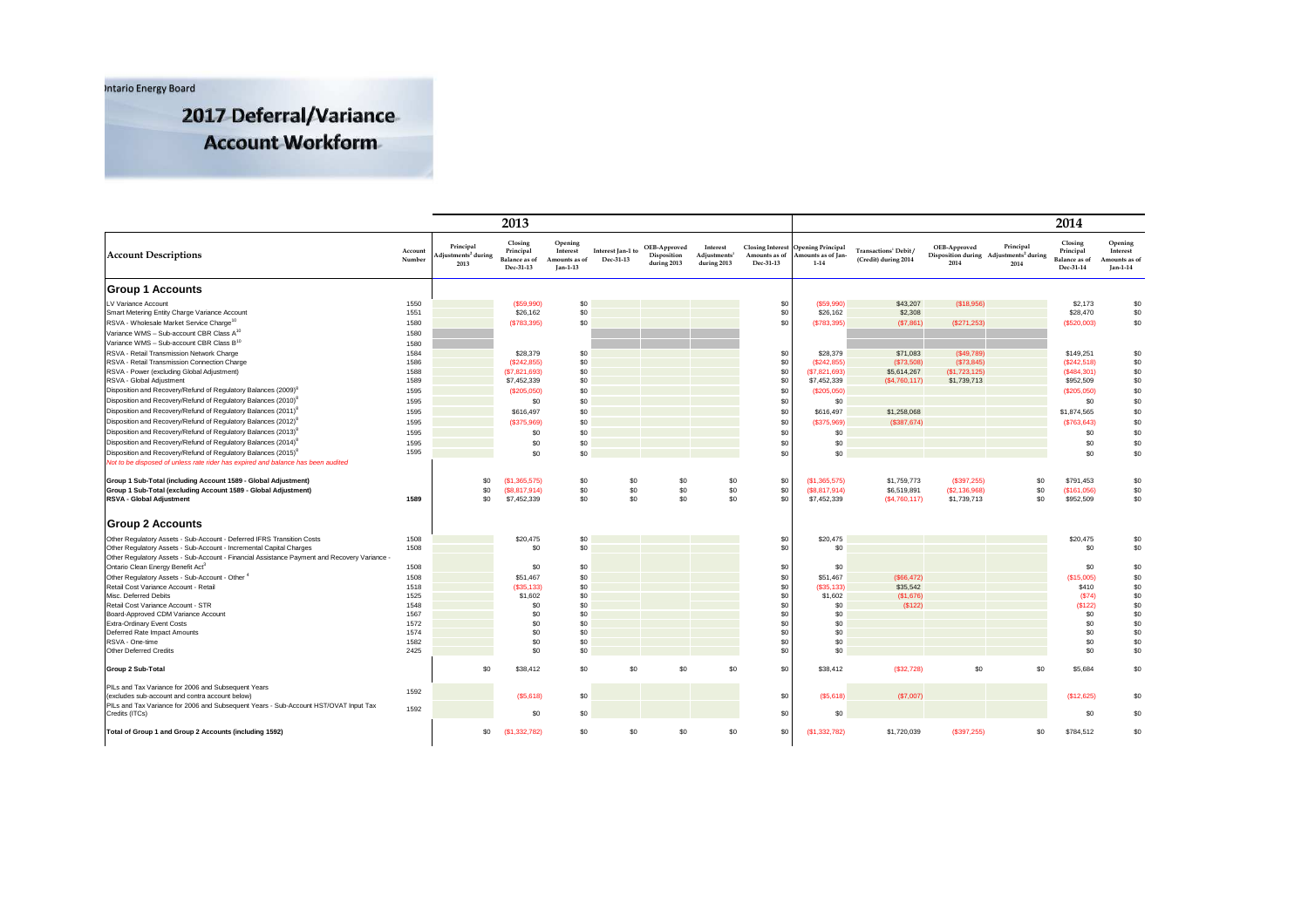|                                                                                                    |                   |                                                      | 2013                                                      |                                                         |                                |                                            |                                                     |                            |                                                                      |                                                          |                      |                                                                         | 2014                                               |                                                 |
|----------------------------------------------------------------------------------------------------|-------------------|------------------------------------------------------|-----------------------------------------------------------|---------------------------------------------------------|--------------------------------|--------------------------------------------|-----------------------------------------------------|----------------------------|----------------------------------------------------------------------|----------------------------------------------------------|----------------------|-------------------------------------------------------------------------|----------------------------------------------------|-------------------------------------------------|
| <b>Account Descriptions</b>                                                                        | Account<br>Number | Principal<br>Adjustments <sup>2</sup> during<br>2013 | Closing<br>Principal<br><b>Balance</b> as of<br>Dec-31-13 | Opening<br>Interest<br>Amounts as of<br><b>Jan-1-13</b> | Interest Jan-1 to<br>Dec-31-13 | OEB-Approved<br>Disposition<br>during 2013 | Interest<br>Adjustments <sup>1</sup><br>during 2013 | Amounts as of<br>Dec-31-13 | Closing Interest Opening Principal<br>Amounts as of Jan-<br>$1 - 14$ | Transactions <sup>1</sup> Debit/<br>(Credit) during 2014 | OEB-Approved<br>2014 | Principal<br>Disposition during Adjustments <sup>2</sup> during<br>2014 | Closing<br>Principal<br>Balance as of<br>Dec-31-14 | Opening<br>Interest<br>mounts as of<br>Jan-1-14 |
| <b>LRAM Variance Account<sup>12</sup></b>                                                          | 1568              |                                                      | \$0                                                       | \$0                                                     |                                |                                            |                                                     | \$0                        | \$0                                                                  |                                                          |                      |                                                                         | \$0                                                | \$0                                             |
| <b>Total including Account 1568</b>                                                                |                   | \$0                                                  | (S1, 332, 782)                                            | \$0                                                     | \$0                            | \$0                                        | \$0                                                 | \$0                        | (S1, 332, 782)                                                       | \$1,720,039                                              | (\$397,255)          | \$0                                                                     | \$784,512                                          | \$0                                             |
| Renewable Generation Connection Capital Deferral Account <sup>9</sup>                              | 1531              |                                                      | \$0                                                       | \$0                                                     |                                |                                            |                                                     | \$0                        | \$0                                                                  |                                                          |                      |                                                                         | \$0                                                | \$0                                             |
| Renewable Generation Connection OM&A Deferral Account <sup>9</sup>                                 | 1532              |                                                      | \$0                                                       | \$0                                                     |                                |                                            |                                                     | \$0                        | \$0                                                                  |                                                          |                      |                                                                         | \$0                                                | \$0                                             |
| Renewable Generation Connection Funding Adder Deferral Account                                     | 1533              |                                                      | \$0                                                       | \$0                                                     |                                |                                            |                                                     | \$0                        | \$0                                                                  |                                                          |                      |                                                                         | \$0                                                | \$0                                             |
| Smart Grid Capital Deferral Account                                                                | 1534              |                                                      | \$0                                                       | \$0                                                     |                                |                                            |                                                     | \$0                        | \$0                                                                  |                                                          |                      |                                                                         | \$0                                                | \$0                                             |
| Smart Grid OM&A Deferral Account                                                                   | 1535              |                                                      | \$0                                                       | \$0                                                     |                                |                                            |                                                     | \$0                        | \$0                                                                  |                                                          |                      |                                                                         | \$0                                                | \$0                                             |
| Smart Grid Funding Adder Deferral Account                                                          | 1536              |                                                      | \$0                                                       | \$0                                                     |                                |                                            |                                                     | \$0                        | \$0                                                                  |                                                          |                      |                                                                         | \$0                                                | \$0                                             |
| Smart Meter Capital and Recovery Offset Variance - Sub-Account - Capital <sup>5</sup>              | 1555              |                                                      | \$62,109                                                  | \$0                                                     |                                |                                            |                                                     | \$0                        | \$62,109                                                             | (S160, 368)                                              |                      |                                                                         | (\$98,259)                                         | \$0                                             |
| Smart Meter Capital and Recovery Offset Variance - Sub-Account - Recoveries <sup>5</sup>           | 1555              |                                                      | \$0                                                       | \$0                                                     |                                |                                            |                                                     | \$0                        | \$0                                                                  |                                                          |                      |                                                                         | \$0                                                | \$0                                             |
| Smart Meter Capital and Recovery Offset Variance - Sub-Account - Stranded Meter Costs <sup>5</sup> | 1555              |                                                      | \$0                                                       | \$0                                                     |                                |                                            |                                                     | \$0                        | \$0                                                                  |                                                          |                      |                                                                         | \$0                                                | \$0                                             |
| Smart Meter OM&A Variance <sup>5</sup>                                                             | 1556              |                                                      | \$266,456                                                 | \$0                                                     |                                |                                            |                                                     | \$0                        | \$266,456                                                            | \$117,813                                                |                      |                                                                         | \$384,269                                          | \$0                                             |
| Meter Cost Deferral Account (MIST Meters) <sup>11</sup>                                            | 1557              |                                                      |                                                           |                                                         |                                |                                            |                                                     |                            | \$0                                                                  |                                                          |                      |                                                                         | \$0                                                | \$0                                             |
| IFRS-CGAAP Transition PP&E Amounts Balance + Return Component <sup>6</sup>                         | 1575              |                                                      | \$0                                                       |                                                         |                                |                                            |                                                     |                            | \$0                                                                  |                                                          |                      |                                                                         | \$0                                                |                                                 |
| Accounting Changes Under CGAAP Balance + Return Component <sup>6</sup>                             | 1576              |                                                      | $($ \$459,136)                                            |                                                         |                                |                                            |                                                     |                            | (\$459,136)                                                          | \$121,599                                                |                      |                                                                         | (\$337,537)                                        |                                                 |
|                                                                                                    |                   |                                                      |                                                           |                                                         |                                |                                            |                                                     |                            |                                                                      |                                                          |                      |                                                                         |                                                    |                                                 |

#### For all OEB-Approved dispositions, please ensure that the disposition amount has the same sign (e.g: d **figure and credit balance are to have a negative figure) as per the related OEB decision.**

For RSVA accounts only, report the net variance to the account during the year. For all other accounts, record the transactions column.

Please provide explanations for the nature of the adjustments. If the adjustment relates to previously OEB Approved disposed amounts for the adjustments of the adjustment relates to previously OEB Approved dispose As per the January 6, 2011 Letter from the OEB regarding the implementation of the Ontainc Clean Energy Benefit<br>"By way of exception... The Board does anticipate that licensed distributors that cannot adapt their invoices account Financial Assistance Payment and Recovery Variance - Ontario Clean Energy Benefit Act" will be addressed through

Please describe "other" components of 1508 and add more component lines if necessary.

Deferral accounts related to Smart Meter deployment are not to be recovered/refunded through the Deferral and Variance Ax<br>Smart Meter Disposition and Cost Recovery (G-2011-0001)

The OEB requires that disposition of Account 1575 and Account 1576 shall require the use of separate rate riders. In the "A Account 1575 and 1576 rate rider calculation from the applicable Chapter 2 appendices. For Account 1575, please provide t<br>G39 from the relevant Chapter 2 Appendix 2-EB or 2-EC, respectively.

Depending on the disposition period, balances may exist in Account 1575 and Account 1576 even if the accounts have beer<br>is the case and leave the checkbox "Check to Dispose of Account" in the Total Claim column unchecked.

if the LDC's rate year begins on January 1, 2017, the projected interest is recorded from January 1, 2016 to December 31, 2<br>rate decision. If the LDC's rate year begins on May 1, 2017, the projected interest is recorded f the 2016 rate decision.

Include Account 1595 as part of Group 1 accounts for review and disposition if the recovery (or refund) period has been con<br>period has not been completed, do not include the respective balance in Account 1595 for dispositi

Per the APH March 2015 Guidance, the Direct Benefits portion of Account 1531 should be transferred to rate base. The Di<br>disposition. In this continuity schedule, Account 1531 is listed for reference only. Account 1532 is i

account balances in this continuity schedule.<br>When inputting balances in the continuity schedule, Account 1580 RSVA - Wholesale Market Service Charge is to exclude sub-accounts. Only Class B amounts are to be disposed. Class A amounts are not to be disposed.

Account 1557 is to be recovered in a manner similar to the Smart Meter accounts. Distributors should request for dispositio application, outside of this continuity schedule.

Input the LRAMVA balance in the continuity schedule as calculated from the LRAMVA model. The associated rate riders w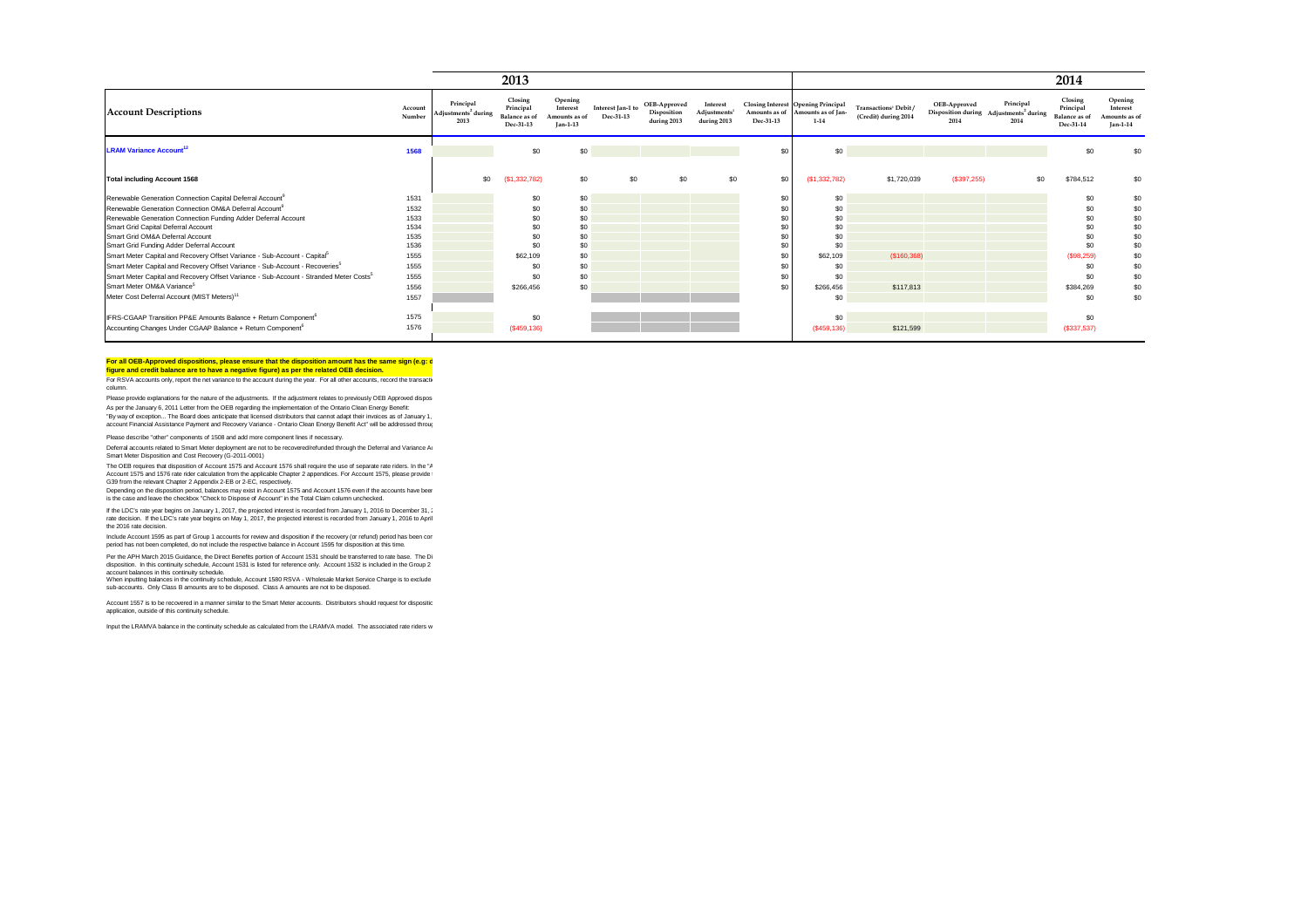**Intario Energy Board** 

2017 Deferral/Variance **Account Workform** 

|                                                                                              |                   |                               |                                            |                                                     |                                                       |                                                           |                                                          |                      |                                                                         | 2015                                                      |                                                  |                                |                                            |                                                     |                                                       |
|----------------------------------------------------------------------------------------------|-------------------|-------------------------------|--------------------------------------------|-----------------------------------------------------|-------------------------------------------------------|-----------------------------------------------------------|----------------------------------------------------------|----------------------|-------------------------------------------------------------------------|-----------------------------------------------------------|--------------------------------------------------|--------------------------------|--------------------------------------------|-----------------------------------------------------|-------------------------------------------------------|
| <b>Account Descriptions</b>                                                                  | Account<br>Number | nterest Jan-1 to<br>Dec-31-14 | OEB-Approved<br>Disposition<br>during 2014 | Interest<br>Adjustments <sup>2</sup><br>during 2014 | <b>Closing Interest</b><br>Amounts as of<br>Dec-31-14 | <b>Opening Principal</b><br>mounts as of Jan-<br>$1 - 15$ | Transactions <sup>1</sup> Debit/<br>(Credit) during 2015 | OEB-Approved<br>2015 | Principal<br>Disposition during Adjustments <sup>2</sup> during<br>2015 | Closing<br>Principal<br><b>Balance</b> as of<br>Dec-31-15 | Opening<br>Interest<br>Amounts as of<br>Jan-1-15 | Interest Jan-1 to<br>Dec-31-15 | OEB-Approved<br>Disposition<br>during 2015 | Interest<br>Adjustments <sup>2</sup><br>during 2015 | <b>Closing Interest</b><br>Amounts as of<br>Dec-31-15 |
| <b>Group 1 Accounts</b>                                                                      |                   |                               |                                            |                                                     |                                                       |                                                           |                                                          |                      |                                                                         |                                                           |                                                  |                                |                                            |                                                     |                                                       |
| LV Variance Account<br>Smart Metering Entity Charge Variance Account                         | 1550<br>1551      |                               |                                            |                                                     | \$0<br>\$0                                            | \$2,173<br>\$28,470                                       | \$184,529<br>\$2,606                                     |                      |                                                                         | \$186,702<br>\$31,077                                     | \$0<br>\$0                                       |                                |                                            |                                                     | \$0<br>\$0                                            |
| RSVA - Wholesale Market Service Charge <sup>10</sup>                                         | 1580              |                               |                                            |                                                     | \$0                                                   | (\$520,003)                                               | (\$552,806)                                              |                      |                                                                         | (S1,072,809)                                              | \$0                                              |                                |                                            |                                                     | \$0                                                   |
| Variance WMS - Sub-account CBR Class A <sup>10</sup>                                         | 1580              |                               |                                            |                                                     |                                                       | \$0                                                       |                                                          |                      |                                                                         | \$0                                                       | \$0                                              |                                |                                            |                                                     | $$0$                                                  |
| Variance WMS - Sub-account CBR Class B <sup>10</sup>                                         | 1580              |                               |                                            |                                                     |                                                       | \$0                                                       |                                                          |                      |                                                                         | \$0                                                       | \$0                                              |                                |                                            |                                                     | \$0                                                   |
| RSVA - Retail Transmission Network Charge                                                    | 1584              |                               |                                            |                                                     | \$0                                                   | \$149,251                                                 | \$416,701                                                |                      |                                                                         | \$565,952                                                 | \$0                                              |                                |                                            |                                                     | $$0$                                                  |
| RSVA - Retail Transmission Connection Charge                                                 | 1586              |                               |                                            |                                                     | \$0                                                   | (\$242,518)                                               | \$443,876                                                |                      |                                                                         | \$201,358                                                 | \$0                                              |                                |                                            |                                                     | \$0                                                   |
| RSVA - Power (excluding Global Adjustment)                                                   | 1588              |                               |                                            |                                                     | \$0                                                   | (S484, 301)                                               | (S687,084)                                               |                      |                                                                         | (S1, 171, 385)                                            | \$0                                              |                                |                                            |                                                     | $$0$                                                  |
| RSVA - Global Adjustment                                                                     | 1589              |                               |                                            |                                                     | \$0                                                   | \$952,509                                                 | (\$704, 115)                                             |                      |                                                                         | \$248,394                                                 | \$0                                              |                                |                                            |                                                     | \$0                                                   |
| Disposition and Recovery/Refund of Regulatory Balances (2009) <sup>8</sup>                   | 1595              |                               |                                            |                                                     | \$0                                                   | (S205,050)                                                |                                                          |                      |                                                                         | (\$205,050)                                               | \$0                                              |                                |                                            |                                                     | $$0$                                                  |
| Disposition and Recovery/Refund of Regulatory Balances (2010) <sup>8</sup>                   | 1595              |                               |                                            |                                                     | \$0                                                   | \$0                                                       |                                                          |                      |                                                                         | \$0                                                       | \$0                                              |                                |                                            |                                                     | \$0                                                   |
| Disposition and Recovery/Refund of Regulatory Balances (2011) <sup>8</sup>                   | 1595              |                               |                                            |                                                     | \$0                                                   | \$1,874,565                                               | \$910,610                                                |                      |                                                                         | \$2,785,175                                               | \$0                                              |                                |                                            |                                                     | $$0$                                                  |
| Disposition and Recovery/Refund of Regulatory Balances (2012) <sup>8</sup>                   | 1595              |                               |                                            |                                                     | \$0                                                   | (S763, 643)                                               | \$550,040                                                |                      |                                                                         | (\$213,603)                                               | \$0                                              |                                |                                            |                                                     | \$0                                                   |
| Disposition and Recovery/Refund of Regulatory Balances (2013) <sup>6</sup>                   | 1595              |                               |                                            |                                                     | \$0                                                   | \$0                                                       |                                                          |                      |                                                                         | \$0                                                       | \$0                                              |                                |                                            |                                                     | \$0                                                   |
| Disposition and Recovery/Refund of Regulatory Balances (2014) <sup>8</sup>                   | 1595              |                               |                                            |                                                     | \$0                                                   | \$0                                                       |                                                          |                      |                                                                         | \$0                                                       | \$0                                              |                                |                                            |                                                     | \$0                                                   |
| Disposition and Recovery/Refund of Regulatory Balances (2015) <sup>8</sup>                   | 1595              |                               |                                            |                                                     | \$0                                                   | \$0                                                       |                                                          |                      |                                                                         | \$0                                                       | \$0                                              |                                |                                            |                                                     | \$0                                                   |
| Not to be disposed of unless rate rider has expired and balance has been audited             |                   |                               |                                            |                                                     |                                                       |                                                           |                                                          |                      |                                                                         |                                                           |                                                  |                                |                                            |                                                     |                                                       |
|                                                                                              |                   |                               |                                            |                                                     |                                                       |                                                           |                                                          |                      |                                                                         |                                                           |                                                  |                                |                                            |                                                     |                                                       |
| Group 1 Sub-Total (including Account 1589 - Global Adjustment)                               |                   | \$0                           | \$0                                        | \$0                                                 | \$0                                                   | \$791,453                                                 | \$564,357                                                | \$0                  | \$0                                                                     | \$1,355,810                                               | \$0                                              | \$0                            | \$0                                        | \$0                                                 | \$0                                                   |
| Group 1 Sub-Total (excluding Account 1589 - Global Adjustment)                               |                   | \$0                           | \$0                                        | \$0                                                 | \$0                                                   | (S161,056)                                                | \$1,268,472                                              | \$0                  | \$0                                                                     | \$1,107,416                                               | \$0                                              | \$0                            | \$0                                        | \$0                                                 | \$0                                                   |
| <b>RSVA - Global Adjustment</b>                                                              | 1589              | \$0                           | \$0                                        | \$0                                                 | \$0                                                   | \$952,509                                                 | (S704, 115)                                              | \$0                  | \$0                                                                     | \$248,394                                                 | \$0                                              | \$0                            | \$0                                        | \$0                                                 | \$0                                                   |
|                                                                                              |                   |                               |                                            |                                                     |                                                       |                                                           |                                                          |                      |                                                                         |                                                           |                                                  |                                |                                            |                                                     |                                                       |
| <b>Group 2 Accounts</b>                                                                      |                   |                               |                                            |                                                     |                                                       |                                                           |                                                          |                      |                                                                         |                                                           |                                                  |                                |                                            |                                                     |                                                       |
| Other Regulatory Assets - Sub-Account - Deferred IFRS Transition Costs                       | 1508              |                               |                                            |                                                     | \$0                                                   | \$20,475                                                  | \$1,126                                                  |                      |                                                                         | \$21,601                                                  | \$0                                              |                                |                                            |                                                     | \$0                                                   |
| Other Regulatory Assets - Sub-Account - Incremental Capital Charges                          | 1508              |                               |                                            |                                                     | \$0                                                   | \$0                                                       |                                                          |                      |                                                                         | \$0                                                       | \$0                                              |                                |                                            |                                                     | \$0                                                   |
| Other Regulatory Assets - Sub-Account - Financial Assistance Payment and Recovery Variance - |                   |                               |                                            |                                                     |                                                       |                                                           |                                                          |                      |                                                                         |                                                           |                                                  |                                |                                            |                                                     |                                                       |
| Ontario Clean Energy Benefit Act <sup>3</sup>                                                | 1508              |                               |                                            |                                                     | \$0                                                   | \$0                                                       |                                                          |                      |                                                                         | \$0                                                       | \$0                                              |                                |                                            |                                                     | \$0                                                   |
| Other Regulatory Assets - Sub-Account - Other                                                | 1508              |                               |                                            |                                                     | \$0                                                   | (S15,005)                                                 | \$175                                                    |                      |                                                                         | (S14, 829)                                                | \$0                                              |                                |                                            |                                                     | \$0                                                   |
| Retail Cost Variance Account - Retail                                                        | 1518              |                               |                                            |                                                     | \$0                                                   | \$410                                                     | (\$154)                                                  |                      |                                                                         | \$256                                                     | \$0                                              |                                |                                            |                                                     | $$0$                                                  |
| Misc. Deferred Debits                                                                        | 1525              |                               |                                            |                                                     | \$0                                                   | (S74)                                                     |                                                          |                      |                                                                         | (S74)                                                     | \$0                                              |                                |                                            |                                                     | $\$0$                                                 |
| Retail Cost Variance Account - STR                                                           | 1548              |                               |                                            |                                                     | \$0                                                   | (S122)                                                    | (S312)                                                   |                      |                                                                         | (S434)                                                    | \$0                                              |                                |                                            |                                                     | \$0                                                   |
| Board-Approved CDM Variance Account                                                          | 1567              |                               |                                            |                                                     | \$0                                                   | \$0                                                       |                                                          |                      |                                                                         | \$0                                                       | \$0                                              |                                |                                            |                                                     | \$0                                                   |
| <b>Extra-Ordinary Event Costs</b>                                                            | 1572              |                               |                                            |                                                     | \$0                                                   | \$0                                                       |                                                          |                      |                                                                         | \$0                                                       | \$0                                              |                                |                                            |                                                     | \$0                                                   |
| Deferred Rate Impact Amounts                                                                 | 1574              |                               |                                            |                                                     | \$0                                                   | \$0                                                       |                                                          |                      |                                                                         | \$0                                                       | \$0                                              |                                |                                            |                                                     | \$0                                                   |
| RSVA - One-time<br>Other Deferred Credits                                                    | 1582<br>2425      |                               |                                            |                                                     | \$0<br>\$0                                            | \$0<br>\$0                                                |                                                          |                      |                                                                         | \$0<br>\$0                                                | \$0<br>\$0                                       |                                |                                            |                                                     | \$0<br>\$0                                            |
|                                                                                              |                   |                               |                                            |                                                     |                                                       |                                                           |                                                          |                      |                                                                         |                                                           |                                                  |                                |                                            |                                                     |                                                       |
| Group 2 Sub-Total                                                                            |                   | \$0                           | \$0                                        | \$0                                                 | \$0                                                   | \$5,684                                                   | \$836                                                    | \$0                  | \$0                                                                     | \$6,520                                                   | \$0                                              | \$0                            | \$0                                        | \$0                                                 | \$0                                                   |
| PILs and Tax Variance for 2006 and Subsequent Years                                          | 1592              |                               |                                            |                                                     |                                                       |                                                           |                                                          |                      |                                                                         |                                                           |                                                  |                                |                                            |                                                     |                                                       |
| (excludes sub-account and contra account below)                                              |                   |                               |                                            |                                                     | \$0                                                   | (S12, 625)                                                | \$6,163                                                  |                      |                                                                         | (\$6,462)                                                 | \$0                                              |                                |                                            |                                                     | \$0                                                   |
| PILs and Tax Variance for 2006 and Subsequent Years - Sub-Account HST/OVAT Input Tax         | 1592              |                               |                                            |                                                     |                                                       |                                                           |                                                          |                      |                                                                         |                                                           |                                                  |                                |                                            |                                                     |                                                       |
| Credits (ITCs)                                                                               |                   |                               |                                            |                                                     | \$0                                                   | \$0                                                       |                                                          |                      |                                                                         | \$0                                                       | \$0                                              |                                |                                            |                                                     | \$0                                                   |
| Total of Group 1 and Group 2 Accounts (including 1592)                                       |                   | \$0                           | \$0                                        | \$0                                                 | \$0                                                   | \$784,512                                                 | \$571.356                                                | \$0                  | \$0                                                                     | \$1,355,869                                               | \$0                                              | \$0                            | \$0                                        | \$0                                                 | \$0                                                   |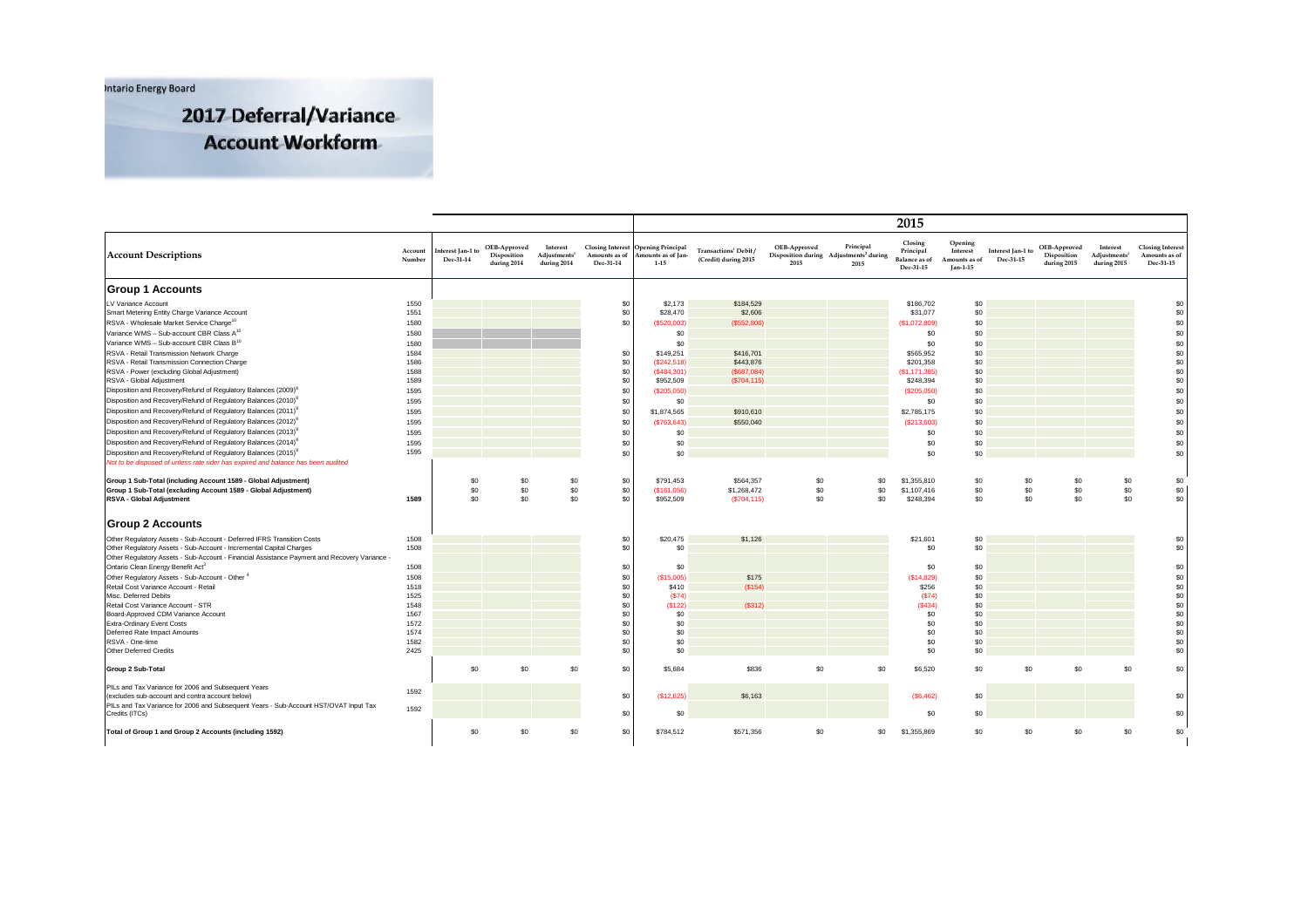|                                                                                                    |                   |                                |                                            |                                                     |                            |                                                                      |                                                           |                      |                                                                         | 2015                                               |                                                         |                                |                                            |                                                     |                                                       |
|----------------------------------------------------------------------------------------------------|-------------------|--------------------------------|--------------------------------------------|-----------------------------------------------------|----------------------------|----------------------------------------------------------------------|-----------------------------------------------------------|----------------------|-------------------------------------------------------------------------|----------------------------------------------------|---------------------------------------------------------|--------------------------------|--------------------------------------------|-----------------------------------------------------|-------------------------------------------------------|
| <b>Account Descriptions</b>                                                                        | Account<br>Number | Interest Jan-1 to<br>Dec-31-14 | OEB-Approved<br>Disposition<br>during 2014 | Interest<br>Adjustments <sup>2</sup><br>during 2014 | Amounts as of<br>Dec-31-14 | Closing Interest Opening Principal<br>Amounts as of Jan-<br>$1 - 15$ | Transactions <sup>1</sup> Debit /<br>(Credit) during 2015 | OEB-Approved<br>2015 | Principal<br>Disposition during Adjustments <sup>2</sup> during<br>2015 | Closing<br>Principal<br>Balance as of<br>Dec-31-15 | Opening<br>Interest<br>Amounts as of<br><b>Jan-1-15</b> | Interest Jan-1 to<br>Dec-31-15 | OEB-Approved<br>Disposition<br>during 2015 | Interest<br>Adjustments <sup>2</sup><br>during 2015 | <b>Closing Interest</b><br>Amounts as of<br>Dec-31-15 |
| <b>LRAM Variance Account<sup>12</sup></b>                                                          | 1568              |                                |                                            |                                                     | \$0                        | \$0                                                                  |                                                           |                      | \$34,657                                                                | \$34,657                                           | \$0                                                     | \$0                            |                                            | \$847                                               | \$847                                                 |
| <b>Total including Account 1568</b>                                                                |                   | \$0                            | \$0                                        | \$0                                                 | \$0                        | \$784,512                                                            | \$571,356                                                 | \$0                  | \$34,657                                                                | \$1,390,525                                        | \$0                                                     | \$0                            | \$0                                        | \$847                                               | \$847                                                 |
| Renewable Generation Connection Capital Deferral Account <sup>9</sup>                              | 1531              |                                |                                            |                                                     | \$0                        | \$0                                                                  |                                                           |                      |                                                                         | \$0                                                | \$0                                                     |                                |                                            |                                                     |                                                       |
| Renewable Generation Connection OM&A Deferral Account                                              | 1532              |                                |                                            |                                                     | \$0                        | \$0                                                                  |                                                           |                      |                                                                         | \$0                                                | \$0                                                     |                                |                                            |                                                     | \$0                                                   |
| Renewable Generation Connection Funding Adder Deferral Account                                     | 1533              |                                |                                            |                                                     |                            | \$0                                                                  |                                                           |                      |                                                                         | \$0                                                | \$0                                                     |                                |                                            |                                                     | \$0                                                   |
| Smart Grid Capital Deferral Account                                                                | 1534              |                                |                                            |                                                     |                            | \$0                                                                  |                                                           |                      |                                                                         | \$0                                                | \$0                                                     |                                |                                            |                                                     | \$0                                                   |
| Smart Grid OM&A Deferral Account                                                                   | 1535              |                                |                                            |                                                     |                            | \$0                                                                  |                                                           |                      |                                                                         | \$0                                                | \$0                                                     |                                |                                            |                                                     | \$0                                                   |
| Smart Grid Funding Adder Deferral Account                                                          | 1536              |                                |                                            |                                                     |                            | \$0                                                                  |                                                           |                      |                                                                         | \$0                                                | \$0                                                     |                                |                                            |                                                     | \$0                                                   |
| Smart Meter Capital and Recovery Offset Variance - Sub-Account - Capital <sup>5</sup>              | 1555              |                                |                                            |                                                     | \$0                        | (S98, 259)                                                           | \$98,254                                                  |                      |                                                                         | (SO)                                               | \$0                                                     |                                |                                            |                                                     | \$0                                                   |
| Smart Meter Capital and Recovery Offset Variance - Sub-Account - Recoveries <sup>5</sup>           | 1555              |                                |                                            |                                                     |                            | \$0                                                                  |                                                           |                      |                                                                         | \$0                                                | \$0                                                     |                                |                                            |                                                     | \$0                                                   |
| Smart Meter Capital and Recovery Offset Variance - Sub-Account - Stranded Meter Costs <sup>5</sup> | 1555              |                                |                                            |                                                     | \$0                        | \$0                                                                  |                                                           |                      |                                                                         | \$0                                                | \$0                                                     |                                |                                            |                                                     | \$0                                                   |
| Smart Meter OM&A Variance <sup>5</sup>                                                             | 1556              |                                |                                            |                                                     | \$0                        | \$384,269                                                            | (\$384,269)                                               |                      |                                                                         | \$0                                                | \$0                                                     |                                |                                            |                                                     | \$0                                                   |
| Meter Cost Deferral Account (MIST Meters) <sup>11</sup>                                            | 1557              |                                |                                            |                                                     | \$0                        | \$0                                                                  |                                                           |                      |                                                                         | \$0                                                | \$0                                                     |                                |                                            |                                                     | \$0                                                   |
| IFRS-CGAAP Transition PP&E Amounts Balance + Return Component <sup>6</sup>                         | 1575              |                                |                                            |                                                     |                            | \$0                                                                  |                                                           |                      |                                                                         | \$0                                                |                                                         |                                |                                            |                                                     |                                                       |
| Accounting Changes Under CGAAP Balance + Return Component <sup>6</sup>                             | 1576              |                                |                                            |                                                     |                            | (S337, 537)                                                          | \$251,444                                                 |                      |                                                                         | (\$86,094)                                         |                                                         |                                |                                            |                                                     |                                                       |

#### For all OEB-Approved dispositions, please ensure that the disposition amount has the same sign (e.g: d **figure and credit balance are to have a negative figure) as per the related OEB decision.**

For RSVA accounts only, report the net variance to the account during the year. For all other accounts, record the transactiv column.

Please provide explanations for the nature of the adjustments. If the adjustment relates to previously OEB Approved disposed amounts for the adjustments of the adjustment relates to previously OEB Approved dispose As per the January 6, 2011 Letter from the OEB regarding the implementation of the Ontainc Clean Energy Benefit<br>"By way of exception... The Board does anticipate that licensed distributors that cannot adapt their invoices account Financial Assistance Payment and Recovery Variance - Ontario Clean Energy Benefit Act" will be addressed through

Please describe "other" components of 1508 and add more component lines if necessary.

Deferral accounts related to Smart Meter deployment are not to be recovered/refunded through the Deferral and Variance Ax<br>Smart Meter Disposition and Cost Recovery (G-2011-0001)

The OEB requires that disposition of Account 1575 and Account 1576 shall require the use of separate rate riders. In the "A Account 1575 and 1576 rate rider calculation from the applicable Chapter 2 appendices. For Account 1575, please provide t<br>G39 from the relevant Chapter 2 Appendix 2-EB or 2-EC, respectively.

Depending on the disposition period, balances may exist in Account 1575 and Account 1576 even if the accounts have beer<br>is the case and leave the checkbox "Check to Dispose of Account" in the Total Claim column unchecked.

if the LDC's rate year begins on January 1, 2017, the projected interest is recorded from January 1, 2016 to December 31, 2<br>rate decision. If the LDC's rate year begins on May 1, 2017, the projected interest is recorded f the 2016 rate decision.

Include Account 1595 as part of Group 1 accounts for review and disposition if the recovery (or refund) period has been con<br>period has not been completed, do not include the respective balance in Account 1595 for dispositi

Per the APH March 2015 Guidance, the Direct Benefits portion of Account 1531 should be transferred to rate base. The Di<br>disposition. In this continuity schedule, Account 1531 is listed for reference only. Account 1532 is i

account balances in this continuity schedule.<br>When inputting balances in the continuity schedule, Account 1580 RSVA - Wholesale Market Service Charge is to exclude sub-accounts. Only Class B amounts are to be disposed. Class A amounts are not to be disposed.

Account 1557 is to be recovered in a manner similar to the Smart Meter accounts. Distributors should request for dispositio application, outside of this continuity schedule.

Input the LRAMVA balance in the continuity schedule as calculated from the LRAMVA model. The associated rate riders w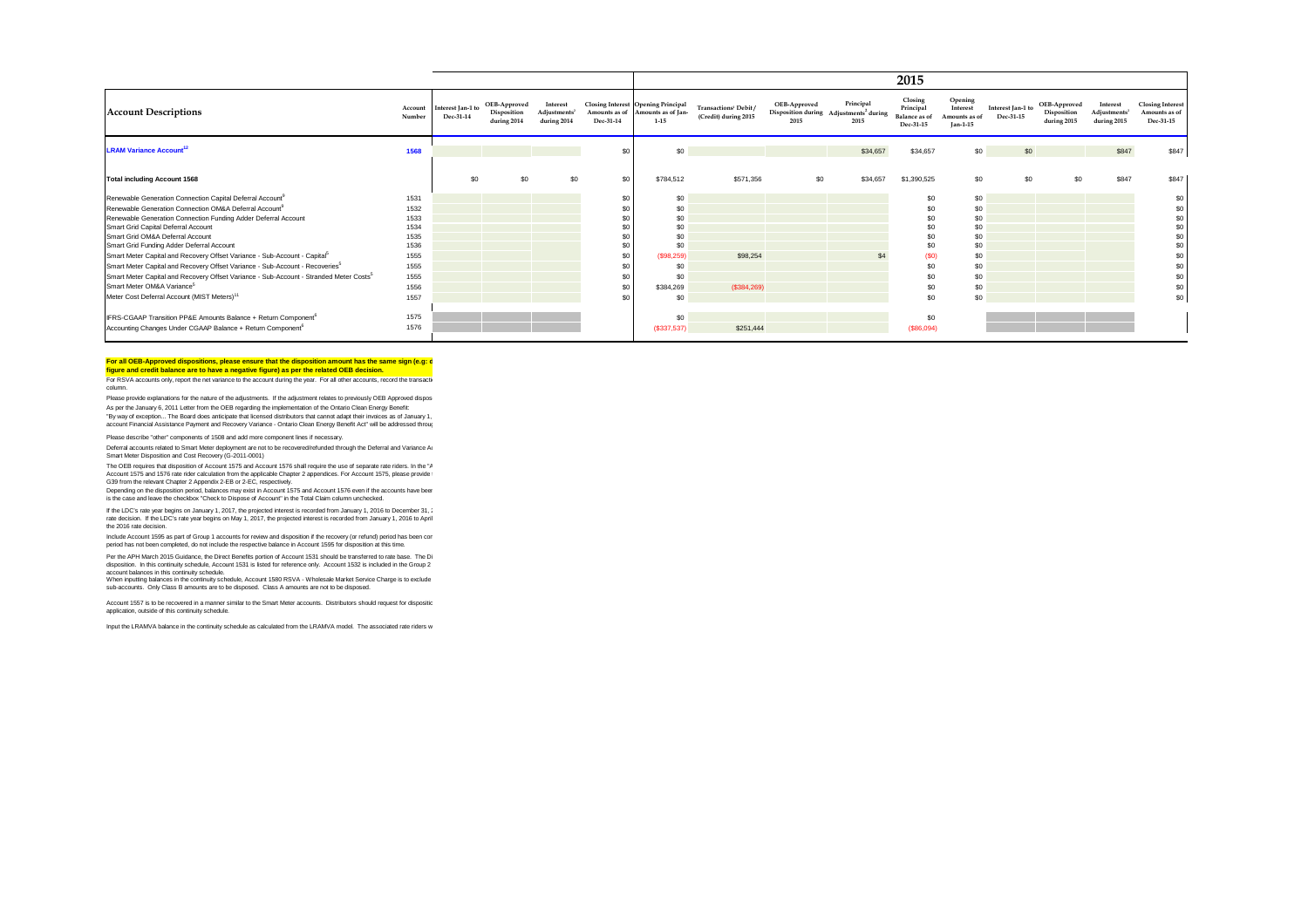Intario Energy Board

2017 Deferral/Variance **Account Workform** 

If you have a Class A customer, 1580 Sub-account CBR Class B should be disposed through a rate rider calculated outside the model.

If you have only Class B customers, the balance applicable to Class B will be allocated and disposed with Account 1580. when the check box below is left unchecked See note 10 below.

#### Please click if you have one or more Class A customers.

|                                                                                                                                                                     |                   |                                                                   |                                                                  | 2016                                                                         |                                                                                                                                                                                                                                                                                     | Projected Interest on Dec-31-15 Balances                                                                                                 |                                                                                                                                   |                                    |                               |                                                   |                                         |
|---------------------------------------------------------------------------------------------------------------------------------------------------------------------|-------------------|-------------------------------------------------------------------|------------------------------------------------------------------|------------------------------------------------------------------------------|-------------------------------------------------------------------------------------------------------------------------------------------------------------------------------------------------------------------------------------------------------------------------------------|------------------------------------------------------------------------------------------------------------------------------------------|-----------------------------------------------------------------------------------------------------------------------------------|------------------------------------|-------------------------------|---------------------------------------------------|-----------------------------------------|
| <b>Account Descriptions</b>                                                                                                                                         | Account<br>Number | Principal<br>Disposition<br>during 2016 -<br>instructed by<br>OEB | Interest<br>Disposition<br>during 2016 -<br>instructed by<br>OEB | <b>Closing Principal</b><br>Balances as of Dec 31-15<br>Adjusted for<br>2016 | <b>Closing Interest</b><br>Balances as of Dec 31-1<br>Adjusted for<br>$\begin{tabular}{ll} Dispositions during & \begin{tabular}{l} \hline \textbf{L} & \textbf{L} & \textbf{L} \\ \textbf{D} & \textbf{L} & \textbf{D} \\ \end{tabular} \end{tabular} \end{tabular} \end{tabular}$ | Projected Interest from Jan 1,<br>2016 to December 31, 2016 on<br>Dec 31-15 balance adjusted for<br>disposition during 2016 <sup>7</sup> | Projected Interest from<br>January 1, 2017 to April 30,<br>2017 on Dec 31-15 balance<br>adjusted for disposition during<br>2016 7 | <b>Total Interest</b>              | <b>Total Claim</b>            |                                                   | As of Dec 31-15                         |
| <b>Group 1 Accounts</b>                                                                                                                                             |                   |                                                                   |                                                                  |                                                                              |                                                                                                                                                                                                                                                                                     |                                                                                                                                          |                                                                                                                                   |                                    |                               |                                                   |                                         |
| LV Variance Account                                                                                                                                                 | 1550              | \$2,173                                                           |                                                                  | \$184,529                                                                    | \$0                                                                                                                                                                                                                                                                                 | \$2,030                                                                                                                                  | \$677                                                                                                                             | \$2,706                            |                               | \$187,235.41                                      | \$186,702                               |
| Smart Metering Entity Charge Variance Account                                                                                                                       | 1551              | \$28,470                                                          |                                                                  | \$2,606                                                                      | \$0                                                                                                                                                                                                                                                                                 | \$29                                                                                                                                     | \$10                                                                                                                              | \$38                               |                               | \$2,644.70                                        | \$31,077                                |
| RSVA - Wholesale Market Service Charge <sup>10</sup>                                                                                                                | 1580              | (\$520,003)                                                       |                                                                  | (S552, 806)                                                                  | \$0                                                                                                                                                                                                                                                                                 | (S6,081)                                                                                                                                 | (S2,027)                                                                                                                          | (S8, 108)                          |                               | (\$560,914.11                                     | (\$1,072,809                            |
| Variance WMS - Sub-account CBR Class A <sup>10</sup>                                                                                                                | 1580              |                                                                   |                                                                  | \$0                                                                          | \$0                                                                                                                                                                                                                                                                                 |                                                                                                                                          |                                                                                                                                   | \$0                                | T Check to Dispose of Account | \$0.00                                            |                                         |
| Variance WMS - Sub-account CBR Class B <sup>10</sup>                                                                                                                | 1580              |                                                                   |                                                                  | \$0                                                                          | \$0                                                                                                                                                                                                                                                                                 |                                                                                                                                          |                                                                                                                                   | \$0                                | T Check to Dispose of Account | \$0.00                                            |                                         |
| RSVA - Retail Transmission Network Charge                                                                                                                           | 1584              | \$149,251                                                         |                                                                  | \$416,701                                                                    | \$0                                                                                                                                                                                                                                                                                 | \$4,584                                                                                                                                  | \$1,528                                                                                                                           | \$6,112                            |                               | \$422,812.73                                      | \$565,952                               |
| RSVA - Retail Transmission Connection Charge                                                                                                                        | 1586              | (\$242,518)                                                       |                                                                  | \$443,876                                                                    | \$0                                                                                                                                                                                                                                                                                 | \$4,883                                                                                                                                  | \$1,628                                                                                                                           | \$6,510                            |                               | \$450,386.51                                      | \$201,358                               |
| RSVA - Power (excluding Global Adjustment)                                                                                                                          | 1588              | (\$484,301)                                                       |                                                                  | (\$687,084)                                                                  | \$0                                                                                                                                                                                                                                                                                 | (\$7,558)                                                                                                                                | (\$2,519)                                                                                                                         | (S10, 077)                         |                               | (\$697,161.37                                     | (\$1, 171, 385                          |
| RSVA - Global Adjustment                                                                                                                                            | 1589              | \$952,509                                                         |                                                                  | (S704, 115)                                                                  | \$0                                                                                                                                                                                                                                                                                 | (S7, 745)                                                                                                                                | (S2, 582)                                                                                                                         | (S10, 327)                         |                               | (\$714,442.14)                                    | \$248,394                               |
| Disposition and Recovery/Refund of Regulatory Balances (2009) <sup>8</sup>                                                                                          | 1595              | (\$205,050)                                                       |                                                                  | \$0                                                                          | \$0                                                                                                                                                                                                                                                                                 |                                                                                                                                          |                                                                                                                                   | \$0                                | Check to Dispose of Account   | \$0.00                                            |                                         |
| Disposition and Recovery/Refund of Regulatory Balances (2010) <sup>8</sup>                                                                                          | 1595              |                                                                   |                                                                  | \$0                                                                          | \$0                                                                                                                                                                                                                                                                                 |                                                                                                                                          |                                                                                                                                   | \$0                                | T Check to Dispose of Account | \$0.00                                            |                                         |
| Disposition and Recovery/Refund of Regulatory Balances (2011) <sup>8</sup>                                                                                          | 1595              |                                                                   |                                                                  | \$2,785,175                                                                  | \$0                                                                                                                                                                                                                                                                                 | \$30,637                                                                                                                                 | \$10,212                                                                                                                          | \$40,849                           | Check to Dispose of Account   | \$2,826,024.24                                    | \$2,265,429                             |
| Disposition and Recovery/Refund of Regulatory Balances (2012) <sup>8</sup>                                                                                          | 1595              |                                                                   |                                                                  | (S213,603)                                                                   | \$0                                                                                                                                                                                                                                                                                 | (S2, 350)                                                                                                                                | (S783)                                                                                                                            | (S3, 133)                          | Check to Dispose of Account   | \$0.00                                            |                                         |
| Disposition and Recovery/Refund of Regulatory Balances (2013) <sup>8</sup>                                                                                          | 1595              |                                                                   |                                                                  | \$0                                                                          | \$0                                                                                                                                                                                                                                                                                 |                                                                                                                                          |                                                                                                                                   | \$0                                | Check to Dispose of Account   | \$0.00                                            |                                         |
| Disposition and Recovery/Refund of Regulatory Balances (2014) <sup>8</sup>                                                                                          | 1595              |                                                                   |                                                                  | \$0                                                                          | \$0                                                                                                                                                                                                                                                                                 |                                                                                                                                          |                                                                                                                                   |                                    |                               |                                                   |                                         |
|                                                                                                                                                                     | 1595              |                                                                   |                                                                  |                                                                              |                                                                                                                                                                                                                                                                                     |                                                                                                                                          |                                                                                                                                   | \$0                                | Check to Dispose of Account   | \$0.00                                            |                                         |
| Disposition and Recovery/Refund of Regulatory Balances (2015) <sup>8</sup><br>Not to be disposed of unless rate rider has expired and balance has been audited      |                   |                                                                   |                                                                  | \$0                                                                          | \$0                                                                                                                                                                                                                                                                                 |                                                                                                                                          |                                                                                                                                   | \$0                                | T Check to Dispose of Account | \$0.00                                            |                                         |
|                                                                                                                                                                     |                   |                                                                   |                                                                  |                                                                              |                                                                                                                                                                                                                                                                                     |                                                                                                                                          |                                                                                                                                   |                                    |                               |                                                   |                                         |
| Group 1 Sub-Total (including Account 1589 - Global Adjustment)<br>Group 1 Sub-Total (excluding Account 1589 - Global Adjustment)<br><b>RSVA - Global Adiustment</b> | 1589              | (\$319,469)<br>(S1, 271, 978)<br>\$952.509                        | \$0<br>\$0<br>\$0                                                | \$1,675,279<br>\$2,379,394<br>(S704, 115)                                    | \$0<br>\$0<br>\$0                                                                                                                                                                                                                                                                   | \$18,428<br>\$26,173<br>(S7, 745)                                                                                                        | \$6.143<br>\$8,724<br>(S2, 582)                                                                                                   | \$24,571<br>\$34,898<br>(S10, 327) |                               | \$1,916,585,96<br>\$2,631,028.10<br>(\$714,442.14 | \$1,254,717<br>\$1,006,324<br>\$248,394 |
| <b>Group 2 Accounts</b>                                                                                                                                             |                   |                                                                   |                                                                  |                                                                              |                                                                                                                                                                                                                                                                                     |                                                                                                                                          |                                                                                                                                   |                                    |                               |                                                   |                                         |
| Other Regulatory Assets - Sub-Account - Deferred IFRS Transition Costs                                                                                              | 1508              |                                                                   |                                                                  | \$21,601                                                                     | \$0                                                                                                                                                                                                                                                                                 | \$238                                                                                                                                    | \$79                                                                                                                              | \$317                              |                               | \$21,917.64                                       |                                         |
| Other Regulatory Assets - Sub-Account - Incremental Capital Charges                                                                                                 | 1508              |                                                                   |                                                                  | \$0                                                                          | \$0                                                                                                                                                                                                                                                                                 |                                                                                                                                          |                                                                                                                                   | \$0                                |                               | \$0.00                                            |                                         |
| Other Regulatory Assets - Sub-Account - Financial Assistance Payment and Recovery Variance -                                                                        |                   |                                                                   |                                                                  |                                                                              |                                                                                                                                                                                                                                                                                     |                                                                                                                                          |                                                                                                                                   |                                    |                               |                                                   |                                         |
| Ontario Clean Energy Benefit Act <sup>3</sup>                                                                                                                       | 1508              |                                                                   |                                                                  | \$0                                                                          | \$0                                                                                                                                                                                                                                                                                 |                                                                                                                                          |                                                                                                                                   | \$0                                |                               | \$0.00                                            |                                         |
| Other Regulatory Assets - Sub-Account - Other                                                                                                                       | 1508              |                                                                   |                                                                  | (\$14,829)                                                                   | \$0                                                                                                                                                                                                                                                                                 | (S163)                                                                                                                                   | (S54)                                                                                                                             | (S217)                             | Check to Dispose of Account   | (\$15,046.97                                      | (S14, 829)                              |
| Retail Cost Variance Account - Retail                                                                                                                               | 1518              |                                                                   |                                                                  | \$256                                                                        | \$0                                                                                                                                                                                                                                                                                 | \$3                                                                                                                                      | \$1                                                                                                                               | \$4                                |                               | \$259.60                                          | \$256                                   |
| Misc. Deferred Debits                                                                                                                                               | 1525              |                                                                   |                                                                  | (S74)                                                                        | \$0                                                                                                                                                                                                                                                                                 | (S1)                                                                                                                                     | (SO)                                                                                                                              | (S1)                               | Check to Dispose of Account   | (S74.88)                                          | (\$74)                                  |
| Retail Cost Variance Account - STR                                                                                                                                  | 1548              |                                                                   |                                                                  | (\$434)                                                                      | \$0                                                                                                                                                                                                                                                                                 | (S5)                                                                                                                                     | (S2)                                                                                                                              | (S6)                               |                               | (\$439.95                                         | (S434)                                  |
| Board-Approved CDM Variance Account                                                                                                                                 | 1567              |                                                                   |                                                                  | \$0                                                                          | \$0                                                                                                                                                                                                                                                                                 |                                                                                                                                          |                                                                                                                                   | \$0                                |                               | \$0.00                                            |                                         |
| <b>Extra-Ordinary Event Costs</b>                                                                                                                                   | 1572              |                                                                   |                                                                  | \$0                                                                          | \$0                                                                                                                                                                                                                                                                                 |                                                                                                                                          |                                                                                                                                   | \$0                                |                               | \$0.00                                            |                                         |
| Deferred Rate Impact Amounts                                                                                                                                        | 1574              |                                                                   |                                                                  | \$0                                                                          | \$0                                                                                                                                                                                                                                                                                 |                                                                                                                                          |                                                                                                                                   | \$0                                |                               | \$0.00                                            |                                         |
| RSVA - One-time<br>Other Deferred Credits                                                                                                                           | 1582<br>2425      |                                                                   |                                                                  | \$0<br>\$0                                                                   | \$0<br>\$0                                                                                                                                                                                                                                                                          |                                                                                                                                          |                                                                                                                                   | \$0<br>\$0                         |                               | \$0.00                                            |                                         |
|                                                                                                                                                                     |                   |                                                                   |                                                                  |                                                                              |                                                                                                                                                                                                                                                                                     |                                                                                                                                          |                                                                                                                                   |                                    | Check to Dispose of Account   | \$0.00                                            |                                         |
| Group 2 Sub-Total                                                                                                                                                   |                   | \$0                                                               | \$0                                                              | \$6,520                                                                      | \$0                                                                                                                                                                                                                                                                                 | \$72                                                                                                                                     | \$24                                                                                                                              | \$96                               |                               | \$6,615.44                                        | (S15,081)                               |
| PILs and Tax Variance for 2006 and Subsequent Years<br>(excludes sub-account and contra account below)                                                              | 1592              |                                                                   |                                                                  | (S6, 462)                                                                    | \$0                                                                                                                                                                                                                                                                                 | (S71)                                                                                                                                    | (S24)                                                                                                                             | (S95)                              |                               | (S6, 556.32)                                      | (\$6,462                                |
| PILs and Tax Variance for 2006 and Subsequent Years - Sub-Account HST/OVAT Input Tax                                                                                |                   |                                                                   |                                                                  |                                                                              |                                                                                                                                                                                                                                                                                     |                                                                                                                                          |                                                                                                                                   |                                    |                               |                                                   |                                         |
| Credits (ITCs)                                                                                                                                                      | 1592              |                                                                   |                                                                  | \$0                                                                          | \$0                                                                                                                                                                                                                                                                                 |                                                                                                                                          |                                                                                                                                   | \$0                                |                               | \$0.00                                            |                                         |
| Total of Group 1 and Group 2 Accounts (including 1592)                                                                                                              |                   | (\$319,469)                                                       | \$0                                                              | \$1,675,337                                                                  | \$0                                                                                                                                                                                                                                                                                 | \$18,429                                                                                                                                 | \$6,143                                                                                                                           | \$24,572                           |                               | \$1,916,645.08                                    | \$1,233,175                             |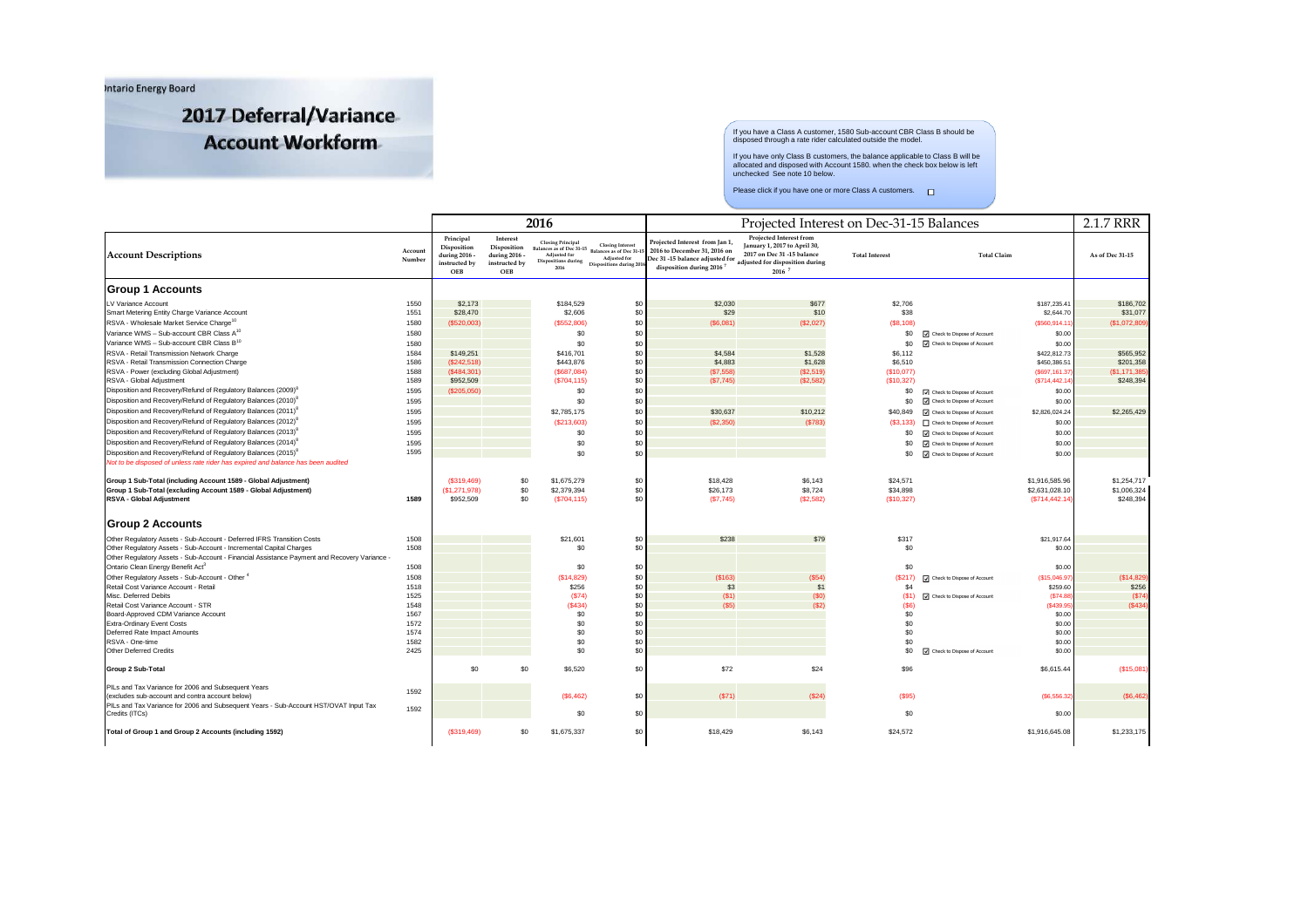|                                                                                                    |                   | 2016                                                                     |                                                                  |                                                                                                                            |                                          |                                                                                                                                          | Projected Interest on Dec-31-15 Balances                                                                                                              |                       |                                       | 2.1.7 RRR       |
|----------------------------------------------------------------------------------------------------|-------------------|--------------------------------------------------------------------------|------------------------------------------------------------------|----------------------------------------------------------------------------------------------------------------------------|------------------------------------------|------------------------------------------------------------------------------------------------------------------------------------------|-------------------------------------------------------------------------------------------------------------------------------------------------------|-----------------------|---------------------------------------|-----------------|
| <b>Account Descriptions</b>                                                                        | Account<br>Number | Principal<br>Disposition<br>during 2016 -<br>instructed by<br><b>OEB</b> | Interest<br>Disposition<br>during 2016 -<br>instructed by<br>OEB | <b>Closing Principal</b><br>Balances as of Dec 31-15 Balances as of Dec 31-<br>Adjusted for<br>Dispositions during<br>2016 | Adjusted for<br>Dispositions during 2016 | Projected Interest from Jan 1,<br>2016 to December 31, 2016 on<br>Dec 31-15 balance adjusted for<br>disposition during 2016 <sup>7</sup> | <b>Projected Interest from</b><br>January 1, 2017 to April 30,<br>2017 on Dec 31-15 balance<br>adjusted for disposition during<br>$2016$ <sup>7</sup> | <b>Total Interest</b> | <b>Total Claim</b>                    | As of Dec 31-15 |
| <b>LRAM Variance Account<sup>12</sup></b>                                                          | 1568              |                                                                          |                                                                  | \$34,657                                                                                                                   | \$847                                    | \$381                                                                                                                                    | \$127                                                                                                                                                 | \$1,355               | \$36,011.96                           | \$0             |
|                                                                                                    |                   |                                                                          |                                                                  |                                                                                                                            |                                          |                                                                                                                                          |                                                                                                                                                       |                       |                                       |                 |
| <b>Total including Account 1568</b>                                                                |                   | (\$319,469)                                                              | \$0                                                              | \$1,709,994                                                                                                                | \$847                                    | \$18,810                                                                                                                                 | \$6,270                                                                                                                                               | \$25,927              | \$1,952,657.04                        | \$1,233,175     |
| Renewable Generation Connection Capital Deferral Account <sup>9</sup>                              | 1531              |                                                                          |                                                                  | \$0                                                                                                                        | \$0                                      |                                                                                                                                          |                                                                                                                                                       | \$ſ                   | \$0.00                                |                 |
| Renewable Generation Connection OM&A Deferral Account                                              | 1532              |                                                                          |                                                                  | \$0                                                                                                                        | \$0                                      |                                                                                                                                          |                                                                                                                                                       |                       | \$0.00                                |                 |
| Renewable Generation Connection Funding Adder Deferral Account                                     | 1533              |                                                                          |                                                                  | \$0                                                                                                                        | \$0                                      |                                                                                                                                          |                                                                                                                                                       |                       | \$0.00                                |                 |
| Smart Grid Capital Deferral Account                                                                | 1534              |                                                                          |                                                                  | \$0                                                                                                                        | \$0                                      |                                                                                                                                          |                                                                                                                                                       |                       | \$0.00                                |                 |
| Smart Grid OM&A Deferral Account                                                                   | 1535              |                                                                          |                                                                  | \$0                                                                                                                        | \$0                                      |                                                                                                                                          |                                                                                                                                                       |                       | \$0.00                                |                 |
| Smart Grid Funding Adder Deferral Account                                                          | 1536              |                                                                          |                                                                  | \$0                                                                                                                        | \$0                                      |                                                                                                                                          |                                                                                                                                                       |                       | \$0.00                                |                 |
| Smart Meter Capital and Recovery Offset Variance - Sub-Account - Capital <sup>5</sup>              | 1555              |                                                                          |                                                                  | (SO)                                                                                                                       | \$0                                      |                                                                                                                                          |                                                                                                                                                       |                       | (S0.18)                               |                 |
| Smart Meter Capital and Recovery Offset Variance - Sub-Account - Recoveries <sup>5</sup>           | 1555              |                                                                          |                                                                  | \$0                                                                                                                        | \$0                                      |                                                                                                                                          |                                                                                                                                                       |                       | \$0.00                                |                 |
| Smart Meter Capital and Recovery Offset Variance - Sub-Account - Stranded Meter Costs <sup>5</sup> | 1555              |                                                                          |                                                                  | \$0                                                                                                                        | \$0                                      |                                                                                                                                          |                                                                                                                                                       |                       | \$0.00                                |                 |
| Smart Meter OM&A Variance <sup>5</sup>                                                             | 1556              |                                                                          |                                                                  | \$0                                                                                                                        | \$0                                      |                                                                                                                                          |                                                                                                                                                       |                       | \$0.00                                |                 |
| Meter Cost Deferral Account (MIST Meters) <sup>11</sup>                                            | 1557              |                                                                          |                                                                  | \$0                                                                                                                        | \$0                                      |                                                                                                                                          |                                                                                                                                                       |                       | \$0.00                                |                 |
| IFRS-CGAAP Transition PP&E Amounts Balance + Return Component <sup>6</sup>                         | 1575              |                                                                          |                                                                  | \$0                                                                                                                        |                                          |                                                                                                                                          |                                                                                                                                                       |                       | Check to Dispose of Account<br>\$0.00 | \$21,601        |
| Accounting Changes Under CGAAP Balance + Return Component <sup>6</sup>                             | 1576              |                                                                          |                                                                  | (\$86,094)                                                                                                                 |                                          |                                                                                                                                          |                                                                                                                                                       |                       | Check to Dispose of Account<br>\$0.00 | (\$86,094)      |
|                                                                                                    |                   |                                                                          |                                                                  |                                                                                                                            |                                          |                                                                                                                                          |                                                                                                                                                       |                       |                                       |                 |

#### For all OEB-Approved dispositions, please ensure that the disposition amount has the same sign (e.g: d **figure and credit balance are to have a negative figure) as per the related OEB decision.**

For RSVA accounts only, report the net variance to the account during the year. For all other accounts, record the transactiv column.

Please provide explanations for the nature of the adjustments. If the adjustment relates to previously OEB Approved disposed amounts for the adjustments of the adjustment relates to previously OEB Approved dispose As per the January 6, 2011 Letter from the OEB regarding the implementation of the Ontainc Clean Energy Benefit<br>"By way of exception... The Board does anticipate that licensed distributors that cannot adapt their invoices account Financial Assistance Payment and Recovery Variance - Ontario Clean Energy Benefit Act" will be addressed through

Please describe "other" components of 1508 and add more component lines if necessary.

Deferral accounts related to Smart Meter deployment are not to be recovered/refunded through the Deferral and Variance Ax<br>Smart Meter Disposition and Cost Recovery (G-2011-0001)

The OEB requires that disposition of Account 1575 and Account 1576 shall require the use of separate rate riders. In the "A Account 1575 and 1576 rate rider calculation from the applicable Chapter 2 appendices. For Account 1575, please provide t<br>G39 from the relevant Chapter 2 Appendix 2-EB or 2-EC, respectively.

Depending on the disposition period, balances may exist in Account 1575 and Account 1576 even if the accounts have beer<br>is the case and leave the checkbox "Check to Dispose of Account" in the Total Claim column unchecked.

if the LDC's rate year begins on January 1, 2017, the projected interest is recorded from January 1, 2016 to December 31, 2<br>rate decision. If the LDC's rate year begins on May 1, 2017, the projected interest is recorded f the 2016 rate decision.

Include Account 1595 as part of Group 1 accounts for review and disposition if the recovery (or refund) period has been con<br>period has not been completed, do not include the respective balance in Account 1595 for dispositi

Per the APH March 2015 Guidance, the Direct Benefits portion of Account 1531 should be transferred to rate base. The Di<br>disposition. In this continuity schedule, Account 1531 is listed for reference only. Account 1532 is i

account balances in this continuity schedule.<br>When inputting balances in the continuity schedule, Account 1580 RSVA - Wholesale Market Service Charge is to exclude sub-accounts. Only Class B amounts are to be disposed. Class A amounts are not to be disposed.

Account 1557 is to be recovered in a manner similar to the Smart Meter accounts. Distributors should request for dispositio application, outside of this continuity schedule.

Input the LRAMVA balance in the continuity schedule as calculated from the LRAMVA model. The associated rate riders w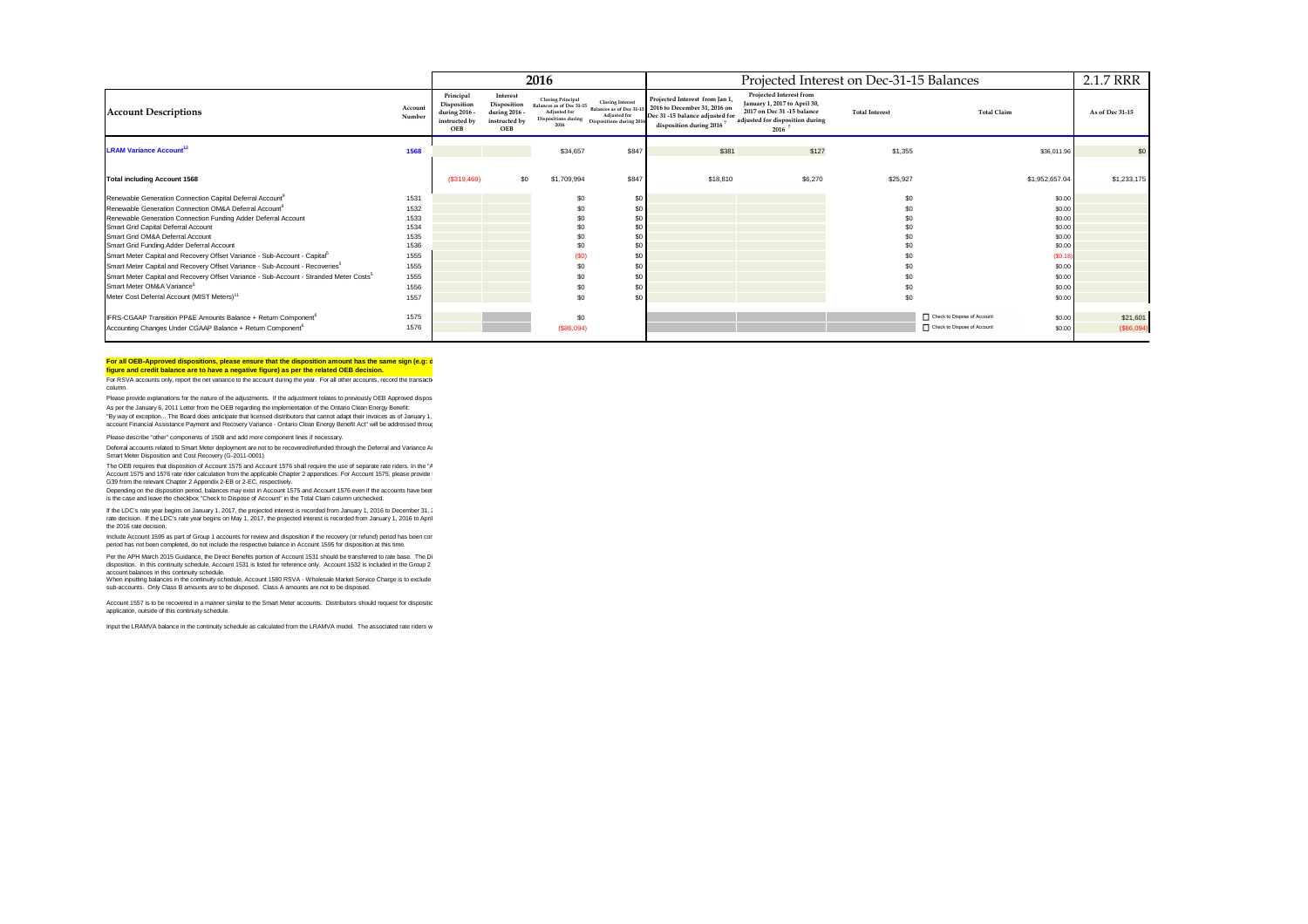**Intario Energy Board** 

2017 Deferral/Variance **Account Workform** 

| <b>Account Descriptions</b>                                                                            | Account<br>Number | Variance<br>RRR vs. 2015 Balance<br>(Principal + Interest) |
|--------------------------------------------------------------------------------------------------------|-------------------|------------------------------------------------------------|
| <b>Group 1 Accounts</b>                                                                                |                   |                                                            |
| LV Variance Account                                                                                    | 1550              | S <sub>0</sub>                                             |
| Smart Metering Entity Charge Variance Account                                                          | 1551              | \$0                                                        |
| RSVA - Wholesale Market Service Charge <sup>10</sup>                                                   | 1580              | \$0                                                        |
| Variance WMS - Sub-account CBR Class A <sup>10</sup>                                                   | 1580              | S <sub>0</sub>                                             |
| Variance WMS - Sub-account CBR Class B <sup>10</sup>                                                   | 1580              | S <sub>0</sub>                                             |
| RSVA - Retail Transmission Network Charge                                                              | 1584              | \$0                                                        |
| RSVA - Retail Transmission Connection Charge                                                           | 1586              | \$0                                                        |
| RSVA - Power (excluding Global Adjustment)                                                             | 1588              | \$0                                                        |
| RSVA - Global Adjustment                                                                               | 1589              | \$0                                                        |
| Disposition and Recovery/Refund of Regulatory Balances (2009) <sup>8</sup>                             | 1595              | \$205,050                                                  |
| Disposition and Recovery/Refund of Regulatory Balances (2010) <sup>8</sup>                             | 1595              | S <sub>0</sub>                                             |
| Disposition and Recovery/Refund of Regulatory Balances (2011) <sup>8</sup>                             | 1595              | (\$519,746)                                                |
| Disposition and Recovery/Refund of Regulatory Balances (2012) <sup>8</sup>                             | 1595              | \$213,603                                                  |
| Disposition and Recovery/Refund of Regulatory Balances (2013) <sup>8</sup>                             | 1595              | \$0                                                        |
| Disposition and Recovery/Refund of Regulatory Balances (2014) <sup>8</sup>                             | 1595              | \$0                                                        |
| Disposition and Recovery/Refund of Regulatory Balances (2015) <sup>8</sup>                             | 1595              | S <sub>0</sub>                                             |
| Not to be disposed of unless rate rider has expired and balance has been audited                       |                   |                                                            |
|                                                                                                        |                   |                                                            |
| Group 1 Sub-Total (including Account 1589 - Global Adjustment)                                         |                   | (\$101.093)                                                |
| Group 1 Sub-Total (excluding Account 1589 - Global Adjustment)                                         |                   | (\$101,093                                                 |
| RSVA - Global Adjustment                                                                               | 1589              | \$0                                                        |
| <b>Group 2 Accounts</b>                                                                                |                   |                                                            |
| Other Regulatory Assets - Sub-Account - Deferred IFRS Transition Costs                                 | 1508              | (\$21.601)                                                 |
| Other Regulatory Assets - Sub-Account - Incremental Capital Charges                                    | 1508              | \$0                                                        |
| Other Regulatory Assets - Sub-Account - Financial Assistance Payment and Recovery Variance -           |                   |                                                            |
| Ontario Clean Energy Benefit Act <sup>3</sup>                                                          | 1508              | \$0                                                        |
| Other Regulatory Assets - Sub-Account - Other <sup>4</sup>                                             | 1508              | S <sub>0</sub>                                             |
| Retail Cost Variance Account - Retail                                                                  | 1518              | S <sub>0</sub>                                             |
| Misc. Deferred Debits                                                                                  | 1525              | (S <sub>0</sub> )                                          |
| Retail Cost Variance Account - STR                                                                     | 1548              | \$0                                                        |
| Board-Approved CDM Variance Account                                                                    | 1567              | \$0                                                        |
| <b>Extra-Ordinary Event Costs</b>                                                                      | 1572              | S <sub>0</sub>                                             |
| Deferred Rate Impact Amounts<br>RSVA - One-time                                                        | 1574<br>1582      | \$0<br>S <sub>0</sub>                                      |
| Other Deferred Credits                                                                                 | 2425              | S <sub>0</sub>                                             |
| Group 2 Sub-Total                                                                                      |                   | (S21,600)                                                  |
| PILs and Tax Variance for 2006 and Subsequent Years                                                    | 1592              |                                                            |
| (excludes sub-account and contra account below)                                                        |                   | S <sub>0</sub>                                             |
| PILs and Tax Variance for 2006 and Subsequent Years - Sub-Account HST/OVAT Input Tax<br>Credits (ITCs) | 1592              | S <sub>0</sub>                                             |
| Total of Group 1 and Group 2 Accounts (including 1592)                                                 |                   | (\$122,693                                                 |
|                                                                                                        |                   |                                                            |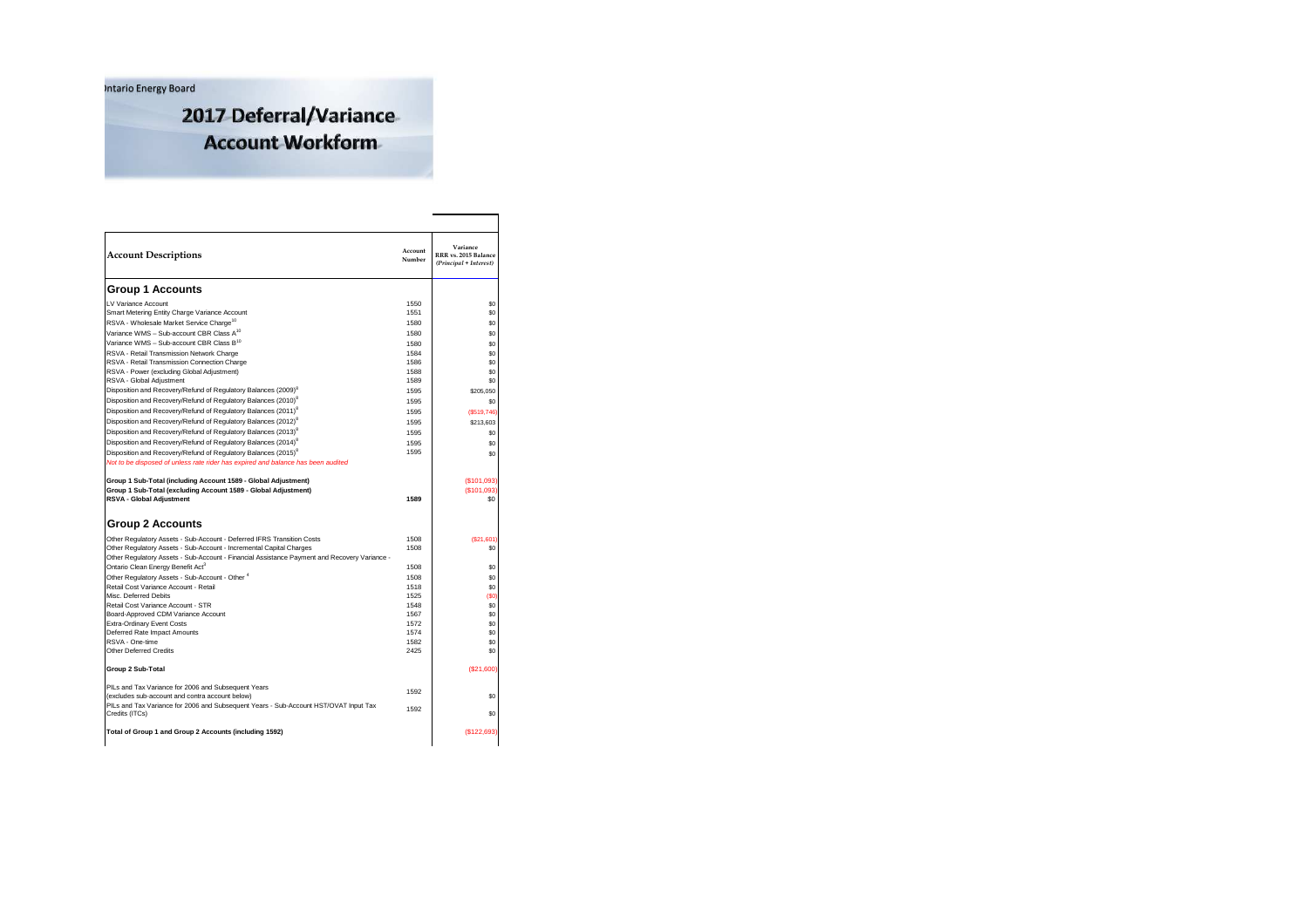| <b>Account Descriptions</b>                                                                        | Account<br>Number | Variance<br>RRR vs. 2015 Balance<br>(Principal + Interest) |
|----------------------------------------------------------------------------------------------------|-------------------|------------------------------------------------------------|
| <b>LRAM Variance Account<sup>12</sup></b>                                                          | 1568              | (\$35,504)                                                 |
| <b>Total including Account 1568</b>                                                                |                   | (\$158, 197)                                               |
| Renewable Generation Connection Capital Deferral Account <sup>9</sup>                              | 1531              | S <sub>0</sub>                                             |
| Renewable Generation Connection OM&A Deferral Account <sup>9</sup>                                 | 1532              | S <sub>0</sub>                                             |
| Renewable Generation Connection Funding Adder Deferral Account                                     | 1533              | S <sub>0</sub>                                             |
| Smart Grid Capital Deferral Account                                                                | 1534              | S <sub>0</sub>                                             |
| Smart Grid OM&A Deferral Account                                                                   | 1535              | S <sub>0</sub>                                             |
| Smart Grid Funding Adder Deferral Account                                                          | 1536              | S <sub>0</sub>                                             |
| Smart Meter Capital and Recovery Offset Variance - Sub-Account - Capital <sup>5</sup>              | 1555              | S <sub>0</sub>                                             |
| Smart Meter Capital and Recovery Offset Variance - Sub-Account - Recoveries <sup>5</sup>           | 1555              | S <sub>0</sub>                                             |
| Smart Meter Capital and Recovery Offset Variance - Sub-Account - Stranded Meter Costs <sup>5</sup> | 1555              | S <sub>0</sub>                                             |
| Smart Meter OM&A Variance <sup>5</sup>                                                             | 1556              | S <sub>0</sub>                                             |
| Meter Cost Deferral Account (MIST Meters) <sup>11</sup>                                            | 1557              | S <sub>0</sub>                                             |
| IFRS-CGAAP Transition PP&E Amounts Balance + Return Component <sup>6</sup>                         | 1575              | \$21.601                                                   |
| Accounting Changes Under CGAAP Balance + Return Component <sup>6</sup>                             | 1576              | S <sub>0</sub>                                             |

#### For all OEB-Approved dispositions, please ensure that the disposition amount has the same sign (e.g: d **figure and credit balance are to have a negative figure) as per the related OEB decision.**

For RSVA accounts only, report the net variance to the account during the year. For all other accounts, record the transactions column.

Please provide explanations for the nature of the adjustments. If the adjustment relates to previously OEB Approved disposed amounts for the adjustments of the adjustment relates to previously OEB Approved dispose As per the January 6, 2011 Letter from the OEB regarding the implementation of the Ontainc Clean Energy Benefit<br>"By way of exception... The Board does anticipate that licensed distributors that cannot adapt their invoices

Please describe "other" components of 1508 and add more component lines if necessary. account Financial Assistance Payment and Recovery Variance - Ontario Clean Energy Benefit Act" will be addressed through

Deferral accounts related to Smart Meter deployment are not to be recovered/refunded through the Deferral and Variance Ar Smart Meter Disposition and Cost Recovery (G-2011-0001)

The OEB requires that disposition of Account 1575 and Account 1576 shall require the use of separate rate riders. In the "A Account 1575 and 1576 rate rider calculation from the applicable Chapter 2 appendices. For Account 1575, please provide t<br>G39 from the relevant Chapter 2 Appendix 2-EB or 2-EC, respectively.

Depending on the disposition period, balances may exist in Account 1575 and Account 1576 even if the accounts have beer is the case and leave the checkbox "Check to Dispose of Account" in the Total Claim column unchecked.

if the LDC's rate year begins on January 1, 2017, the projected interest is recorded from January 1, 2016 to December 31, 2<br>rate decision. If the LDC's rate year begins on May 1, 2017, the projected interest is recorded f the 2016 rate decision.

Include Account 1595 as part of Group 1 accounts for review and disposition if the recovery (or refund) period has been con<br>period has not been completed, do not include the respective balance in Account 1595 for dispositi

Per the APH March 2015 Guidance, the Direct Benefits portion of Account 1531 should be transferred to rate base. The Di<br>disposition. In this continuity schedule, Account 1531 is listed for reference only. Account 1532 is i

account balances in this continuity schedule.<br>When inputting balances in the continuity schedule, Account 1580 RSVA - Wholesale Market Service Charge is to exclude sub-accounts. Only Class B amounts are to be disposed. Class A amounts are not to be disposed.

Account 1557 is to be recovered in a manner similar to the Smart Meter accounts. Distributors should request for dispositio application, outside of this continuity schedule.

Input the LRAMVA balance in the continuity schedule as calculated from the LRAMVA model. The associated rate riders w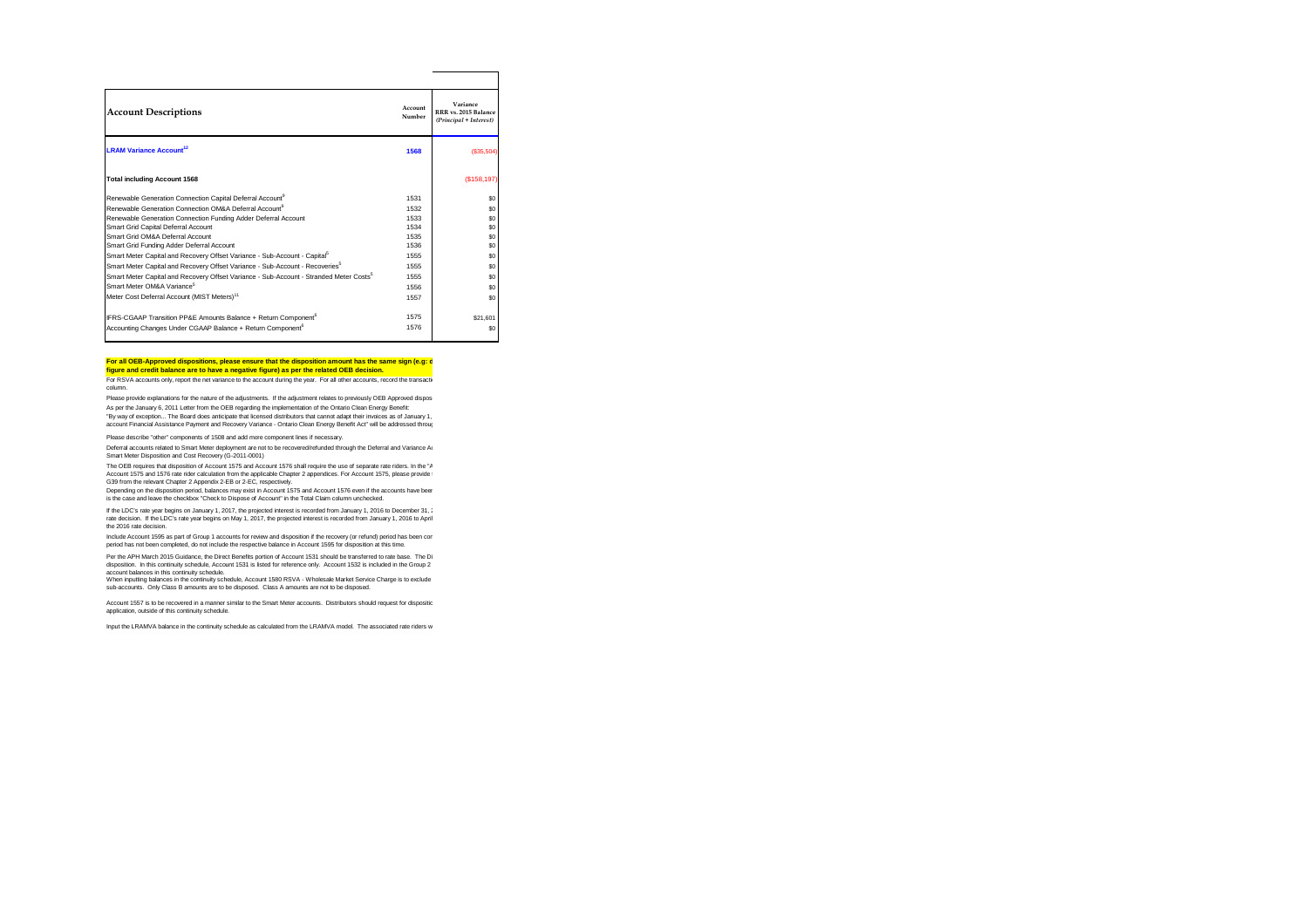Ontario Energy Board

# 2017 Deferral/Variance **Account Workform**

**Accounts that produced a variance on the continuity schedule are listed below. Please provide a detailed explanation for each variance below.**

**Canadian Niagara Power Inc. - Eastern Ontario Power**

| <b>Account Descriptions</b>                                               | Account<br>Number | Variance<br>RRR vs. 2015 Balance<br>(Principal + Interest) | Explanation |
|---------------------------------------------------------------------------|-------------------|------------------------------------------------------------|-------------|
|                                                                           |                   |                                                            |             |
| Disposition and Recovery/Refund of Regulatory Balances (2009)8            | 1595              | 205,050.00                                                 |             |
| Disposition and Recovery/Refund of Regulatory Balances (2011)8            | 1595              | (519, 746.13)                                              |             |
| Disposition and Recovery/Refund of Regulatory Balances (2012)8            | 1595              | 213,603.36                                                 |             |
| Other Regulatory Assets - Sub-Account - Deferred IFRS Transition Costs    | 1508              | (21,600.83)                                                |             |
| Other Regulatory Assets - Sub-Account - Other 4                           | 1508              | 0.47                                                       |             |
| Misc. Deferred Debits                                                     | 1525              | (0.05)                                                     |             |
| Smart Meter Capital and Recovery Offset Variance - Sub-Account - Capital5 | 1555              | 0.18                                                       |             |
| IFRS-CGAAP Transition PP&E Amounts Balance + Return Component6            | 1575              | 21,600.83                                                  |             |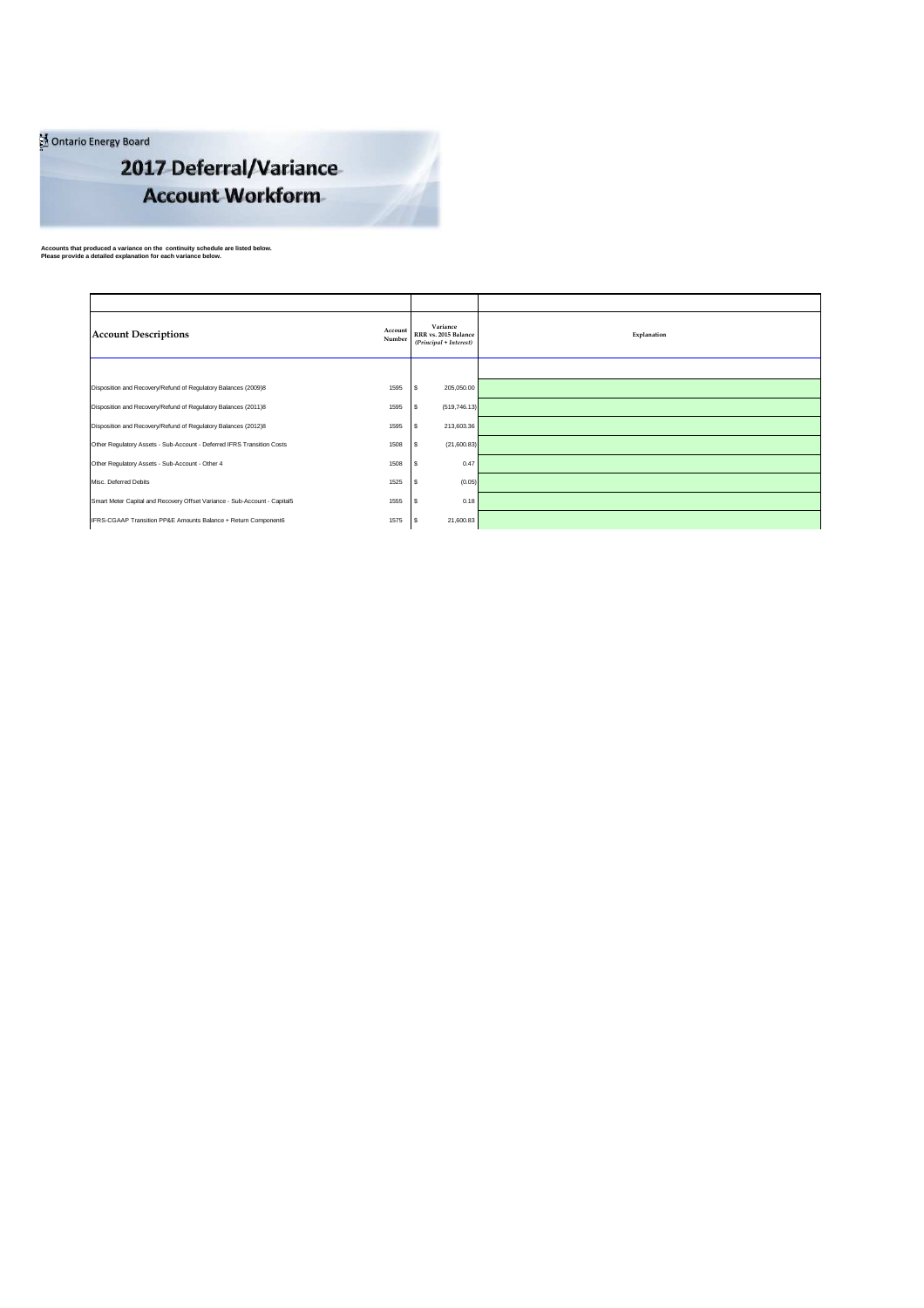Ontario Energy Board

# 2017 Deferral/Variance Account Workform

Ontario Energy Board<br> **Ontario Energy Board**<br>
State year, click this check<br>
The Class B customer switched into Class A<br>
ox: <u>The Class A</u>

Identify the total consumption for former Class B customers prior to becoming Class A customers (i.e. Jan 1. to June 30, 2015) in Sheet 5a GA Allocation\_Class A.

In the green shaded cells, enter the data related to the **proposed** load forecast. Do not enter data for the MicroFit class.

| <b>Rate Class</b><br>(Enter Rate Classes in cells below as they appear on your current tariff of<br>rates and charges) | Units # of Customers | Total<br><b>Metered kWh</b> | Total<br><b>Metered kW</b> | <b>Metered kWI</b><br>for<br>Non-RP<br><b>Customers</b> | Estimated<br><b>Metered kW</b><br>for<br>Non-RPP<br>Customers | <b>Distribution</b><br>Revenue | Metered kWh for<br><b>Wholesale Market</b><br>Participants (WMP) Participants (WMP) | Metered kW for<br><b>Wholesale Market</b> | <b>Total Metered kWh</b><br>less WMP<br>consumption<br>(if applicable) | <b>Total Metered kW</b><br>less WMP<br>consumption<br>(if applicable) | Metered kWh for<br>any Class A<br><b>Customers in</b><br>2015 (partial or<br>full year)<br>(if applicable) | Metered kW for<br>any Class A<br>Customers in 2015<br>(partial or full<br>year)<br>(if applicable) | Total Metered kWh for Total Metered kW for<br><b>Non-RPP Customers</b><br>less WMP and<br><b>Class A Consumption Class A Consumption</b> | <b>Non-RPP Customers</b><br>less WMP and | 1595 Recovery Share<br>Proportion (2009) <sup>1</sup> |
|------------------------------------------------------------------------------------------------------------------------|----------------------|-----------------------------|----------------------------|---------------------------------------------------------|---------------------------------------------------------------|--------------------------------|-------------------------------------------------------------------------------------|-------------------------------------------|------------------------------------------------------------------------|-----------------------------------------------------------------------|------------------------------------------------------------------------------------------------------------|----------------------------------------------------------------------------------------------------|------------------------------------------------------------------------------------------------------------------------------------------|------------------------------------------|-------------------------------------------------------|
| <b>RESIDENTIAL</b><br><b>kWh</b>                                                                                       | 10,386               | 91.658.363                  |                            | 13.101.771                                              |                                                               | 2,229,690                      |                                                                                     |                                           | 91.658.363                                                             | $\sim$                                                                |                                                                                                            |                                                                                                    | 13,101,771                                                                                                                               | . .                                      |                                                       |
| GENERAL SERVICE LESS THAN 50 KW<br><b>kWh</b>                                                                          | 1.253                | 28.971.935                  |                            | 5,588,832                                               |                                                               | 382.040                        |                                                                                     |                                           | 28.971.935                                                             | $\sim$                                                                |                                                                                                            |                                                                                                    | 5.588.832                                                                                                                                | . .                                      |                                                       |
| kW<br>GENERAL SERVICE 50 TO 4,999 KW                                                                                   | 93                   | 61,328,530                  | 190.362                    | 57,567,899                                              | 178,689                                                       | 508,933                        |                                                                                     |                                           | 61.328.530                                                             | 190.362                                                               |                                                                                                            |                                                                                                    | 57,567,899                                                                                                                               | 178,689                                  |                                                       |
| UNMETERED SCATTERED LOAD<br><b>kWh</b>                                                                                 | 31                   | 264,832                     |                            | 264,832                                                 |                                                               | 2,888                          |                                                                                     |                                           | 264,832                                                                | . .                                                                   |                                                                                                            |                                                                                                    | 264,832                                                                                                                                  | . .                                      |                                                       |
| <b>SENTINEL LIGHTING</b><br>kW                                                                                         |                      | 5.962                       | 14                         | 5.962                                                   | 14                                                            | 345                            |                                                                                     |                                           | 5.962                                                                  | 14                                                                    |                                                                                                            |                                                                                                    | 5.962                                                                                                                                    | 14                                       |                                                       |
| kW<br><b>STREET LIGHTING</b>                                                                                           | 2.826                | 2.380.054                   | 6.476                      | 2.380.054                                               | 6.476                                                         | 113,741                        |                                                                                     |                                           | 2.380.054                                                              | 6.476                                                                 |                                                                                                            |                                                                                                    | 2.380.054                                                                                                                                | 6.476                                    |                                                       |
| kW<br><b>EMBEDDED DISTRIBUTOR</b>                                                                                      |                      | 45.143.217                  | 96.786                     | 45.143.217                                              | 96,786                                                        | 115,410                        |                                                                                     |                                           | 45.143.217                                                             | 96.786                                                                | 45.143.217                                                                                                 | 96.786                                                                                             | . .                                                                                                                                      | . .                                      |                                                       |
|                                                                                                                        |                      |                             |                            |                                                         | . .                                                           |                                |                                                                                     |                                           | . .                                                                    | . .                                                                   |                                                                                                            |                                                                                                    | . .                                                                                                                                      |                                          |                                                       |
|                                                                                                                        |                      |                             |                            |                                                         | . .                                                           |                                |                                                                                     |                                           |                                                                        | <b>1979</b>                                                           |                                                                                                            |                                                                                                    |                                                                                                                                          |                                          |                                                       |
|                                                                                                                        |                      |                             |                            |                                                         | - 1                                                           |                                |                                                                                     |                                           |                                                                        | . .                                                                   |                                                                                                            |                                                                                                    | . .                                                                                                                                      |                                          |                                                       |
|                                                                                                                        |                      |                             |                            |                                                         | - 1                                                           |                                |                                                                                     |                                           | . .                                                                    | . н.                                                                  |                                                                                                            |                                                                                                    |                                                                                                                                          |                                          |                                                       |
|                                                                                                                        |                      |                             |                            |                                                         | - 1                                                           |                                |                                                                                     |                                           | $\sim$                                                                 |                                                                       |                                                                                                            |                                                                                                    | . .                                                                                                                                      |                                          |                                                       |
|                                                                                                                        |                      |                             |                            |                                                         | - 1                                                           |                                |                                                                                     |                                           |                                                                        | 14                                                                    |                                                                                                            |                                                                                                    | . .                                                                                                                                      |                                          |                                                       |
|                                                                                                                        |                      |                             |                            |                                                         | - 1                                                           |                                |                                                                                     |                                           |                                                                        | . .                                                                   |                                                                                                            |                                                                                                    |                                                                                                                                          |                                          |                                                       |
|                                                                                                                        |                      |                             |                            |                                                         | - 1                                                           |                                |                                                                                     |                                           |                                                                        | . .                                                                   |                                                                                                            |                                                                                                    | . .                                                                                                                                      |                                          |                                                       |
|                                                                                                                        |                      |                             |                            |                                                         | . .                                                           |                                |                                                                                     |                                           |                                                                        | . .                                                                   |                                                                                                            |                                                                                                    |                                                                                                                                          |                                          |                                                       |
|                                                                                                                        |                      |                             |                            |                                                         | . .                                                           |                                |                                                                                     |                                           |                                                                        | . .                                                                   |                                                                                                            |                                                                                                    | . .                                                                                                                                      |                                          |                                                       |
|                                                                                                                        |                      |                             |                            |                                                         | - 1                                                           |                                |                                                                                     |                                           |                                                                        | . .                                                                   |                                                                                                            |                                                                                                    |                                                                                                                                          |                                          |                                                       |
|                                                                                                                        |                      |                             |                            |                                                         | . .                                                           |                                |                                                                                     |                                           |                                                                        |                                                                       |                                                                                                            |                                                                                                    | . .                                                                                                                                      |                                          |                                                       |
|                                                                                                                        |                      |                             |                            |                                                         | . .                                                           |                                |                                                                                     |                                           |                                                                        | . .                                                                   |                                                                                                            |                                                                                                    |                                                                                                                                          |                                          |                                                       |
| Total                                                                                                                  | 14,600               | 229.752.894                 | 293.638                    | 124,052,567                                             | 281.965                                                       | 3.353.047                      |                                                                                     |                                           | 229.752.894                                                            | 293.638                                                               | 45.143.217                                                                                                 | 96,786                                                                                             | 78,909,350                                                                                                                               | 185,178                                  | $0\%$                                                 |

<sup>1</sup> Residual Account balance to be allocated to rate classes in proportion to the recovery share as established when rate riders were implemented.

 $^2$  The proportion of customers for the Residential and GS<50 Classes will be used to allocate Account 1551.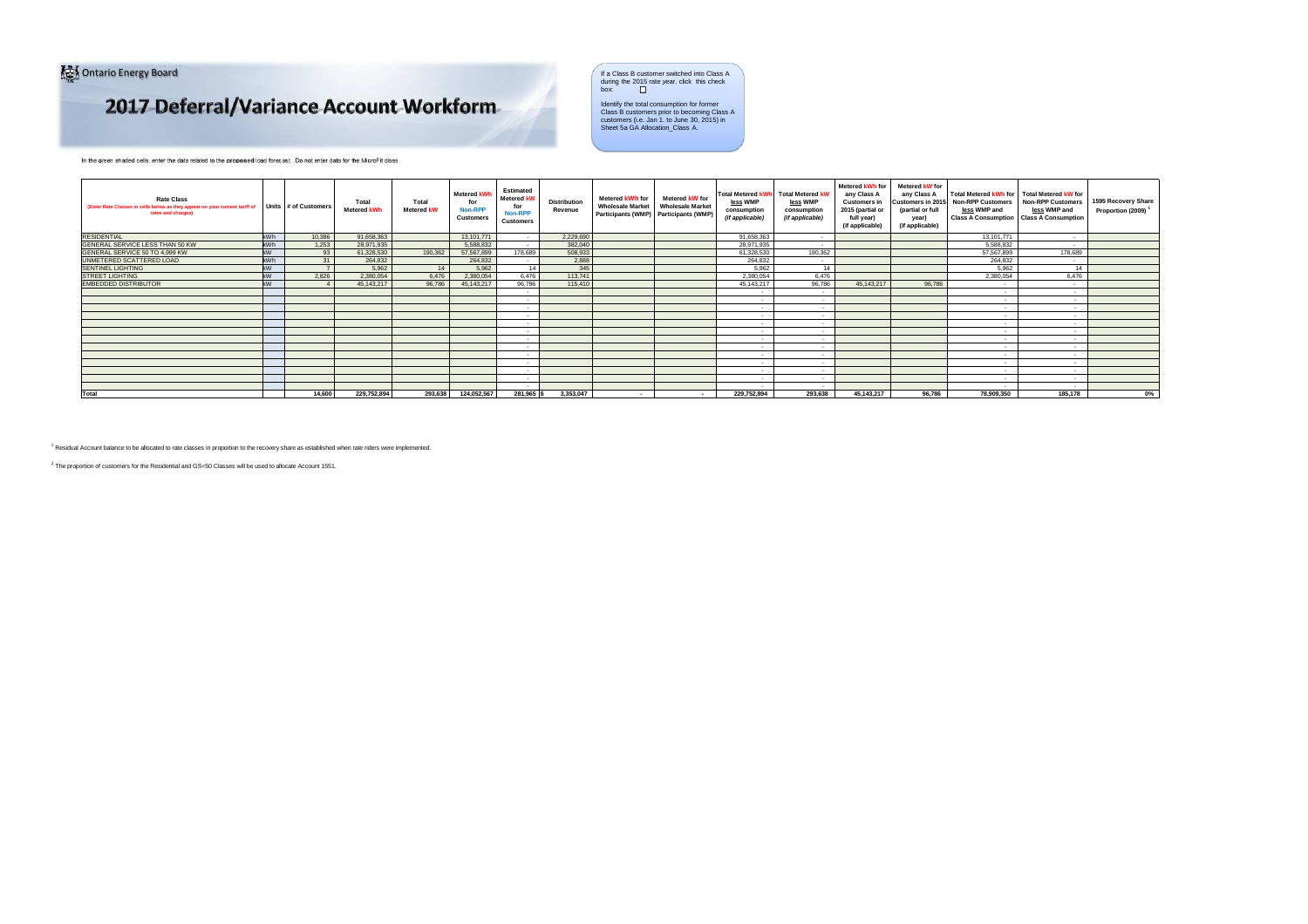| 1595 Recovery Share<br>Proportion (2010) <sup>1</sup> | 1595 Recovery Share<br>Proportion (2011) <sup>1</sup> | 1595 Recovery Share<br>Proportion (2012) <sup>1</sup> | 1595 Recovery Share<br>Proportion (2013) <sup>1</sup> | 1595 Recovery Share<br>Proportion (2014) <sup>1</sup> | 1595 Recovery Share<br>Proportion (2015) <sup>1</sup> | <b>1568 LRAM</b><br>Variance Account<br><b>Class Allocation<sup>3</sup></b><br>(\$ amounts) | Number of<br><b>Customers for</b><br><b>Residential and</b><br>GS<50 classes <sup>2</sup> |
|-------------------------------------------------------|-------------------------------------------------------|-------------------------------------------------------|-------------------------------------------------------|-------------------------------------------------------|-------------------------------------------------------|---------------------------------------------------------------------------------------------|-------------------------------------------------------------------------------------------|
|                                                       |                                                       |                                                       |                                                       |                                                       |                                                       | 16,327                                                                                      |                                                                                           |
|                                                       |                                                       |                                                       |                                                       |                                                       |                                                       | 16,498<br>4,945                                                                             |                                                                                           |
|                                                       |                                                       |                                                       |                                                       |                                                       |                                                       | (10)                                                                                        |                                                                                           |
|                                                       |                                                       |                                                       |                                                       |                                                       |                                                       |                                                                                             |                                                                                           |
|                                                       |                                                       |                                                       |                                                       |                                                       |                                                       | (1,748)                                                                                     |                                                                                           |
|                                                       |                                                       |                                                       |                                                       |                                                       |                                                       |                                                                                             |                                                                                           |
|                                                       |                                                       |                                                       |                                                       |                                                       |                                                       |                                                                                             |                                                                                           |
|                                                       |                                                       |                                                       |                                                       |                                                       |                                                       |                                                                                             |                                                                                           |
|                                                       |                                                       |                                                       |                                                       |                                                       |                                                       |                                                                                             |                                                                                           |
|                                                       |                                                       |                                                       |                                                       |                                                       |                                                       |                                                                                             |                                                                                           |
|                                                       |                                                       |                                                       |                                                       |                                                       |                                                       |                                                                                             |                                                                                           |
|                                                       |                                                       |                                                       |                                                       |                                                       |                                                       |                                                                                             |                                                                                           |
|                                                       |                                                       |                                                       |                                                       |                                                       |                                                       |                                                                                             |                                                                                           |
|                                                       |                                                       |                                                       |                                                       |                                                       |                                                       |                                                                                             |                                                                                           |
|                                                       |                                                       |                                                       |                                                       |                                                       |                                                       |                                                                                             |                                                                                           |
|                                                       |                                                       |                                                       |                                                       |                                                       |                                                       |                                                                                             |                                                                                           |
|                                                       |                                                       |                                                       |                                                       |                                                       |                                                       |                                                                                             |                                                                                           |
|                                                       |                                                       |                                                       |                                                       |                                                       |                                                       |                                                                                             |                                                                                           |
| 0%                                                    | 0%                                                    | 0%                                                    | 0%                                                    |                                                       | 0%S                                                   | 36,012                                                                                      |                                                                                           |
|                                                       |                                                       |                                                       |                                                       |                                                       | Balance as per Sheet 2                                | 36,012<br>s                                                                                 |                                                                                           |
|                                                       |                                                       |                                                       |                                                       |                                                       | Variance                                              | s<br>$\Omega$                                                                               |                                                                                           |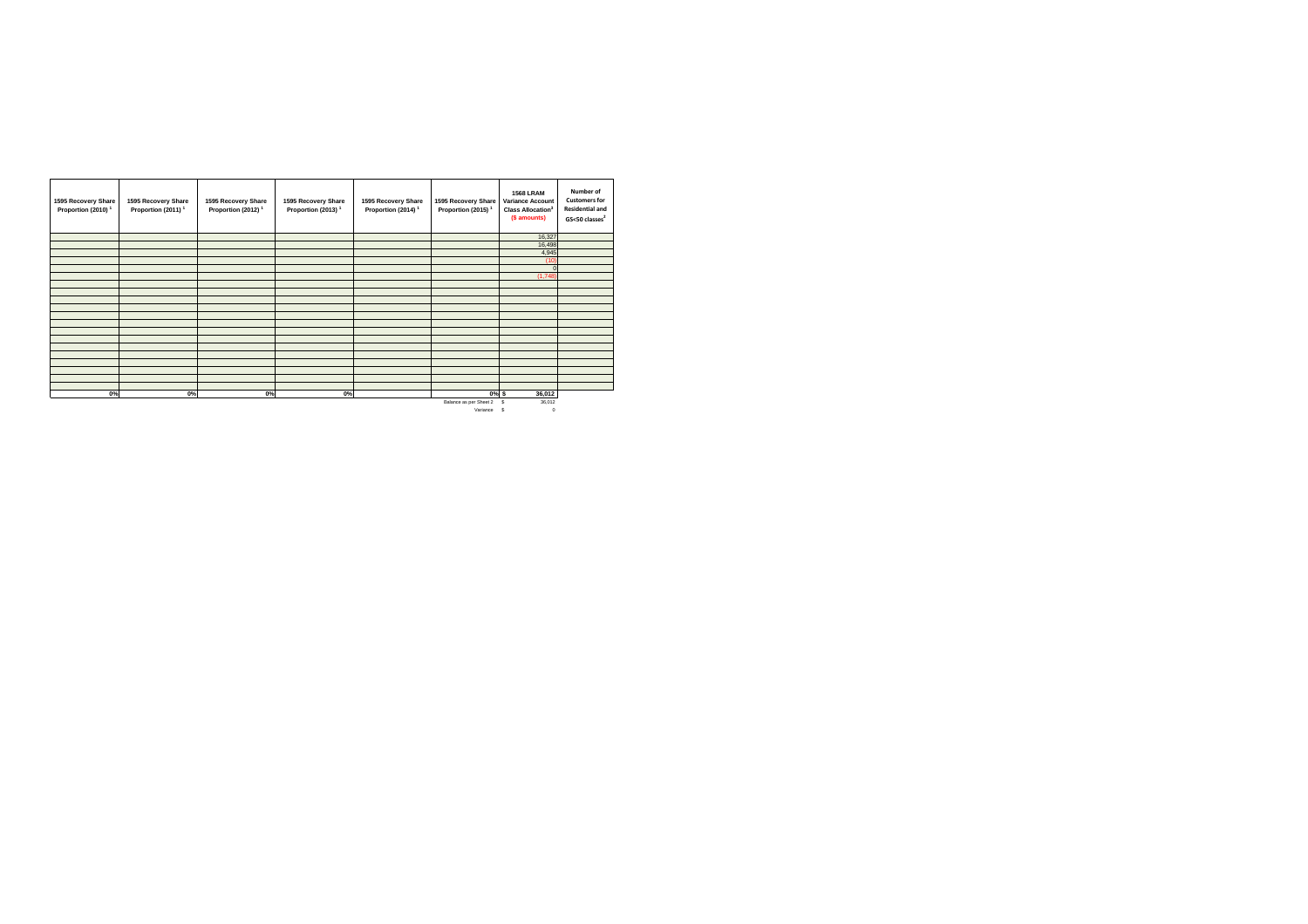# 2017 Deferral/Variance Account Workform

|                                                                                                  |          | <b>Amounts from</b><br>Sheet 2 | Allocator      | <b>RESIDENTIAL</b> | THAN 50 KW     | GENERAL SERVICE LESS GENERAL SERVICE 50 TO UNMETERED SCATTERED<br>4.999 KW | LOAD           | <b>SENTINEL LIGHTING</b> | <b>STREET LIGHTING</b> | <b>EMBEDDED DISTRIBUTOR</b> |
|--------------------------------------------------------------------------------------------------|----------|--------------------------------|----------------|--------------------|----------------|----------------------------------------------------------------------------|----------------|--------------------------|------------------------|-----------------------------|
| LV Variance Account                                                                              | 1550     | 187,235                        | kWh            | 74.696             | 23,610         | 49.979                                                                     | 216            | 5                        | 1.940                  | 36,789                      |
| Smart Metering Entity Charge Variance Account                                                    | 1551     | 2.645                          | # of Customers | 2.360              | 285            | $\Omega$                                                                   | $\Omega$       | $\Omega$                 | $\Omega$               | $\Omega$                    |
| RSVA - Wholesale Market Service Charge                                                           | 1580     | (560.914)                      | kWh            | (223, 773)         | (70.732)       | (149, 726)                                                                 | (647)          | (15)                     | (5, 811)               | (110, 212)                  |
| RSVA - Retail Transmission Network Charge                                                        | 1584     | 422,813                        | kWh            | 168,678            | 53,317         | 112.862                                                                    | 487            | 11                       | 4.380                  | 83.077                      |
| RSVA - Retail Transmission Connection Charge                                                     | 1586     | 450.387                        | kWh            | 179.679            | 56.794         | 120.223                                                                    | 519            | 12                       | 4.666                  | 88.495                      |
| RSVA - Power (excluding Global Adiustment)                                                       | 1588     | (697.161)                      | kWh            | (278.128)          | (87,912)       | (186.095)                                                                  | (804)          | (18)                     | (7.222)                | (136.982                    |
| RSVA - Global Adiustment                                                                         | 1589     | (714.442)                      | Non-RPP kWh    | (118.623)          | (50.601)       | (521.217)                                                                  | (2.398)        | (54)                     | (21.549)               | $\Omega$                    |
| Disposition and Recovery/Refund of Regulatory Balances (2009)                                    | 1595     | $\mathbf{0}$                   | $\frac{0}{6}$  | $\circ$            | $\mathbf{0}$   | $\circ$                                                                    | $\circ$        | $\mathbf{0}$             | $\mathbf{0}$           | $\mathbf{0}$                |
| Disposition and Recovery/Refund of Regulatory Balances (2010)                                    | 1595     | $\mathbf{0}$                   | $O_{\Lambda}$  | $\Omega$           | $\Omega$       | $\Omega$                                                                   | $\overline{0}$ | $\Omega$                 | $\Omega$               | $\Omega$                    |
| Disposition and Recovery/Refund of Regulatory Balances (2011)                                    | 1595     | 2,826,024                      | Non-RPP kWh    | 469.221            | 200,156        | 2,061,711                                                                  | 9.485          | 214                      | 85,238                 | $\Omega$                    |
| Disposition and Recovery/Refund of Regulatory Balances (2012)                                    | 1595     | $\mathbf{0}$                   | $\frac{9}{6}$  | $\overline{0}$     | $\mathbf{0}$   | $\Omega$                                                                   | $\overline{0}$ | $\Omega$                 | $\mathbf{0}$           | $\Omega$                    |
| Disposition and Recovery/Refund of Regulatory Balances (2013)                                    | 1595     | $\mathbf{0}$                   | kWh            | $\mathbf{0}$       | $\mathbf{0}$   | $\circ$                                                                    | $\overline{0}$ | $\circ$                  | $\mathbf{0}$           | $\Omega$                    |
| Disposition and Recovery/Refund of Regulatory Balances (2014)                                    | 1595     | $\mathbf{0}$                   | %              | $\Omega$           | $\mathbf{0}$   | $\Omega$                                                                   | $\Omega$       | $\Omega$                 | $\mathbf{0}$           | $\Omega$                    |
| Disposition and Recovery/Refund of Regulatory Balances (2015)                                    | 1595     | $\mathbf{0}$                   | %              | $\overline{0}$     | $\mathbf{0}$   | $\Omega$                                                                   | $\overline{0}$ | $\Omega$                 | $^{\circ}$             | $\Omega$                    |
| Total of Group 1 Accounts (excluding 1589)                                                       |          | 2.631.028                      |                | 392.733            | 175,518        | 2.008.954                                                                  | 9.257          | 208                      | 83.191                 | (38.834)                    |
| Other Regulatory Assets - Sub-Account - Deferred IFRS Transition Costs                           | 1508     | 21.918                         | kWh            | 8.744              | 2,764          | 5,851                                                                      | 25             | $\overline{1}$           | 227                    | 4,307                       |
| Other Regulatory Assets - Sub-Account - Incremental Capital Charges                              | 1508     | $^{\circ}$                     | kWh            | $\mathbf{0}$       | $\mathbf{0}$   | $\circ$                                                                    | $\overline{0}$ | $\circ$                  | $\mathbf{0}$           | $\mathbf{0}$                |
| Other Regulatory Assets - Sub-Account - Financial Assistance Payment and                         |          |                                |                |                    |                |                                                                            |                |                          |                        |                             |
| Recovery Variance - Ontario Clean Energy Benefit Act                                             | 1508     | $\circ$                        | kWh            | $\circ$            | $\mathbf 0$    | $\overline{0}$                                                             | $\mathbf{0}$   | $\mathbf{0}$             | $\circ$                | $\mathbf{0}$                |
| Other Regulatory Assets - Sub-Account - Other                                                    | 1508     | 15,047                         | kWh            | (6,003)            | (1,897)        | (4,017)                                                                    | (17)           | (0)                      | (156)                  | (2,957)                     |
| Retail Cost Variance Account - Retail                                                            | 1518     | 260                            | kWh            | 104                | 33             | 69                                                                         | $\circ$        | $\mathbf{0}$             | $\mathbf{3}$           | 51                          |
| Misc. Deferred Debits                                                                            | 1525     | (75)                           | kWh            | (30)               | (9)            | (20)                                                                       | (0)            | (0)                      | (1)                    | (15)                        |
| Retail Cost Variance Account - STR                                                               | 1548     | (440)                          | kWh            | (176)              | (55)           | (117)                                                                      | (1)            | (0)                      | (5)                    | (86)                        |
| Board-Approved CDM Variance Account                                                              | 1567     | $\mathbf{0}$                   | <b>kWh</b>     | $\mathbf{0}$       | $\mathbf{0}$   | $\circ$                                                                    | $\overline{0}$ | $\mathbf{0}$             | $\circ$                | $\mathbf{0}$                |
| <b>Extra-Ordinary Event Costs</b>                                                                | 1572     | $\mathbf{0}$                   | kWh            | $\overline{0}$     | $\overline{0}$ | $\Omega$                                                                   | $\overline{0}$ | $\Omega$                 | $\Omega$               | $\overline{0}$              |
| Deferred Rate Impact Amounts                                                                     | 1574     | $\mathbf{0}$                   | kWh            | $\overline{0}$     | $\mathbf{0}$   | $\mathbf{0}$                                                               | $\overline{0}$ | $\mathbf{0}$             | $\circ$                | $\Omega$                    |
| RSVA - One-time                                                                                  | 1582     | $\mathbf{0}$                   | kWh            | $\Omega$           | $\mathbf{0}$   | $\Omega$                                                                   | $\Omega$       | $\Omega$                 | $\Omega$               | $\Omega$                    |
| Other Deferred Credits                                                                           | 2425     | $\mathbf{0}$                   | kWh            | $\overline{0}$     | $\mathbf{0}$   | $\Omega$                                                                   | $\overline{0}$ | $\Omega$                 | $\circ$                | $\mathbf{0}$                |
| <b>Total of Group 2 Accounts</b>                                                                 |          | 6,615                          |                | 2,639              | 834            | 1.766                                                                      |                | $\Omega$                 | 69                     | 1.300                       |
|                                                                                                  |          |                                |                |                    |                |                                                                            |                |                          |                        |                             |
| PILs and Tax Variance for 2006 and Subsequent Years<br>(excludes sub-account and contra account) | 1592     | (6.556)                        | <b>kWh</b>     | (2.616)            | (827)          | (1.750)                                                                    | (8)            | (0)                      | (68)                   | (1.288)                     |
| PILs and Tax Variance for 2006 and Subsequent Years -                                            |          | $\mathbf{0}$                   | kWh            | $\mathbf{0}$       | $\circ$        | $\overline{0}$                                                             | $\mathbf{0}$   | $\Omega$                 | $\mathbf{0}$           | $\Omega$                    |
| Sub-Account HST/OVAT Input Tax Credits (ITCs)                                                    | 1592     |                                |                |                    |                |                                                                            |                |                          |                        |                             |
| <b>Total of Account 1592</b>                                                                     |          | (6.556)                        |                | (2,616)            | (827)          | (1,750)                                                                    | (8)            | (0)                      | (68)                   | (1.288)                     |
| LRAM Variance Account (Enter dollar amount for each class)                                       | 1568     | 36.012                         |                | 16.327             | 16.498         | 4.945                                                                      | (10)           | $\mathbf{0}$             | (1.748)                |                             |
| (Account 1568 - total amount allocated to classes)                                               |          | 36.012                         |                |                    |                |                                                                            |                |                          |                        | $^{\circ}$                  |
|                                                                                                  | Variance | (0)                            |                |                    |                |                                                                            |                |                          |                        |                             |
|                                                                                                  |          |                                |                |                    |                |                                                                            |                |                          |                        |                             |
| Renewable Generation Connection OM&A Deferral Account                                            | 1532     | $\mathbf{0}$                   | kWh            | $\Omega$           | $^{\circ}$     | $\Omega$                                                                   | $\Omega$       | $\Omega$                 | $\mathbf{0}$           | $\Omega$                    |
|                                                                                                  |          |                                |                |                    |                |                                                                            |                |                          |                        |                             |
| Total of Group 1 Accounts (1550, 1551, 1584, and 1586)                                           |          | 1,063,079                      |                | 425.413            | 134.006        | 283.065                                                                    | 1.222          | 28                       | 10.985                 | 208.361                     |
| Total of Account 1580 and 1588 (not allocated to WMPs)                                           |          | (1.258.075)                    |                | (501.901)          | (158.644)      | (335.821)                                                                  | (1.450)        | (33)                     | (13.033)               | (247.194)                   |
| Balance of Account 1589 and 1595 Allocated to Non-WMPs<br>Adjusted to Recover over 2 Year        |          | 1.055.791                      |                | 175.299            | 74.777         | 770.247                                                                    | 3.543          | 80                       | 31.845                 | $\mathbf{0}$                |
| Group 2 Accounts (including 1592, 1532)                                                          |          | 59                             |                | 24                 | $\overline{7}$ | 16                                                                         | $\Omega$       | $\mathbf{0}$             | $\mathbf{1}$           | 12                          |
|                                                                                                  |          |                                |                |                    |                |                                                                            |                |                          |                        |                             |
| IFRS-CGAAP Transition PP&E Amounts Balance + Return Component                                    | 1575     | $^{\circ}$                     | kWh            | $^{\circ}$         | $\mathbf{0}$   | $\Omega$                                                                   | $\Omega$       | $\mathbf{0}$             | $^{\circ}$             | $\Omega$                    |
| Accounting Changes Under CGAAP Balance + Return Component                                        | 1576     | $\Omega$                       | kWh            | $\Omega$           | $^{\circ}$     | $\Omega$                                                                   | $\Omega$       | $^{\circ}$               | $^{\circ}$             | $\Omega$                    |
| Total Balance Allocated to each class for Accounts 1575 and 1576                                 |          | $\Omega$                       |                | $\Omega$           | $\mathbf{a}$   | $\Omega$                                                                   | $\Omega$       | $\mathbf{r}$             | $\Omega$               | $\Omega$                    |
|                                                                                                  |          |                                |                |                    |                |                                                                            |                |                          |                        |                             |

**Aculation by c Account 1589 / Number of Customers 1589/total kwh**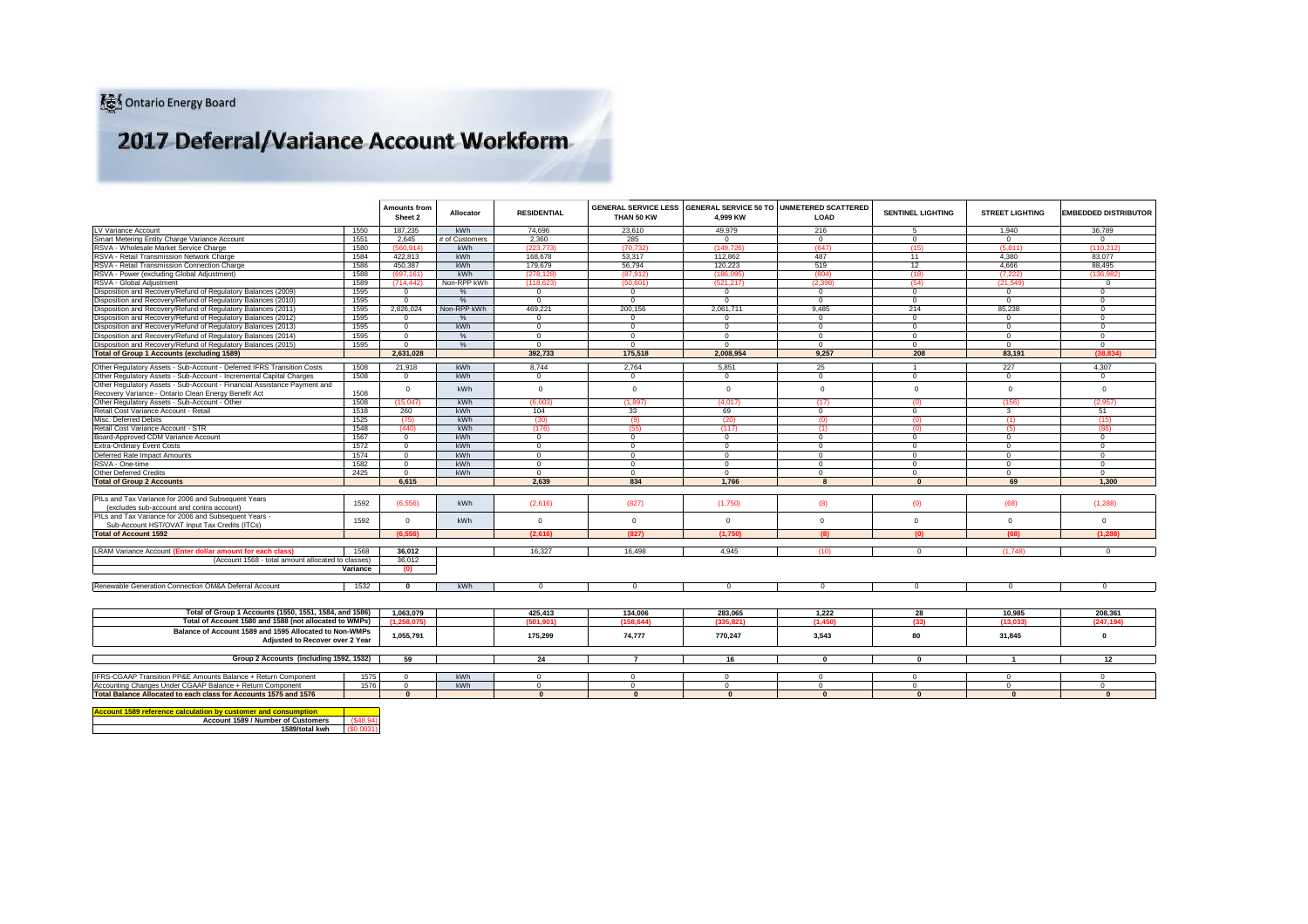# 2017 Deferral/Variance Account Wo

|                                                                          |          | <b>Amounts from</b><br>Sheet 2 | Allocator      |                         |                |                |                |                         |              |
|--------------------------------------------------------------------------|----------|--------------------------------|----------------|-------------------------|----------------|----------------|----------------|-------------------------|--------------|
| LV Variance Account                                                      | 1550     | 187.235                        | kWh            | $^{\circ}$              | $\circ$        | $\mathbf{0}$   | $^{\circ}$     | $^{\circ}$              | $\Omega$     |
| Smart Metering Entity Charge Variance Account                            | 1551     | 2.645                          | # of Customers | $^{\circ}$              | $\overline{0}$ | $\overline{0}$ | $\mathbf{0}$   | $\mathbf{0}$            | $\Omega$     |
| RSVA - Wholesale Market Service Charge                                   | 1580     | (560.914)                      | kWh            | $\mathbf{0}$            | $^{\circ}$     | $\mathbf{0}$   | $^{\circ}$     | $^{\circ}$              | $^{\circ}$   |
| RSVA - Retail Transmission Network Charge                                | 1584     | 422,813                        | kWh            | $\mathbf{0}$            | $\Omega$       | $\circ$        | $\circ$        | $\mathbf 0$             | $\Omega$     |
| RSVA - Retail Transmission Connection Charge                             | 1586     | 450,387                        | kWh            | $\mathbf 0$             | $\circ$        | $\mathbf{0}$   | $\mathbf 0$    | $\mathbf 0$             | $\mathbf{0}$ |
| RSVA - Power (excluding Global Adjustment)                               | 1588     | (697.161)                      | kWh            | $\mathbf{0}$            | $\mathbf{0}$   | $\circ$        | $\mathbf 0$    | $\mathbf{0}$            | $\Omega$     |
| RSVA - Global Adiustment                                                 | 1589     | (714.442)                      | Non-RPP kWh    | $\mathbf 0$             | $\mathbf 0$    | $\circ$        | $\circ$        | $\mathbf{0}$            | $\mathbf{0}$ |
| Disposition and Recovery/Refund of Regulatory Balances (2009)            | 1595     | $^{\circ}$                     | %              | $\mathbf{0}$            | $\mathbf 0$    | $\mathbf{0}$   | $^{\circ}$     | $\mathbf{0}$            | $\Omega$     |
| Disposition and Recovery/Refund of Regulatory Balances (2010)            | 1595     | $\Omega$                       | $\frac{0}{6}$  | $^{\circ}$              | $\mathbf 0$    | $\Omega$       | $\mathbf{0}$   | $\Omega$                | $\Omega$     |
| Disposition and Recovery/Refund of Regulatory Balances (2011)            | 1595     | 2,826,024                      | Non-RPP kWh    | $\mathbf{0}$            | $\mathbf 0$    | $\mathbf{0}$   | $^{\circ}$     | $\mathbf{0}$            | $\Omega$     |
| Disposition and Recovery/Refund of Regulatory Balances (2012)            | 1595     | $\Omega$                       | $\frac{Q}{c}$  | $^{\circ}$              | $\circ$        | $\mathbf{0}$   | $\mathbf{0}$   | $\mathbf{0}$            | $\Omega$     |
| Disposition and Recovery/Refund of Regulatory Balances (2013)            | 1595     | $\mathbf{0}$                   | kWh            | $\mathbf{0}$            | $\mathbf 0$    | $\mathbf{0}$   | $\mathbf{0}$   | $\mathbf{0}$            | $^{\circ}$   |
| Disposition and Recovery/Refund of Regulatory Balances (2014)            | 1595     | $\overline{0}$                 | %              | $\overline{0}$          | $\overline{0}$ | $\overline{0}$ | $\overline{0}$ | $\overline{0}$          | $\mathbf{0}$ |
| Disposition and Recovery/Refund of Regulatory Balances (2015)            | 1595     | $\mathbf{0}$                   | %              | $\overline{0}$          | $\mathbf 0$    | $\overline{0}$ | $^{\circ}$     | $\overline{0}$          | $^{\circ}$   |
| <b>Total of Group 1 Accounts (excluding 1589)</b>                        |          | 2.631.028                      |                | $\mathbf{0}$            | $\mathbf{0}$   | $\mathbf{0}$   | $\mathbf{0}$   | $\mathbf{0}$            | $\mathbf{0}$ |
|                                                                          |          |                                |                |                         |                |                |                |                         |              |
| Other Regulatory Assets - Sub-Account - Deferred IFRS Transition Costs   | 1508     | 21,918                         | kWh            | $^{\circ}$              | $\Omega$       | $\Omega$       | $\mathbf{0}$   | $\Omega$                | $\Omega$     |
| Other Regulatory Assets - Sub-Account - Incremental Capital Charges      | 1508     | $\mathbf{0}$                   | kWh            | $\mathbf{0}$            | $\mathbf{0}$   | $\mathbf{0}$   | $\mathbf{0}$   | $\mathbf{0}$            | $\mathbf{0}$ |
| Other Regulatory Assets - Sub-Account - Financial Assistance Payment and |          | $\mathbf{0}$                   | kWh            | $\mathbf{0}$            | $\mathbf 0$    | $\mathbf{0}$   | $\circ$        | $\mathbf 0$             | $\mathbf 0$  |
| Recovery Variance - Ontario Clean Energy Benefit Act                     | 1508     |                                |                |                         |                |                |                |                         |              |
| Other Regulatory Assets - Sub-Account - Other                            | 1508     | (15.047)                       | kWh            | $\Omega$                | $\mathbf 0$    | $\mathbf{0}$   | $\mathbf{0}$   | $\mathbf{0}$            | $\Omega$     |
| Retail Cost Variance Account - Retail                                    | 1518     | 260                            | kWh            | $\Omega$                | $\mathbf 0$    | $\overline{0}$ | $\mathbf{0}$   | $\mathbf{0}$            | $^{\circ}$   |
| Misc. Deferred Debits                                                    | 1525     | (75)                           | kWh            | $\mathbf{0}$            | $\mathbf 0$    | $\mathbf{0}$   | $^{\circ}$     | $\mathbf{0}$            | $\Omega$     |
| Retail Cost Variance Account - STR                                       | 1548     | (440)                          | kWh            | $\mathbf{0}$            | $\mathbf{0}$   | $\mathbf{0}$   | $\mathbf{0}$   | $\Omega$                | $^{\circ}$   |
| Board-Approved CDM Variance Account                                      | 1567     | $\mathbf{0}$                   | kWh            | $\mathbf{0}$            | $\Omega$       | $\mathbf{0}$   | $\mathbf{0}$   | $\mathbf{0}$            | $\Omega$     |
| <b>Extra-Ordinary Event Costs</b>                                        | 1572     | $\mathbf{0}$                   | kWh            | $\Omega$                | $\mathbf 0$    | $\Omega$       | $^{\circ}$     | $\Omega$                | $\Omega$     |
| Deferred Rate Impact Amounts                                             | 1574     | $\mathbf{0}$                   | kWh            | $\mathbf{0}$            | $\mathbf{0}$   | $\mathbf{0}$   | $^{\circ}$     | $\Omega$                | $\Omega$     |
| RSVA - One-time                                                          | 1582     | $\mathbf{0}$                   | kWh            | $\overline{0}$          | $\overline{0}$ | $\overline{0}$ | $\mathbf{0}$   | $\overline{0}$          | $\mathbf{0}$ |
| Other Deferred Credits                                                   | 2425     | $\mathbf 0$                    | kWh            | $\mathbf 0$             | $\mathbf 0$    | $\mathbf 0$    | $\mathbf{0}$   | $\mathbf 0$             | $\mathbf{0}$ |
| <b>Total of Group 2 Accounts</b>                                         |          | 6.615                          |                | $\Omega$                | $\Omega$       | $\mathbf{0}$   | $\mathbf{0}$   | $\mathbf{0}$            | $\mathbf{0}$ |
|                                                                          |          |                                |                |                         |                |                |                |                         |              |
| PILs and Tax Variance for 2006 and Subsequent Years                      | 1592     | (6, 556)                       | <b>kWh</b>     | $\mathbf 0$             | $\mathbf 0$    | $\mathbf{0}$   | $\mathbf 0$    | $\mathbf 0$             | $\Omega$     |
| (excludes sub-account and contra account)                                |          |                                |                |                         |                |                |                |                         |              |
| PILs and Tax Variance for 2006 and Subsequent Years -                    | 1592     | $\mathbf 0$                    | <b>kWh</b>     | $\Omega$                | $\Omega$       | $\mathbf 0$    | $\mathbf 0$    | $\mathbf 0$             | $\Omega$     |
| Sub-Account HST/OVAT Input Tax Credits (ITCs)                            |          |                                |                |                         |                |                |                |                         |              |
| <b>Total of Account 1592</b>                                             |          | (6.556)                        |                | $\Omega$                | $\mathbf{0}$   | $\mathbf{0}$   | $\mathbf{0}$   | $\Omega$                | $\mathbf{a}$ |
|                                                                          |          |                                |                |                         |                |                |                |                         |              |
| <b>LRAM Variance Account (Enter dollar amount for each class)</b>        | 1568     | 36.012                         |                | $\Omega$                | $\mathbf{0}$   | $\circ$        | $\mathbf{0}$   | $\mathbf{0}$            | $\Omega$     |
| (Account 1568 - total amount allocated to classes)                       |          | 36.012                         |                |                         |                |                |                |                         |              |
|                                                                          | Variance | (0)                            |                |                         |                |                |                |                         |              |
|                                                                          |          |                                |                |                         |                |                |                |                         |              |
| Renewable Generation Connection OM&A Deferral Account                    | 1532     | $\mathbf 0$                    | <b>kWh</b>     | $\mathbf{0}$            | $\mathbf{0}$   | $\mathbf{0}$   | $\mathbf{0}$   | $\mathbf{0}$            | $\Omega$     |
|                                                                          |          |                                |                |                         |                |                |                |                         |              |
|                                                                          |          | 1.063.079                      |                |                         | $\mathbf 0$    | $\mathbf 0$    | $\mathbf 0$    |                         | $\mathbf 0$  |
| Total of Group 1 Accounts (1550, 1551, 1584, and 1586)                   |          |                                |                | $\mathbf 0$<br>$\bf{0}$ | $\mathbf 0$    | $\mathbf 0$    | $\mathbf{0}$   | $\mathbf 0$<br>$\Omega$ | $\mathbf 0$  |
| Total of Account 1580 and 1588 (not allocated to WMPs)                   |          | (1, 258, 075)                  |                |                         |                |                |                |                         |              |
| Balance of Account 1589 and 1595 Allocated to Non-WMPs                   |          | 1,055,791                      |                | $\Omega$                | $\mathbf 0$    | $\mathbf 0$    | $\mathbf{0}$   | $\mathbf{0}$            | $\Omega$     |
| Adiusted to Recover over 2 Year                                          |          |                                |                |                         |                |                |                |                         |              |
| Group 2 Accounts (including 1592, 1532)                                  |          | 59                             |                | $\mathbf 0$             | $\mathbf 0$    | $\mathbf 0$    | $\mathbf 0$    | $\mathbf{0}$            | $\mathbf 0$  |
|                                                                          |          |                                |                |                         |                |                |                |                         |              |
| <b>IFRS-CGAAP Transition PP&amp;E Amounts Balance + Return Component</b> | 1575     | $\mathbf{0}$                   | kWh            | $\circ$                 | $\mathbf 0$    | $\mathbf{0}$   | $^{\circ}$     | $^{\circ}$              | $\Omega$     |
| Accounting Changes Under CGAAP Balance + Return Component                | 1576     | $\mathbf{0}$                   | kWh            | $\mathbf{0}$            | $\mathbf{0}$   | $\overline{0}$ | $^{\circ}$     | $\mathbf{0}$            | $^{\circ}$   |
| Total Balance Allocated to each class for Accounts 1575 and 1576         |          | $\mathbf{0}$                   |                | $\Omega$                | $\Omega$       | $\mathbf{0}$   | $\Omega$       | $\Omega$                | $\mathbf{0}$ |
|                                                                          |          |                                |                |                         |                |                |                |                         |              |
| Account 1589 reference calculation by customer and consumption           |          |                                |                |                         |                |                |                |                         |              |

**Account 1589 reference calculation by customer and consumption Account 1589 / Number of Customers** (\$48.94) **1589/total kwh** (\$0.0031)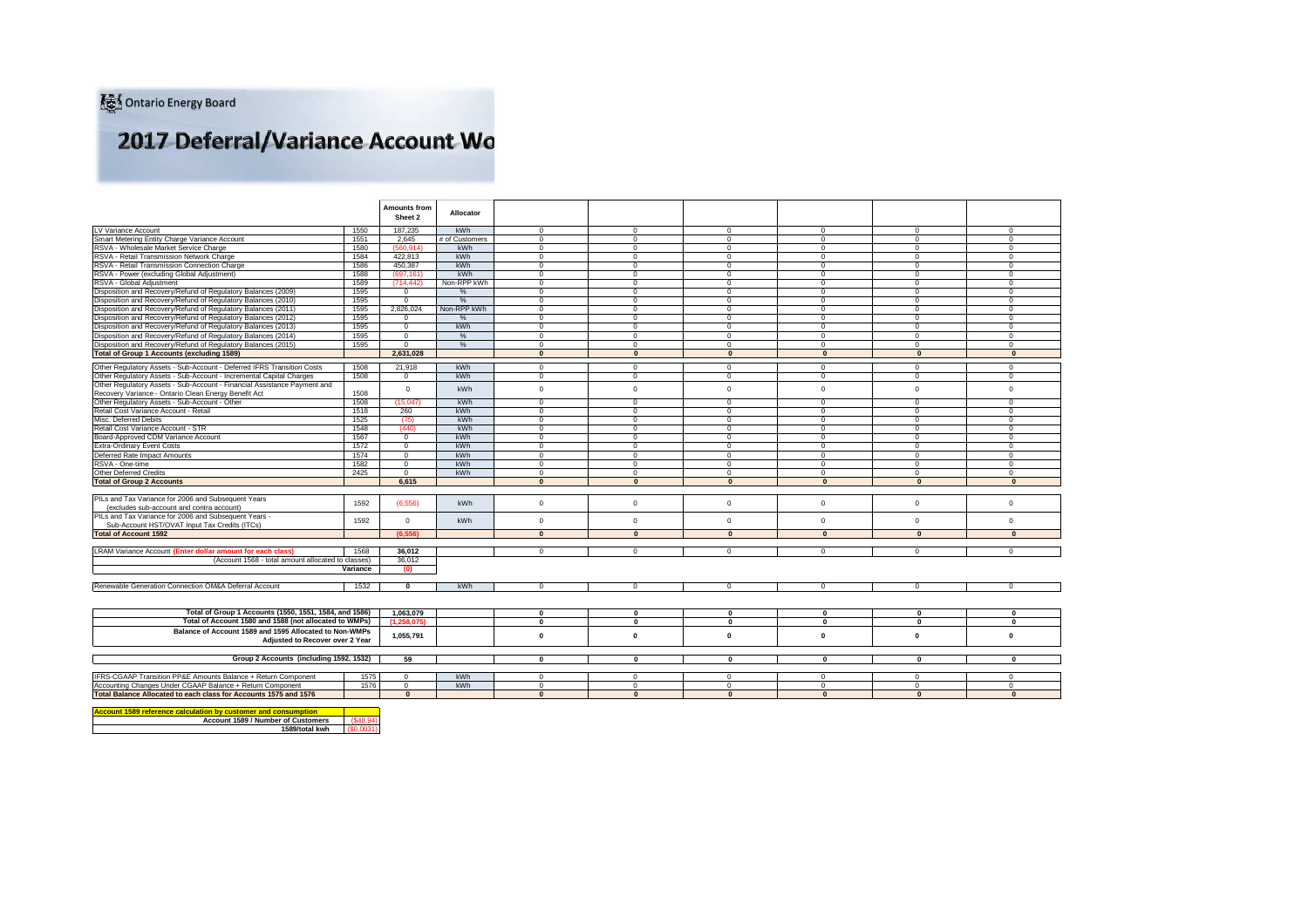# 2017 Deferral/Variance Account Wo

|                                                                                                                                |              | <b>Amounts from</b>              |                       |                         |                               |                            |                        |                        |                            |                          |
|--------------------------------------------------------------------------------------------------------------------------------|--------------|----------------------------------|-----------------------|-------------------------|-------------------------------|----------------------------|------------------------|------------------------|----------------------------|--------------------------|
|                                                                                                                                |              | Sheet 2                          | Allocator             |                         |                               |                            |                        |                        |                            |                          |
|                                                                                                                                |              |                                  |                       |                         |                               |                            |                        |                        |                            | $\Omega$                 |
| LV Variance Account                                                                                                            | 1550         | 187,235<br>2.645                 | kWh<br># of Customers | $\Omega$                | $\mathbf 0$<br>$\overline{0}$ | $\mathbf{0}$               | $\mathbf{0}$           | $\Omega$<br>$\Omega$   | $\mathbf{0}$               |                          |
| Smart Metering Entity Charge Variance Account                                                                                  | 1551         |                                  |                       | $\mathbf 0$<br>$\Omega$ |                               | $\mathbf{0}$               | $\mathbf{0}$           |                        | $\mathbf{0}$               | $\mathbf{0}$             |
| RSVA - Wholesale Market Service Charge                                                                                         | 1580         | (560.914)                        | <b>kWh</b>            |                         | $\circ$                       | $\mathbf 0$                | $\mathbf{0}$           | $^{\circ}$             | $\overline{0}$             | $\mathbf{0}$             |
| RSVA - Retail Transmission Network Charge                                                                                      | 1584         | 422.813                          | kWh                   | $\circ$                 | $\circ$                       | $\Omega$                   | $\Omega$               | $\Omega$               | $\overline{0}$             | $\Omega$                 |
| RSVA - Retail Transmission Connection Charge                                                                                   | 1586         | 450.387                          | kWh<br>kWh            | $\Omega$                | $\circ$                       | $\mathbf{0}$               | $\Omega$               | $\Omega$               | $\mathbf 0$                | $\Omega$                 |
| RSVA - Power (excluding Global Adiustment)                                                                                     | 1588<br>1589 | (697.161)<br>(714.442)           | Non-RPP kWh           | $^{\circ}$<br>$\Omega$  | $\circ$<br>$\Omega$           | $\overline{0}$<br>$\Omega$ | $^{\circ}$<br>$\Omega$ | $^{\circ}$<br>$\Omega$ | $\overline{0}$<br>$\Omega$ | $\mathbf{0}$<br>$\Omega$ |
| RSVA - Global Adjustment                                                                                                       |              |                                  |                       | $\Omega$                |                               |                            | $\Omega$               | $\Omega$               | $\Omega$                   | $\Omega$                 |
| Disposition and Recovery/Refund of Regulatory Balances (2009)<br>Disposition and Recovery/Refund of Regulatory Balances (2010) | 1595<br>1595 | $\overline{0}$<br>$\overline{0}$ | %<br>%                | $\Omega$                | $\circ$<br>$\circ$            | $\overline{0}$<br>$\Omega$ | $\Omega$               | $\Omega$               | $\mathbf{0}$               | $\Omega$                 |
| Disposition and Recovery/Refund of Regulatory Balances (2011)                                                                  | 1595         | 2.826.024                        | Non-RPP kWh           | $\Omega$                | $\circ$                       | $\overline{0}$             | $\Omega$               | $\Omega$               | $\overline{0}$             | $\mathbf{0}$             |
|                                                                                                                                | 1595         |                                  |                       | $\mathbf{0}$            | $\circ$                       | $\mathbf{0}$               | $\Omega$               | $\Omega$               | $\mathbf{0}$               | $^{\circ}$               |
| Disposition and Recovery/Refund of Regulatory Balances (2012)<br>Disposition and Recovery/Refund of Regulatory Balances (2013) | 1595         | $^{\circ}$<br>$\mathbf{0}$       | %<br>kWh              | $\Omega$                | $\circ$                       | $\mathbf{0}$               | $\Omega$               | $\Omega$               | $\Omega$                   | $\Omega$                 |
|                                                                                                                                |              | $\mathbf{0}$                     |                       | $\Omega$                | $\mathbf{0}$                  | $\Omega$                   | $\Omega$               | $\Omega$               | $\mathbf{0}$               | $\Omega$                 |
| Disposition and Recovery/Refund of Regulatory Balances (2014)<br>Disposition and Recovery/Refund of Regulatory Balances (2015) | 1595<br>1595 |                                  | %<br>$\frac{9}{6}$    | $\Omega$                | $\circ$                       | $\Omega$                   | $\mathbf{0}$           | $\Omega$               | $\mathbf{0}$               | $\mathbf{0}$             |
| <b>Total of Group 1 Accounts (excluding 1589)</b>                                                                              |              | $\mathbf 0$<br>2.631.028         |                       | $\mathbf{0}$            | $\overline{0}$                | $\mathbf{0}$               | $\mathbf{0}$           | $\mathbf{0}$           | $\mathbf{0}$               | $\mathbf{0}$             |
|                                                                                                                                |              |                                  |                       |                         |                               |                            |                        |                        |                            |                          |
| Other Regulatory Assets - Sub-Account - Deferred IFRS Transition Costs                                                         | 1508         | 21,918                           | kWh                   | $^{\circ}$              | $\mathbf{0}$                  | $\overline{0}$             | $^{\circ}$             | $^{\circ}$             | $\overline{0}$             | $\mathbf{0}$             |
| Other Regulatory Assets - Sub-Account - Incremental Capital Charges                                                            | 1508         | $\mathbf{0}$                     | kWh                   | $\overline{0}$          | $\overline{0}$                | $\overline{0}$             | $\mathbf{0}$           | $\mathbf{0}$           | $\overline{0}$             | $\mathbf{0}$             |
| Other Regulatory Assets - Sub-Account - Financial Assistance Payment and                                                       |              | $\circ$                          | kWh                   | $\mathbf{0}$            | $\mathbb O$                   | $\overline{0}$             | $\mathbf{0}$           | $\Omega$               | $\overline{0}$             | $\Omega$                 |
| Recovery Variance - Ontario Clean Energy Benefit Act                                                                           | 1508         |                                  |                       |                         |                               |                            |                        |                        |                            |                          |
| Other Regulatory Assets - Sub-Account - Other                                                                                  | 1508         | (15.047)                         | kWh                   | $\Omega$                | $\circ$                       | $\overline{0}$             | $\Omega$               | $\Omega$               | $\Omega$                   | $\Omega$                 |
| Retail Cost Variance Account - Retail                                                                                          | 1518         | 260                              | kWh                   | $\Omega$                | $\circ$                       | $\Omega$                   | $\Omega$               | $\Omega$               | $\mathbf{0}$               | $\Omega$                 |
| Misc. Deferred Debits                                                                                                          | 1525         | (75)                             | kWh                   | $\mathbf{0}$            | $\circ$                       | $\overline{0}$             | $\Omega$               | $\Omega$               | $\circ$                    | $\mathbf{0}$             |
| Retail Cost Variance Account - STR                                                                                             | 1548         | (440)                            | kWh                   | $\mathbf{0}$            | $\circ$                       | $\mathbf{0}$               | $\Omega$               | $\Omega$               | $\overline{0}$             | $\mathbf{0}$             |
| Board-Approved CDM Variance Account                                                                                            | 1567         | $\mathbf{0}$                     | kWh                   | $\Omega$                | $\Omega$                      | $\mathbf{0}$               | $\Omega$               | $\Omega$               | $\Omega$                   | $^{\circ}$               |
| <b>Extra-Ordinary Event Costs</b>                                                                                              | 1572         | $\mathbf{0}$                     | <b>kWh</b>            | $\Omega$                | $\circ$                       | $\Omega$                   | $\Omega$               | $\Omega$               | $\mathbf{0}$               | $\Omega$                 |
| Deferred Rate Impact Amounts                                                                                                   | 1574         | $\mathbf{0}$                     | kWh                   | $\Omega$                | $\circ$                       | $\Omega$                   | $\Omega$               | $\Omega$               | $\overline{0}$             | $\Omega$                 |
| RSVA - One-time                                                                                                                | 1582         | $\mathbf 0$                      | kWh                   | $\mathbf 0$             | $\overline{0}$                | $\mathbf{0}$               | $\mathbf{0}$           | $\Omega$               | $\circ$                    | $\mathbf{0}$             |
| Other Deferred Credits                                                                                                         | 2425         | $\mathbf{0}$                     | kWh                   | $\mathbf{0}$            | $\circ$                       | $\mathbf{0}$               | $\mathbf{0}$           | $^{\circ}$             | $\mathbf{0}$               | $\mathbf{0}$             |
| <b>Total of Group 2 Accounts</b>                                                                                               |              | 6.615                            |                       | $\mathbf{0}$            | $\mathbf{0}$                  | $\mathbf{0}$               | $\mathbf{0}$           | $\mathbf{0}$           | $\mathbf{0}$               | $\mathbf{0}$             |
|                                                                                                                                |              |                                  |                       |                         |                               |                            |                        |                        |                            |                          |
| PILs and Tax Variance for 2006 and Subsequent Years                                                                            | 1592         | (6, 556)                         | <b>kWh</b>            | $\Omega$                | $\mathbf 0$                   | $\Omega$                   | $\Omega$               | $\Omega$               | $\mathbf 0$                | $\Omega$                 |
| (excludes sub-account and contra account)                                                                                      |              |                                  |                       |                         |                               |                            |                        |                        |                            |                          |
| PILs and Tax Variance for 2006 and Subsequent Years -                                                                          | 1592         | $\mathbf 0$                      | kWh                   | $\mathbf 0$             | $\mathbb O$                   | $\mathbf{0}$               | $\mathbf 0$            | $\mathbf{0}$           | $\mathsf 0$                | $\mathbf 0$              |
| Sub-Account HST/OVAT Input Tax Credits (ITCs)                                                                                  |              |                                  |                       |                         |                               |                            |                        |                        |                            |                          |
| <b>Total of Account 1592</b>                                                                                                   |              | (6.556)                          |                       | $\mathbf{0}$            | $\mathbf{0}$                  | $\Omega$                   | $\Omega$               | $\Omega$               | $\Omega$                   | $\Omega$                 |
|                                                                                                                                |              |                                  |                       |                         |                               |                            |                        |                        |                            |                          |
| <b>LRAM Variance Account (Enter dollar amount for each class)</b>                                                              | 1568         | 36.012                           |                       | $\Omega$                | $\Omega$                      | $\Omega$                   | $\Omega$               | $\Omega$               | $\Omega$                   | $\Omega$                 |
| (Account 1568 - total amount allocated to classes)                                                                             |              | 36,012                           |                       |                         |                               |                            |                        |                        |                            |                          |
|                                                                                                                                | Variance     | (0)                              |                       |                         |                               |                            |                        |                        |                            |                          |
| Renewable Generation Connection OM&A Deferral Account                                                                          | 1532         | $\mathbf{0}$                     | kWh                   | $\Omega$                | $\circ$                       | $\mathbf{0}$               | $\mathbf{0}$           | $\Omega$               | $\mathbf{0}$               | $\Omega$                 |
|                                                                                                                                |              |                                  |                       |                         |                               |                            |                        |                        |                            |                          |
|                                                                                                                                |              |                                  |                       |                         |                               |                            |                        |                        |                            |                          |
| Total of Group 1 Accounts (1550, 1551, 1584, and 1586)                                                                         |              | 1,063,079                        |                       | $\mathbf{0}$            | $\mathbf 0$                   | $\mathbf{0}$               | $\mathbf{0}$           | $\mathbf{0}$           | $\mathbf{0}$               | $\Omega$                 |
| Total of Account 1580 and 1588 (not allocated to WMPs)                                                                         |              | (1,258,075)                      |                       | $\mathbf{0}$            | $\overline{0}$                | $\Omega$                   | $\mathbf{0}$           | $\mathbf{0}$           | $\mathbf{0}$               | $\Omega$                 |
| Balance of Account 1589 and 1595 Allocated to Non-WMPs                                                                         |              |                                  |                       |                         |                               |                            |                        |                        |                            |                          |
| Adiusted to Recover over 2 Year                                                                                                |              | 1,055,791                        |                       | $\mathbf{0}$            | $\mathbf{0}$                  | $\mathbf{0}$               | $\mathbf{0}$           | $\mathbf{0}$           | $\mathbf{0}$               | $\bf{0}$                 |
|                                                                                                                                |              |                                  |                       |                         |                               |                            |                        |                        |                            |                          |
| Group 2 Accounts (including 1592, 1532)                                                                                        |              | 59                               |                       | $\Omega$                | $\mathbf{0}$                  | $\mathbf{0}$               | $\mathbf{0}$           | $\mathbf{0}$           | $\Omega$                   | $\Omega$                 |
|                                                                                                                                |              |                                  |                       |                         |                               |                            |                        |                        |                            |                          |
| IFRS-CGAAP Transition PP&E Amounts Balance + Return Component                                                                  | 1575         | $\mathbf{0}$                     | kWh                   | $\mathbf{0}$            | $\circ$                       | $\overline{0}$             | $\Omega$               | $\Omega$               | $\circ$                    | $\Omega$                 |
| Accounting Changes Under CGAAP Balance + Return Component                                                                      | 1576         | $\mathbf{0}$                     | kWh                   | $\mathbf{0}$            | $\mathbf{0}$                  | $\mathbf{0}$               | $\mathbf{0}$           | $\mathbf{0}$           | $\circ$                    | $\mathbf{0}$             |
| Total Balance Allocated to each class for Accounts 1575 and 1576                                                               |              | $\Omega$                         |                       | $\Omega$                | $\mathbf{0}$                  | $\mathbf{a}$               | $\Omega$               | $\mathbf{0}$           | $\Omega$                   | $\Omega$                 |
|                                                                                                                                |              |                                  |                       |                         |                               |                            |                        |                        |                            |                          |
| Assembla COD reference coloulation by customer and concumption                                                                 |              |                                  |                       |                         |                               |                            |                        |                        |                            |                          |

**Account 1589 reference calculation by customer and consumption Account 1589 / Number of Customers** (\$48.94) **1589/total kwh**